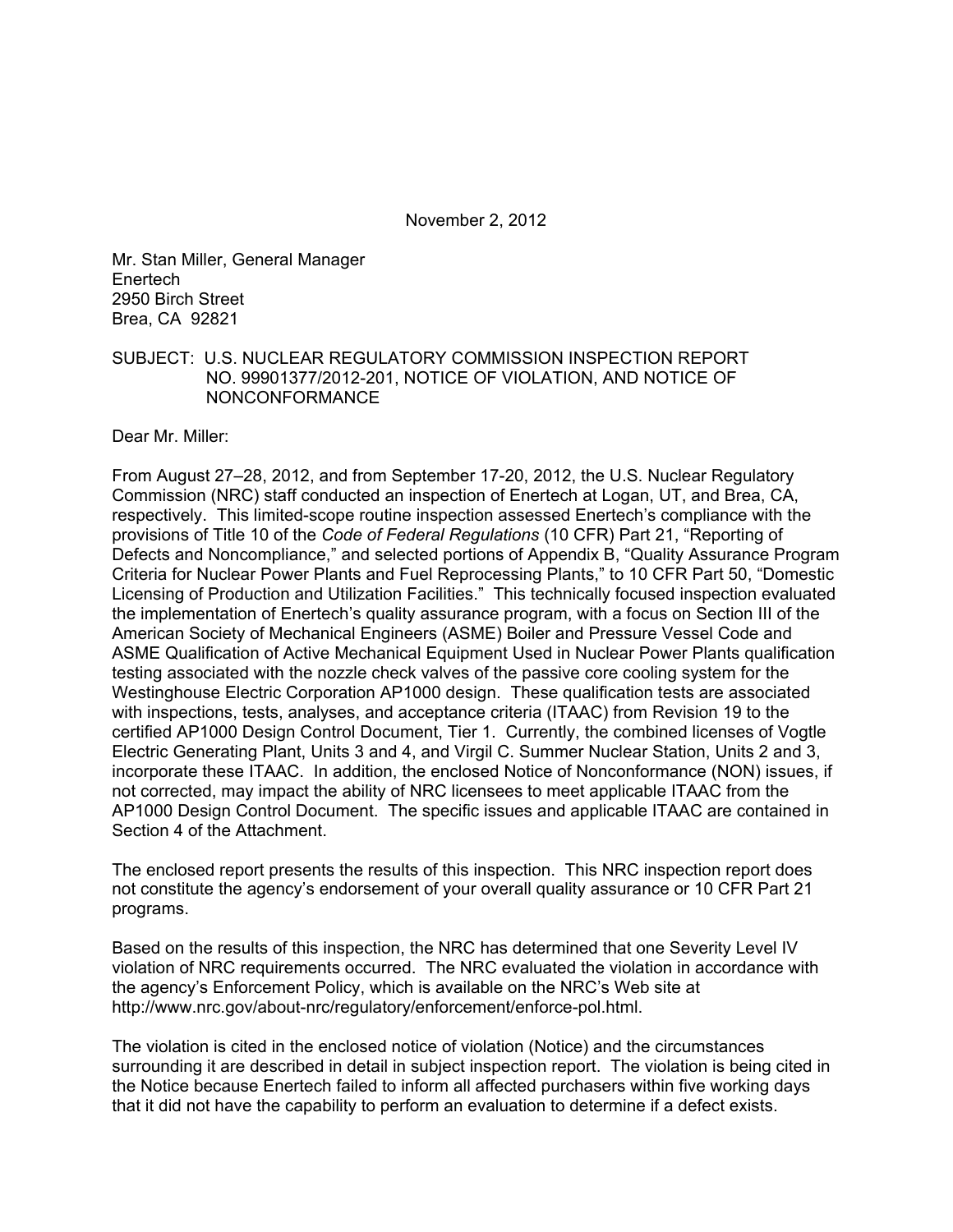#### $S.$  Miller  $-2$  -

You are required to respond to this letter and to follow the instructions specified in the enclosed Notice when preparing your response. If you have additional information that you believe the NRC should consider, you may provide it in your response to the Notice. The NRC's review of your response to the Notice also will determine if further enforcement action is necessary to ensure compliance with regulatory requirements.

In addition, during this inspection the NRC inspection team found that the implementation of your quality assurance program failed to meet certain regulatory requirements imposed on Enertech by your customers or NRC licensees. Specifically, the NRC inspection team determined that Enertech was not fully implementing its quality assurance program in the areas of commercial grade dedication, test control, control of measuring and test equipment, corrective action, and quality assurance records. The specific findings and references to the pertinent requirements are identified in the enclosures to this letter. Even though the NRC inspection team did not identify issues in all areas reviewed, Enertech should, in its response to the enclosed NON, document the results of the extent of the condition and should determine any effects on other components and testing activities.

Please provide a written explanation or statement within 30 days of this letter in accordance with the instructions specified in the enclosed NON. The NRC will consider extending the response time if you show good cause for the agency to do so.

In accordance with 10 CFR 2.390, "Public Inspections, Exemptions, Requests for Withholding," of the NRC's "Rules of Practice," the NRC will make available electronically for public inspection a copy of this letter, its enclosure, and your response through the NRC Public Document Room or from the NRC's Agencywide Documents Access and Management System, which is accessible at http://www.nrc.gov/reading-rm/adams.html. To the extent possible (and if applicable), your response should not include any personal privacy, proprietary, or Safeguards Information so that it can be made available to the public without redaction. If personal privacy or proprietary information is necessary to provide an acceptable response, please provide a bracketed copy of your response that identifies the information that should be protected and a redacted copy of your response that deletes such information. If you request that such material be withheld from public disclosure, you must specifically identify the portions of your response that you seek to have withheld and provide in detail the bases for your claim (e.g., explain why the disclosure of information would create an unwarranted invasion of personal privacy or provide the information required by 10 CFR 2.390(b) to support a request for withholding confidential commercial or financial information). If Safeguards Information is necessary to provide an acceptable response, please provide the level of protection described in 10 CFR 73.21, "Protection of Safeguards Information: Performance Requirements."

Sincerely,

#### */RA/*

Edward H. Roach, Chief Mechanical Vendor Branch Division of Construction Inspection and Operational Programs Office of New Reactors

Docket No.: 99901377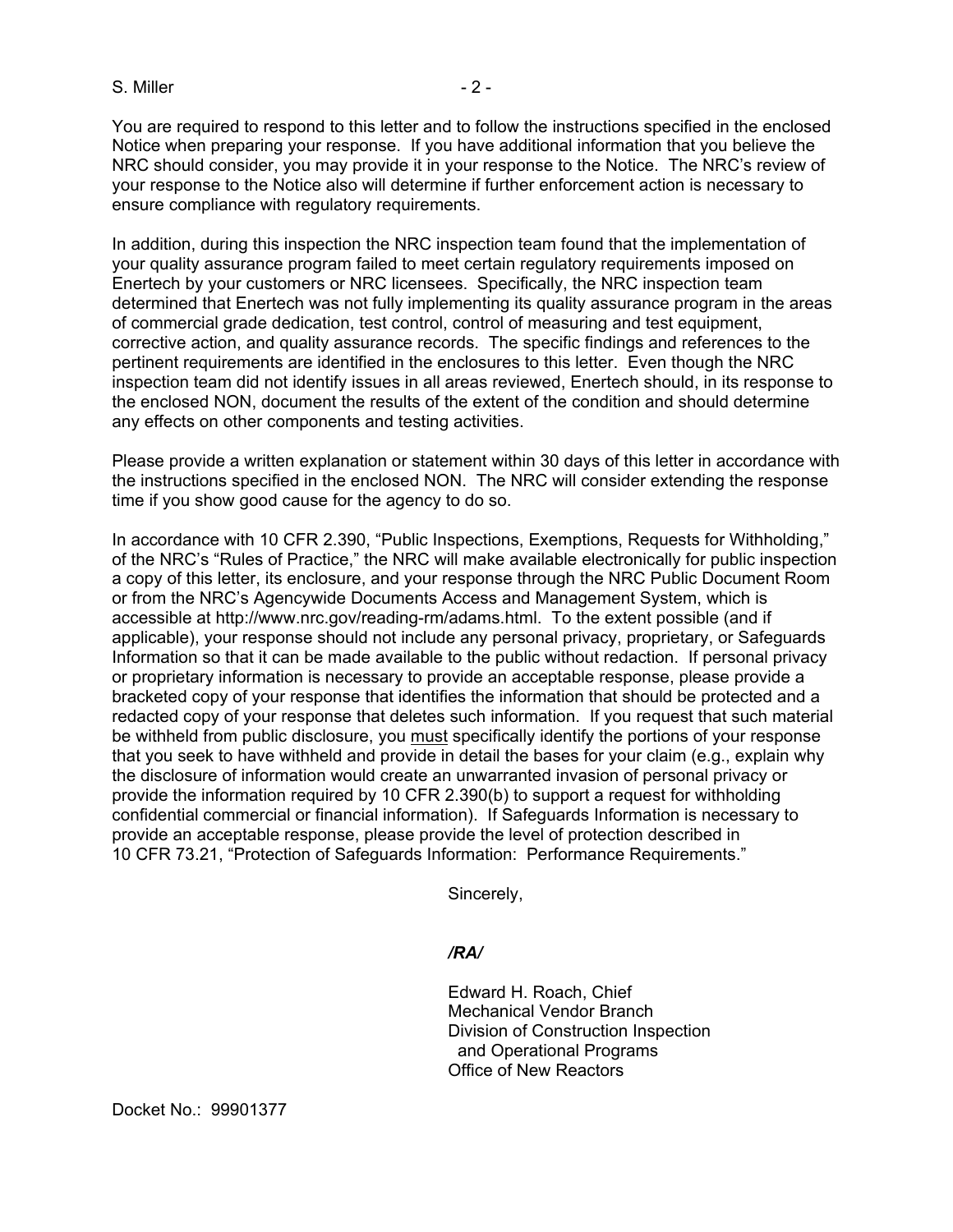S. Miller  $-2$  -

You are required to respond to this letter and to follow the instructions specified in the enclosed Notice when preparing your response. If you have additional information that you believe the NRC should consider, you may provide it in your response to the Notice. The NRC's review of your response to the Notice also will determine if further enforcement action is necessary to ensure compliance with regulatory requirements.

In addition, during this inspection the NRC inspection team found that the implementation of your quality assurance program failed to meet certain regulatory requirements imposed on Enertech by your customers or NRC licensees. Specifically, the NRC inspection team determined that Enertech was not fully implementing its quality assurance program in the areas of commercial grade dedication, test control, control of measuring and test equipment, corrective action, and quality assurance records. The specific findings and references to the pertinent requirements are identified in the enclosures to this letter. Even though the NRC inspection team did not identify issues in all areas reviewed, Enertech should, in its response to the enclosed NON, document the results of the extent of the condition and should determine any effects on other components and testing activities.

Please provide a written explanation or statement within 30 days of this letter in accordance with the instructions specified in the enclosed NON. The NRC will consider extending the response time if you show good cause for the agency to do so.

In accordance with 10 CFR 2.390, "Public Inspections, Exemptions, Requests for Withholding," of the NRC's "Rules of Practice," the NRC will make available electronically for public inspection a copy of this letter, its enclosure, and your response through the NRC Public Document Room or from the NRC's Agencywide Documents Access and Management System, which is accessible at http://www.nrc.gov/reading-rm/adams.html. To the extent possible (and if applicable), your response should not include any personal privacy, proprietary, or Safeguards Information so that it can be made available to the public without redaction. If personal privacy or proprietary information is necessary to provide an acceptable response, please provide a bracketed copy of your response that identifies the information that should be protected and a redacted copy of your response that deletes such information. If you request that such material be withheld from public disclosure, you must specifically identify the portions of your response that you seek to have withheld and provide in detail the bases for your claim (e.g., explain why the disclosure of information would create an unwarranted invasion of personal privacy or provide the information required by 10 CFR 2.390(b) to support a request for withholding confidential commercial or financial information). If Safeguards Information is necessary to provide an acceptable response, please provide the level of protection described in 10 CFR 73.21, "Protection of Safeguards Information: Performance Requirements."

Sincerely,

## */RA/*

Edward H. Roach, Chief Mechanical Vendor Branch Division of Construction Inspection and Operational Programs Office of New Reactors

| Docket No. 99901377<br>DISTRIBUTION:<br>RidsNroDcipCMVB<br>RidsNroDcipCEVB<br>RidsNroDcip<br>KKavanagh<br>RRasmussen<br>SFreeman<br>rdekleine@curtisswright.com<br>smiller@curtisswright.com<br>AP1000 CONTACTS<br>TSakadales |                                  |                |                        |               |                   |  |
|-------------------------------------------------------------------------------------------------------------------------------------------------------------------------------------------------------------------------------|----------------------------------|----------------|------------------------|---------------|-------------------|--|
|                                                                                                                                                                                                                               | ADAMS Accession No.: ML12306A385 |                | *Concurrence via email |               | <b>NRC-001</b>    |  |
| <b>OFFICE</b>                                                                                                                                                                                                                 | NRO/DCIP/CMVB                    | NRO/DCIP/CMVB  | *NRO/DE/CIB            | *NRO/DE/CIB   | *RII/DCI/CIB3     |  |
| <b>NAME</b>                                                                                                                                                                                                                   | RMcIntyre                        | <b>BClarke</b> | <b>JStrnisha</b>       | <b>RDavis</b> | <b>JBartleman</b> |  |
| <b>DATE</b>                                                                                                                                                                                                                   | 10/31/2012                       | 10/31/2012     | 11/<br>/2012           | 10/31/2012    | 10/31/2012        |  |
| <b>OFFICE</b>                                                                                                                                                                                                                 | *RII/DCI/CIB3                    | NRO/DCIP/CAEB  | *RII/DCI/CIB3          | NRO/DCIPCITB  | NRO/DCIP/CMVB     |  |
| <b>NAME</b>                                                                                                                                                                                                                   | DJackson                         | TFrye          | <b>DJackson</b>        | MKowal        | ERoach            |  |
| <b>DATE</b>                                                                                                                                                                                                                   | 10/31/2012                       | 11/02/2012     | 10/31/2012             | 11/02/2012    | 11/02/2012        |  |
| <b>OFFICIAL RECORD COPY</b>                                                                                                                                                                                                   |                                  |                |                        |               |                   |  |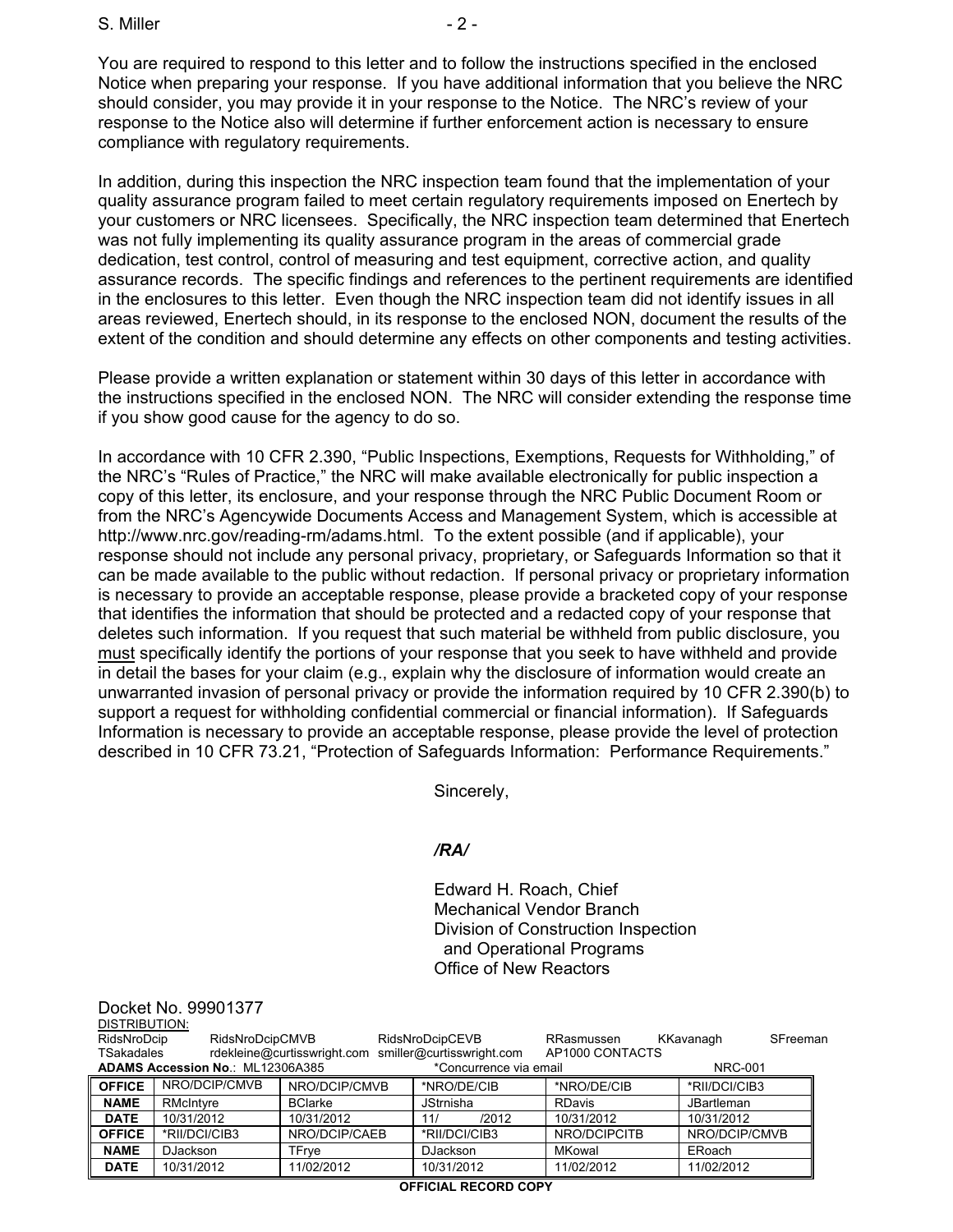#### **NOTICE OF VIOLATION**

Enertech Docket No. 99901377 2950 East Birch Street Report No. 2012-201 Brea, CA 92821

During a U.S. Nuclear Regulatory Commission (NRC) inspection conducted at Enertech in Brea, CA, on September 17-20, 2012, a violation of NRC requirements was identified. In accordance with the NRC Enforcement Policy, the violation is listed below:

Paragraph 21.21, "Notification of failure to comply or existence of a defect and its evaluation," of Title 10 of the *Code of Federal Regulations* (10 CFR) 21.21(b) requires, in part, that "if the deviation or failure to comply is discovered by a supplier of basic components, or services associated with basic components, and the supplier determines that it does not have the capability to perform the evaluation to determine if a defect exists, then the supplier must inform the purchasers or affected licensees within five working days of this determination so that purchasers or affected licensees may evaluate the deviation or failure to comply, pursuant to 10 CFR 21.21(a)."

Contrary to the above, as of September 20, 2012, Enertech failed to inform all purchasers within five working days that it did not have the capability to perform an evaluation to determine the existence of a defect. Specifically, Enertech evaluated two issues concerning the arcing and short-circuiting of valve actuator circuit boards and concluded that the issues did not pose a significant safety hazard (SSH). However, there is no objective evidence that Enertech properly evaluated the shipped circuit boards in their various applications at numerous licensees to make a definitive SSH determination.

This issue has been identified as Violation 999013777/2012-201-01.

This is a Severity Level IV violation (Section 6.9.d of the NRC Enforcement Policy).

Pursuant to the the provisions of 10 CFR 2.201, "Notice of Violation," Enertech is hereby required to submit a written statement or explanation to the U.S. Nuclear Regulatory Commission, ATTN: Document Control Desk, Washington, DC 20555-0001, with a copy to the Chief, Construction Mechanical Vendor Branch, Division of Construction Inspection and Operational Programs, Office of New Reactors, within 30 days of the date of the letter transmitting this Notice of Violation. This reply should be clearly marked as a "Reply to a Notice of Violation" and should include (1) the reason for the violation or, if contested, the basis for disputing the violation or severity level, (2) the corrective steps that have been taken and the results achieved, (3) the corrective steps that will be taken, and (4) the date when full compliance will be achieved. Your response may reference or include previous docketed correspondence if the correspondence adequately addresses the required response. Where good cause is shown, the NRC will consider extending the response time.

If you contest this enforcement action, provide a copy of your response, with the basis for your denial, to the Director, Office of Enforcement, U.S. Nuclear Regulatory Commission, Washington, DC 20555-0001.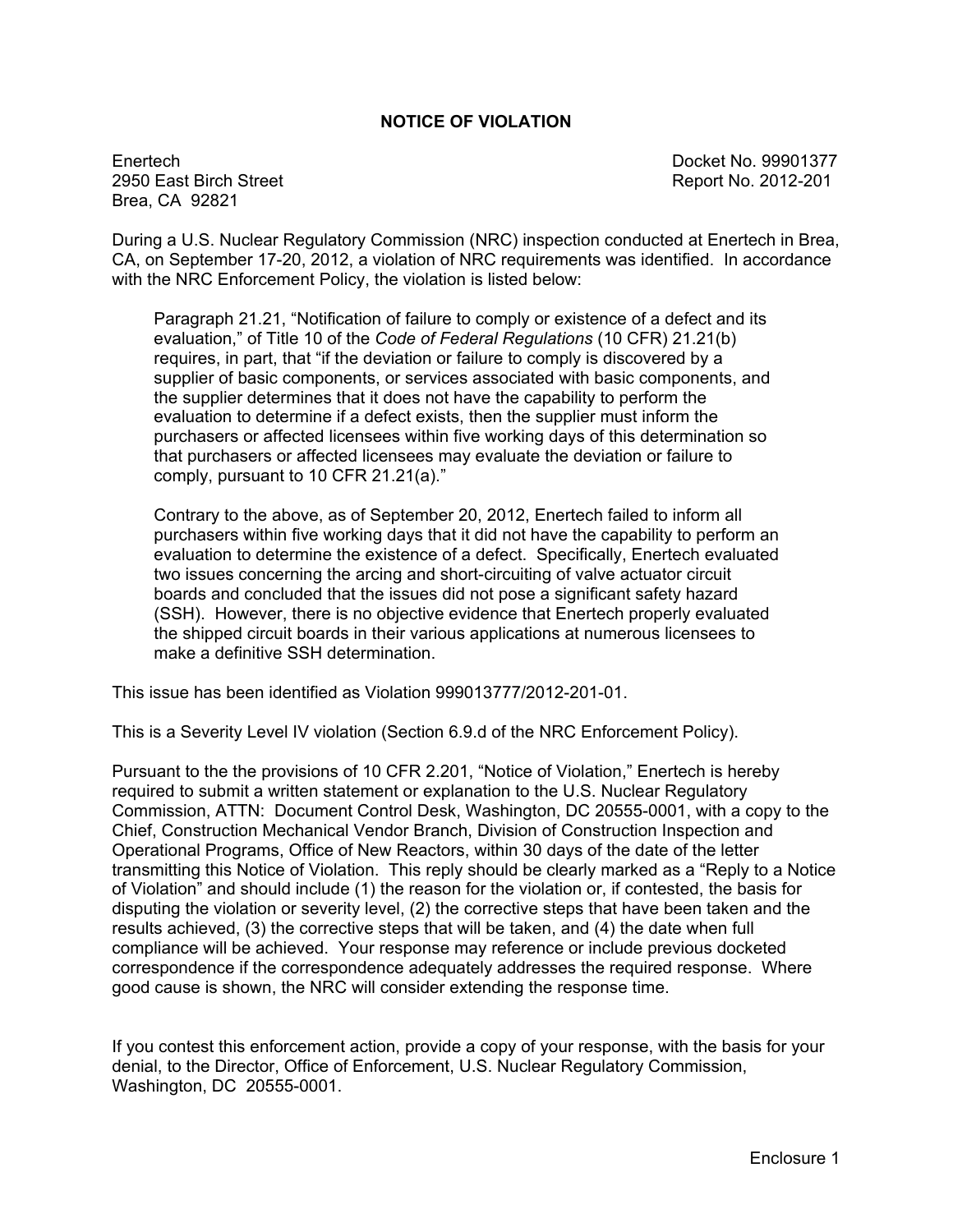Because your response will be made available electronically for public inspection in the NRC Public Document Room and from the NRC's Agencywide Documents Access and Management System, which is accessible from the NRC Web site at http://www.nrc.gov/ reading-rm/ adams.html, it should not include any personal privacy, proprietary, or Safeguards Information, to the extent possible, so that it can be made available to the public without redaction. If personal privacy or proprietary information is necessary to provide an acceptable response, please provide a bracketed copy of your response that identifies the information that should be protected and a redacted copy of your response that deletes such information. If you request that such material be withheld, you must specifically identify the portions of your response that you seek to have withheld and provide, in detail, the bases for your claim of withholding (e.g., explain why the disclosure of information will create an unwarranted invasion of personal privacy or provide the information required by 10 CFR 2.390(b) to support a request for withholding confidential commercial or financial information). If Safeguards Information is necessary to provide an acceptable response, please provide the level of protection described in 10 CFR 73.21, "Protection of Safeguards Information: Performance Requirements."

In accordance with 10 CFR 19.11, "Posting of Notices to Workers," you may be required to post this notice within 2 working days of receipt.

Dated this 2nd of November 2012.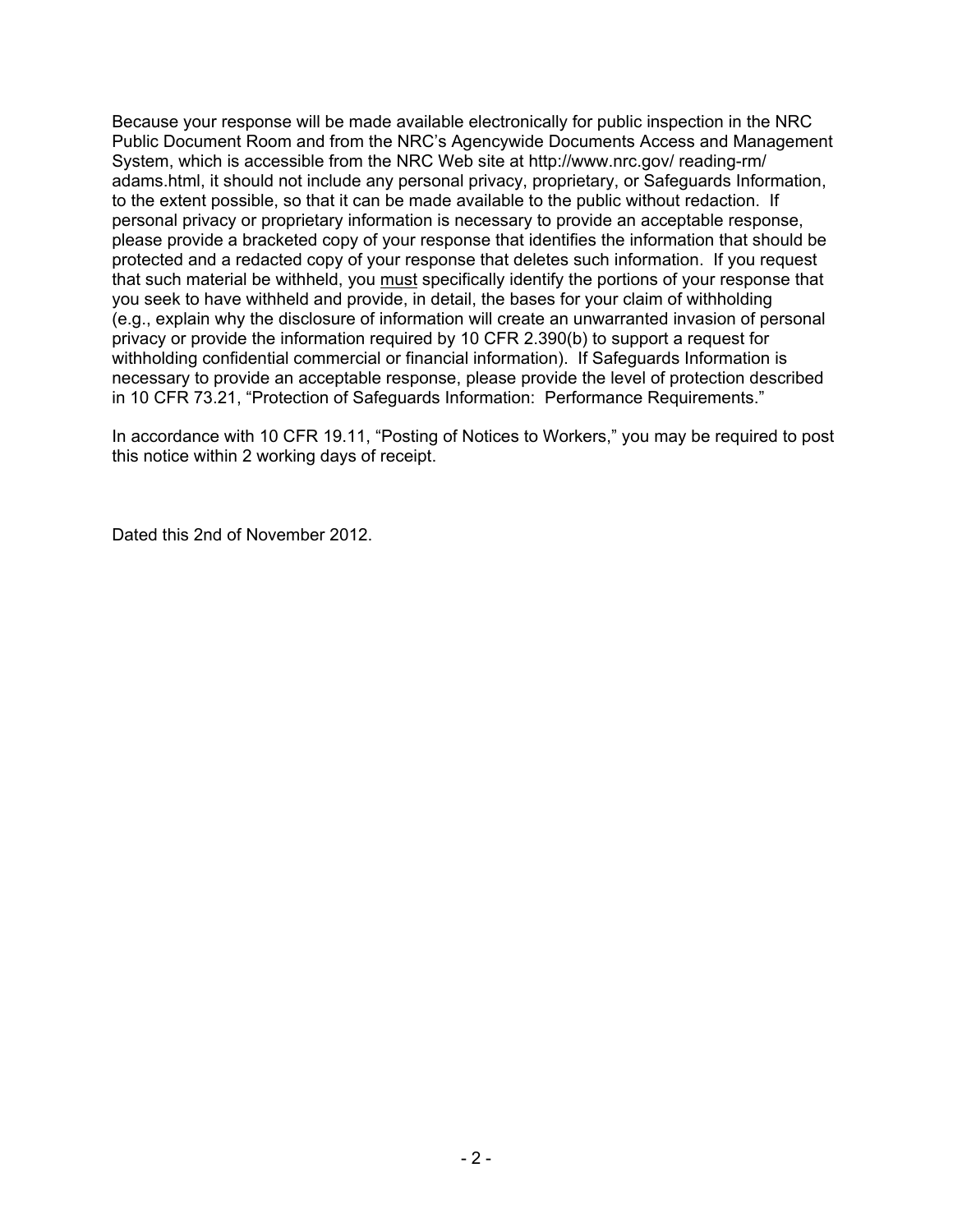#### **NOTICE OF NONCONFORMANCE**

Enertech Docket No. 99901377 Brea, CA 92821

Report No. 2012-201

Based on the results of a U.S. Nuclear Regulatory Commission (NRC) inspection conducted at Utah State University (USU) in Logan, UT, on August 27-28, 2012, and at the Enertech facility in Brea, CA, on September 17-20, 2012, it appears that certain activities were not conducted in accordance with NRC requirements that were contractually imposed on Enertech by its customers or NRC licensees:

A. Criterion III, "Design Control," of Appendix B, "Quality Assurance Program Criteria for Nuclear Power Plants and Fuel Reprocessing Plants," to Title 10 of the *Code of Federal Regulations* (10 CFR) Part 50, "Domestic Licensing of Production and Utilization Facilities," states, in part, that "measures shall also be established for the selection and review for suitability of application of materials, parts, equipment, and processes that are essential to the safety-related functions of the structures, systems, and components."

Enertech Operating Procedure (EOP) 3140, "Procedure for the Dedication of Commercial-Grade Items/Services," Revision AB, dated July 26, 2012, provides the methods for the dedication of commercial grade items or services or both used in nuclear safety-related applications.

Contrary to the above, as of September 20, 2012, Enertech failed to review for suitability of application materials that were essential to the safety-related functions of structures, systems, and components. Specifically, Enertech did not perform the following:

- Adequately dedicate ERV-Z 8-inch nozzle check valve test activities conducted at USU. The commercial grade survey performed by Enertech at USU did not verify the calibration quality of the instruments used during the American Society of Mechanical Engineers (ASME) QME-1 functional flow tests to identify and record safety-related test data. These instruments included fluke meters, Rosemount pressure transmitters, a magnetic flow meter, a digital thermometer, and the Avery (water) weigh tank, which were commercially calibrated and accepted by USU and Enertech without verification of the calibration suppliers.
- Employ suitable dedication methods to verify that safety-related non-pressure boundary ERV-Z 8-inch nozzle check valve parts purchased as commercial grade items (CGI) met the appropriate material specifications (chemical and mechanical properties) that the associated CGI Dedication Procedure document identified as critical characteristics. The diffuser, large retaining ring, and small retaining ring were purchased from commercial suppliers who had not received a commercial grade survey. Enertech accepted the material certification report for the chemical and mechanical properties through positive material identification (PMI) using an x-ray fluorescence alloy analyzer for only a limited sample of the chemical elements. The CGI Evaluation MA22004 (for the diffuser) and CGI Evaluation MA21723, (for the large and small retaining rings) did not include a documented technical justification necessary to address the acceptance of all identified material specification chemical and mechanical properties that were identified on the material certification report.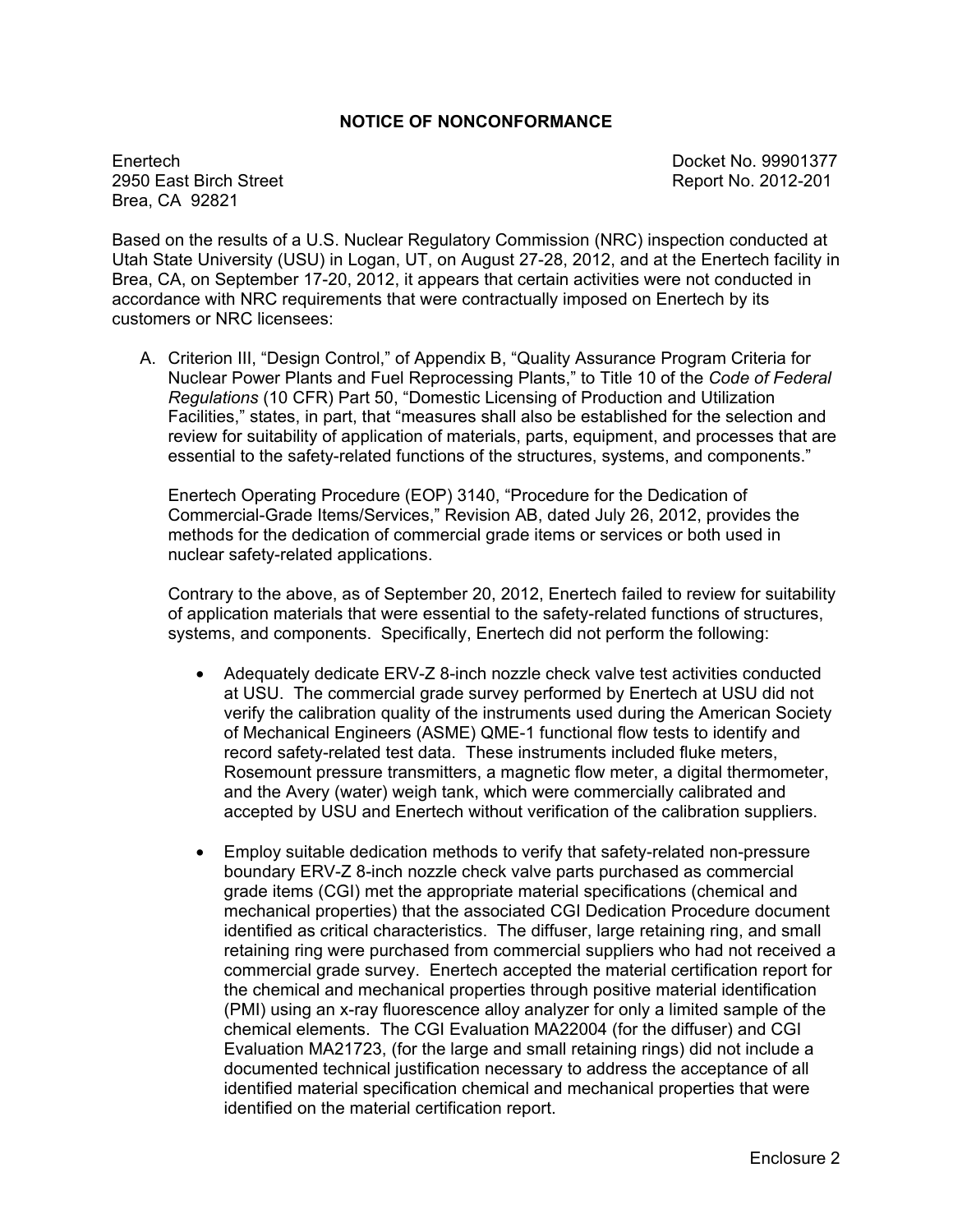• Perform an appropriate CGI technical evaluation as part of CGD for the diffuser, the large retaining rings, and the small retaining rings. The CGI technical evaluation did not include a documented justification for the sampling plans that were being implemented for acceptance. Enertech received the sampled items from suppliers that had not been through a review or commercial grade survey to verify a traceability process for lot/batch heat number control. The CGI Evaluation MA22004 (for the diffuser) and CGI Evaluation MA21723 (for the large and small retaining rings) that were performed as part of the dedication did not include a documented basis for the sample testing population of the items received from commercial suppliers for which lot/batch homogeneity had not been verified.

These issues have been identified as Nonconformance 99901377/2012-201-02.

B. Criterion XI, "Test Control," of Appendix B to 10 CFR Part 50 states, in part, that "a test program shall be established to assure that all testing required to demonstrate that structures, systems, and components will perform satisfactorily in service is identified and performed."

Enertech Procedure MA22989, "Equipment Qualification Procedure for Enertech 8" Class 1707 ERV-Z Nozzle Check Valve," Revision B, dated February 16, 2012, states, in part, that "the purpose of this qualification procedure is to verify the appropriate inspection parameters and establish a testing procedure with acceptance criteria to successfully qualify the Enertech valve per ASME QME-1-2007 Section QV-7500."

Section QV-2000, "Purpose," of ASME QME-1-2007 states, in part, that "the purpose of Section QV is to provide requirements for the qualification of the design of valves to perform in service as required under all specified operating and design basis conditions."

Contrary to the above, as of September 20, 2012, Enertech failed to establish a test program to ensure that it had identified and performed all testing necessary to demonstrate that the ERV-Z 8-inch nozzle check valve will perform satisfactorily in service. Specifically, Enertech's test program did not identify and perform qualification testing of the valve to demonstrate operability under all QME-1-2007 specified operating and design basis conditions.

This issue has been identified as Nonconformance 99901377/2012-201-03.

C. Criterion XII, "Control of Measuring and Test Equipment," of Appendix B to 10 CFR Part 50, states, in part, that "measures shall be established to assure that tools, gages, instruments, and other measuring and testing devices used in activities affecting quality are properly controlled, [and] calibrated…to maintain accuracy within necessary limits."

EOP 8120, "Calibration and Control of Measuring Test Equipment," Revision Q, dated October 15, 2008, states, in part, that "following a successful calibration, the calibration technician shall affix a calibration label to the instrument," that "calibration shall be performed prior to each test and after testing is completed for ASME Code items," and that "serial numbers shall be affixed by a permanent means."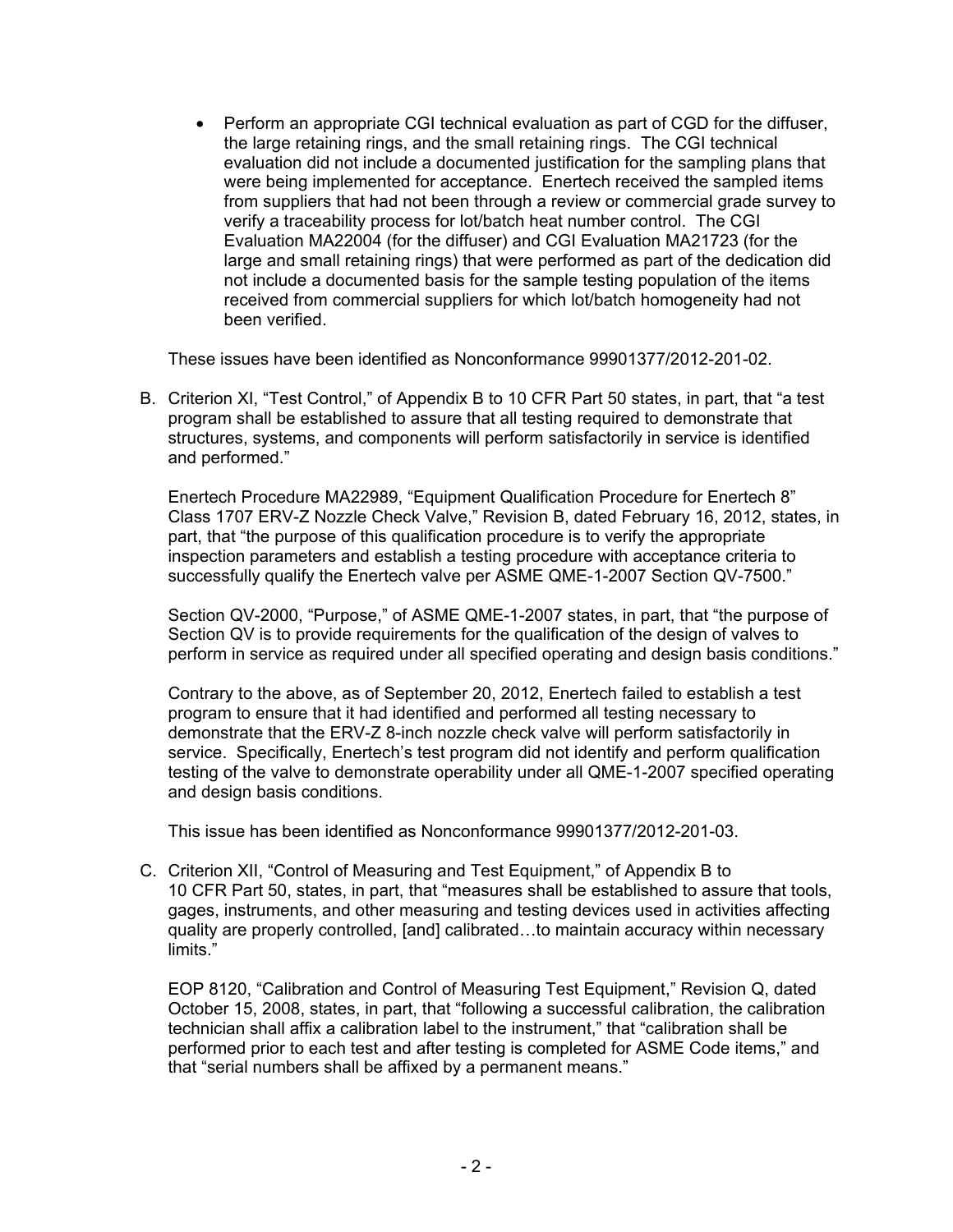Contrary to the above, as of September 20, 2012, Enertech failed to establish adequate controls to ensure that the gauges used in the qualification testing of a safety-related ASME Section III Class 1 "N-Stamp" valve were properly controlled to display accurate calibration labels. Specifically, Enertech failed to ensure that the gauges used in ASME Boiler and Pressure Vessel Code testing were calibrated before and after testing. Furthermore, Enertech failed to ensure that measuring and test equipment had permanent markings to identify the equipment.

This item is identified as Nonconformance 99901377/2012-201-04.

D. Criterion XVI, "Corrective Action," of Appendix B to 10 CFR Part 50, states, in part, that "measures shall be established to assure that conditions adverse to quality, such as failures, malfunctions, deficiencies, deviations, defective material and equipment, and nonconformances are promptly identified and corrected."

EOP 8160, "Procedure for Corrective Action," Revision U, dated February 25, 2011, states, in part, that "a Corrective Action Request (CAR) may be initiated by any employee using a Corrective Action Request form (QAM Exhibit 16-1). Corrective Action Requests shall be prepared and forwarded to the responsible entity (Enertech Department Manager or Supplier) within 5 days of identifying a Corrective Action and [shall] clearly reference the supporting documents that explain the adverse condition."

Contrary to the above, as of September 20, 2012, Enertech failed to promptly identify and correct conditions adverse to quality and failed to adequately implement corrective actions. Specifically, Enertech failed to initiate a CAR related to the potential arcing and short-circuiting of actuator circuit boards, although two Enertech evaluations addressed this issue under 10 CFR Part 21, "Reporting of Defects and Noncompliance:"

- NRC 11-001, "Potential 10 CFR 21 Reportable Item, Actuator Circuit Boards," dated August 1, 2011
- NRC 11-002, "Potential 10 CFR 21 Reportable Item, Actuator Circuit Boards," dated September 20, 2011

Consequently, Enertech did not complete the corrective actions described in these evaluations, including sending letters to customers and making replacement parts kit and installation instructions available.

This issue has been identified as Nonconformance 99901377/2012-201-05.

E. Criterion XVII, "Quality Assurance Records," of Appendix B to 10 CFR Part 50 states, in part, that "records shall be identifiable and retrievable. Consistent with applicable regulatory requirements, the applicant shall establish requirements concerning record retention, such as duration, location, and assigned responsibility."

The Enertech Quality Assurance Manual, Fourth Edition, Revision 19, dated March 8, 2012, states, in part, that "access to records shall be limited to authorized personnel designated by the Director of Quality" and that "documents shall be stored to avoid damage or loss."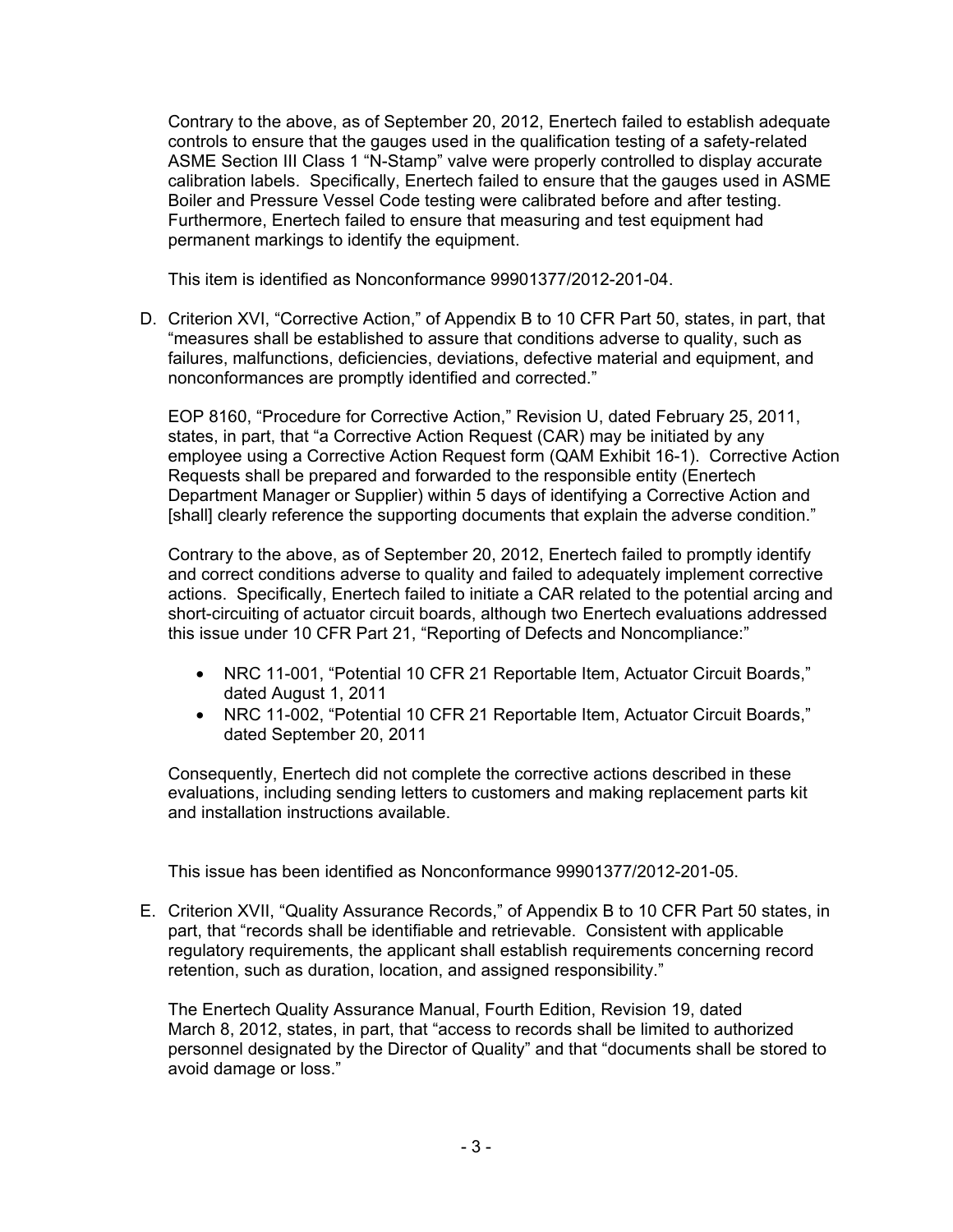EOP 8170, "Quality Assurance Records," Revision Q, dated September 22, 2011, states, in part, that "quality records will be placed in a controlled area with access to authorized personnel only."

Contrary to the above, as of September 20, 2012, Enertech failed to establish adequate controls to ensure that it had stored quality records in a controlled area to prevent access by unauthorized personnel and to protect documents against loss. Specifically, Enertech stored calibration quality records in an unlocked filing cabinet that was located in a room that was not access controlled.

This item is identified as Nonconformance 99901377/2012-201-06.

Please provide a written statement or explanation to the U.S. Nuclear Regulatory Commission, ATTN: Document Control Desk, Washington, DC 20555-0001, with a copy to the Chief, Mechanical Vendor Branch, Division of Construction Inspection and Operational Programs, Office of New Reactors, within 30 days of the date of the letter transmitting this Notice of Nonconformance. This reply should be clearly marked as a "Reply to a Notice of Nonconformance" and should include for each noncompliance (1) the reason for the noncompliance or, if contested, the basis for disputing the noncompliance, (2) the corrective steps that have been taken and the results achieved, (3) the corrective steps that will be taken to avoid noncompliance, and (4) the date when the corrective action will be completed. Where good cause is shown, the NRC will consider extending the response time.

Because your response will be made available electronically for public inspection in the NRC Public Document Room or from the NRC's Agencywide Documents Access and Management System, which is accessible from the NRC Web site at http://www.nrc.gov/reading-rm/ adams.html, it should not include any personal privacy, proprietary, or safeguards information, to the extent possible, so that it can be made available to the public without redaction. If personal privacy or proprietary information is necessary to provide an acceptable response, please provide a bracketed copy of your response that identifies the information that should be protected and a redacted copy of your response that deletes such information. If you request that such material be withheld, you must specifically identify the portions of your response that you seek to have withheld and provide, in detail, the bases for your claim of withholding (e.g., explain why the disclosure of information will create an unwarranted invasion of personal privacy or provide the information required by 10 CFR 2.390(b) to support a request for withholding confidential commercial or financial information). If Safeguards Information is necessary to provide an acceptable response, please provide the level of protection described in 10 CFR 73.21, "Protection of Safeguards Information: Performance Requirements."

Dated this 2nd of November 2012.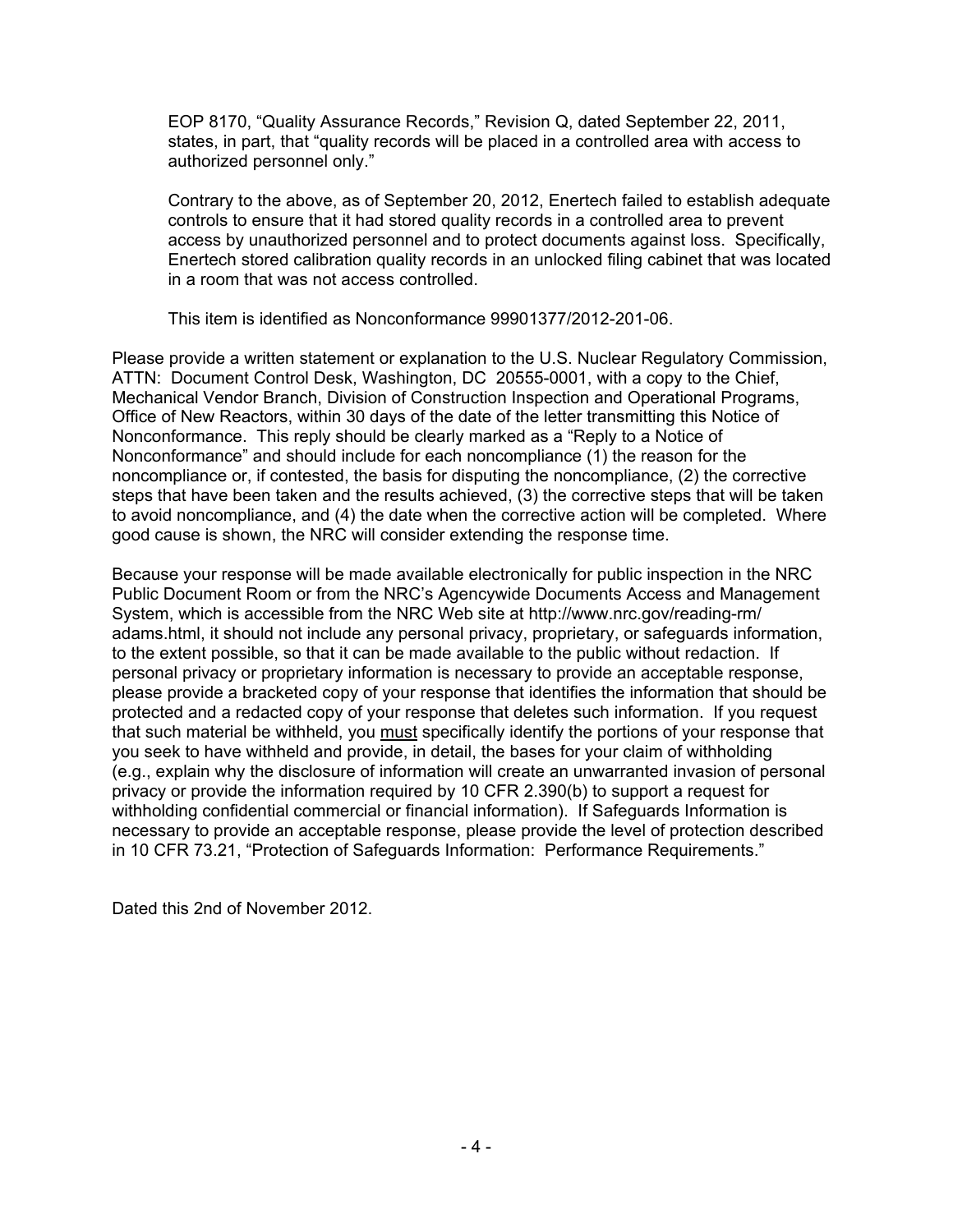#### **U.S. NUCLEAR REGULATORY COMMISSION OFFICE OF NEW REACTORS DIVISION OF CONSTRUCTION INSPECTION AND OPERATIONAL PROGRAMS VENDOR INSPECTION REPORT**

| Docket No.:                       | 99901377                                                                                                                                                                                                                                                                                                                                                                                                                                                                                                                                                                                                      |
|-----------------------------------|---------------------------------------------------------------------------------------------------------------------------------------------------------------------------------------------------------------------------------------------------------------------------------------------------------------------------------------------------------------------------------------------------------------------------------------------------------------------------------------------------------------------------------------------------------------------------------------------------------------|
| Report No.:                       | 99901377/2012-201                                                                                                                                                                                                                                                                                                                                                                                                                                                                                                                                                                                             |
| Vendor:                           | Enertech<br>2950 East Birch Street<br>Brea, CA 92821                                                                                                                                                                                                                                                                                                                                                                                                                                                                                                                                                          |
| <b>Vendor Contact:</b>            | Mr. Stan Miller, General Manager<br>Telephone: 714-982-1874<br>E-mail: smiller@curtisswright.com                                                                                                                                                                                                                                                                                                                                                                                                                                                                                                              |
| <b>Nuclear Industry Activity:</b> | Enertech, a business unit of Curtiss-Wright Flow Control<br>Company, supplies safety-related American Society of Mechanical<br>Engineers Boiler and Pressure Vessel Code valves, safety-related<br>pumps, large bore and pipe support snubbers, pneumatic<br>actuators, motors, safety-related instrumentation, diagnostic and<br>test equipment, service and repair, and engineering services to<br>the nuclear industry. Westinghouse Electric Corporation has<br>contracted Enertech to design and manufacture nozzle check<br>valves for the passive core cooling system of the AP1000 reactor<br>design. |
| <b>Inspection Dates:</b>          | Logan, UT<br>August 27-28, 2012<br>September 17-20, 2012<br>Brea, CA                                                                                                                                                                                                                                                                                                                                                                                                                                                                                                                                          |
| Inspectors:                       | Richard McIntyre, NRO/DCIP/CMVB, Team Leader<br>Edward Roach, NRO/DCIP/CMVB<br>Brent Clarke, NRO/DCIP/CMVB<br>James Strnisha, NRO/DE/CIB<br>Robert Davis, NRO/DE/CIB<br>John Bartleman, R-II/DCI/CIB3<br>Donna Jackson, R-II/DCI/CIB3                                                                                                                                                                                                                                                                                                                                                                         |
| Observers:                        | Gao Runsheng, National Nuclear Safety Administration (China)<br>Zhao Dawei, National Nuclear Safety Administration (China)                                                                                                                                                                                                                                                                                                                                                                                                                                                                                    |
| Approved by:                      | Edward H. Roach, Chief<br><b>Mechanical Vendor Branch</b><br>Division of Construction Inspection<br>and Operational Programs<br><b>Office of New Reactors</b>                                                                                                                                                                                                                                                                                                                                                                                                                                                 |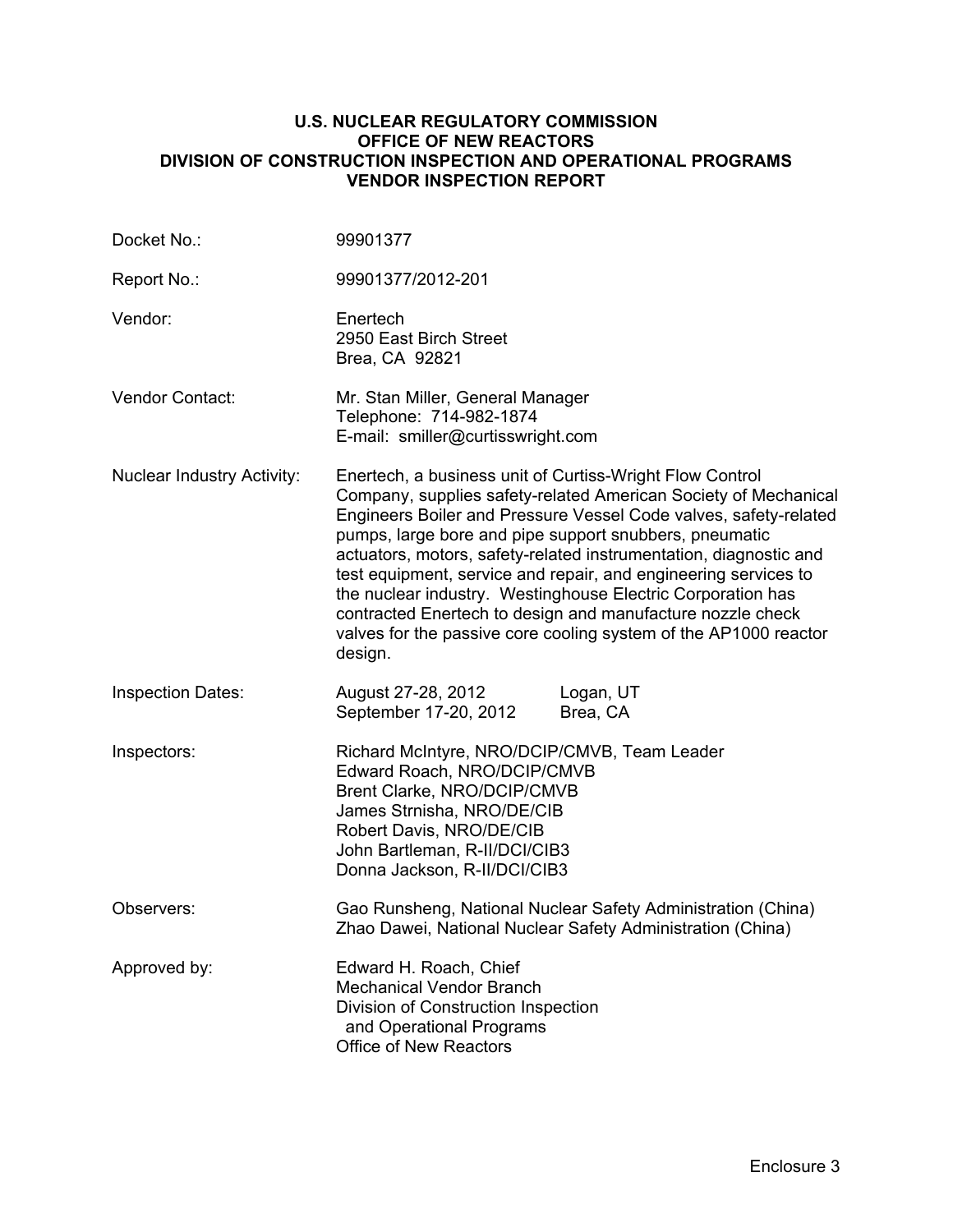## **EXECUTIVE SUMMARY**

#### Enertech 99901377/2012-201

The U.S. Nuclear Regulatory Commission (NRC) conducted this inspection to verify that Enertech is adequately implementing a quality assurance (QA) program in accordance with Appendix B, "Quality Assurance Criteria for Nuclear Power Plants and Fuel Reprocessing Plants," to Title 10 of the *Code of Federal Regulations* (10 CFR) Part 50, "Domestic Licensing of Production and Utilization Facilities," and 10 CFR Part 21, "Reporting of Defects and Noncompliance."

This technically focused inspection concentrated on implementation of Enertech's QA program activities associated with the design, fabrication, and testing of the ERV-Z 8-inch nozzle check valve for the passive core cooling system of the Westinghouse Electric Corporation AP1000 reactor design.

During the inspection, the NRC inspection team observed the American Society of Mechanical Engineers (ASME) Qualification of Active Mechanical Equipment in Nuclear Power Plants (QME-1) and American Society of Mechanical Engineers (ASME) Section III Code qualification and functional testing of the ERV-Z 8-inch nozzle check valve at Utah State University (August 27-28, 2012) and Brea, CA (September 17-20, 2012). These qualification tests are associated with inspections, tests, analyses, and acceptance criteria (ITAAC) from Revision 19 to the certified AP1000 Design Control Document, Tier 1. Currently, the combined licenses of Vogtle Electric Generating Plant, Units 3 and 4, and Virgil C. Summer Nuclear Station, Units 2 and 3, incorporate these ITAAC. In addition, the enclosed Notice of Nonconformance (NON) issues, if not corrected, may impact the ability of NRC licensees to meet applicable ITAAC from the AP1000 Design Control Document. The specific issues and applicable ITAAC are contained in Section 4 of the Attachment.

The NRC inspection team observed the following testing and activities associated with the ERV-Z 8-inch nozzle check valve:

- ASME QME-1 functional qualification testing for forward flow at various flow rates and closure under reverse flow
- ASME Section III hydrostatic testing at a pressure of 6,200 pounds-force per square inch gauge (psig)
- ASME Section III seat leakage testing at a pressure of 2,820 psig
- jet testing to ensure the proper closing of the valve and to verify that it remains free to move to the open and closed positions
- operability testing to verify the manual cycling of the valve and access for internal inspection
- assembly and disassembly for qualification testing
- component dimensional measurement verification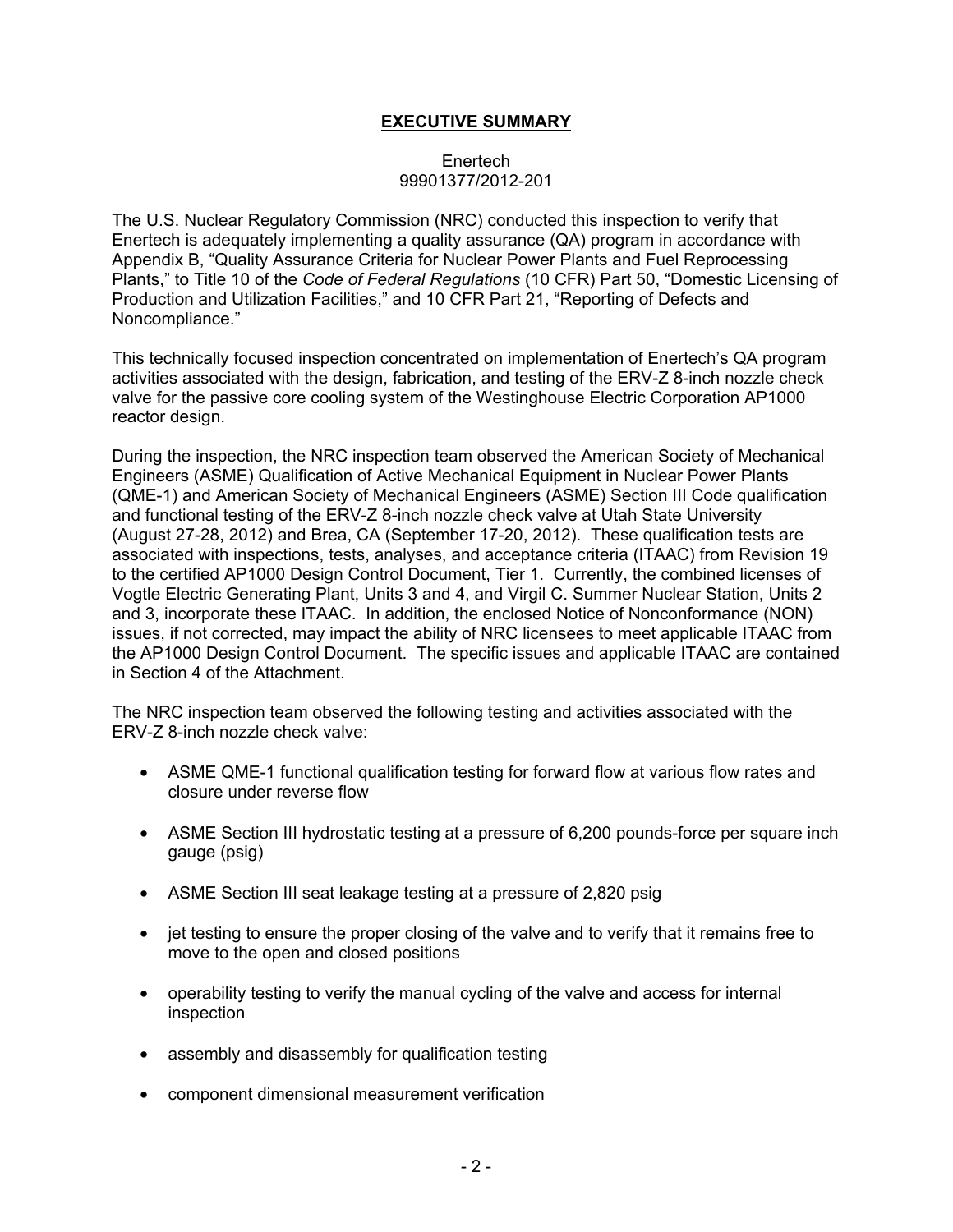The following regulations served as the bases for the NRC inspection:

- Appendix B to 10 CFR Part 50
- 10 CFR Part 21

During the course of this inspection, the NRC inspection team implemented Inspection Procedure (IP) 43002, "Routine Inspections of Nuclear Vendors," dated April 25, 2011; IP 43004, "Inspection of Commercial-Grade Dedication Programs," dated April 25, 2011; and IP 36100, "Inspection of 10 CFR Part 21 and Programs for Reporting Defects and Noncompliance," dated February 13, 2012.

The last NRC inspection of Enertech occurred in September 2008.

With the exception of the violation and nonconformances described below, the NRC inspection team concluded that Enertech is implementing its QA and 10 CFR Part 21 programs in the design, manufacture, and testing of the ERV-Z 8-inch nozzle check valve. The results of the inspection are summarized below.

## 10 CFR Part 21 Program

The NRC inspection team issued Violation 99901377/2012-201-01 in association with Enertech's failure to implement the regulatory requirements in 10 CFR Part 21. Specifically, Enertech was cited for failing to inform all affected purchasers within 5 working days that it did not have the capability to perform an evaluation to determine if a defect exists. On August 1, 2011, and September 11, 2011, Enertech identified deviations with the arcing and short-circuiting of valve actuator circuit boards; however, it did not notify its customers. Additionally, Enertech did not ship any instructions or parts kits to customers under its commitment in 10 CFR Part 21 evaluation NRC 11-001, "Potential 10 CFR 21 Reportable Item, Actuator Circuit Boards," dated August 1, 2011.

## Commercial Grade Dedication

The NRC inspection team issued Nonconformance 99901377/2012-201-02 in association with Enertech's failure to implement the regulatory requirements in Criterion III, "Design Control," of Appendix B to 10 CFR Part 50. Specifically, Enertech was cited for not effectively implementing a commercial grade dedication (CGD) program to review the suitability of the application of commercially procured calibration services at Utah State University and the verification of ERV-Z 8-inch nozzle check valve non-pressure boundary items and materials that are essential to the safety-related functions of structures, systems, and components. In addition, the technical evaluations of commercial grade items performed as part of the dedication did not include a documented basis for the sample testing population for items from commercial suppliers where lot/batch homogeneity had not been verified.

# Test Control

The NRC inspection team issued Nonconformance 99901377/2012-201-03 in association with Enertech's failure to implement the regulatory requirements in Criterion XI, "Test Control," of Appendix B to 10 CFR Part 50. Specifically, the NRC inspection team determined that check valve testing was performed in accordance with written test procedures that incorporated the requirements and acceptance limits contained in applicable design documents. However,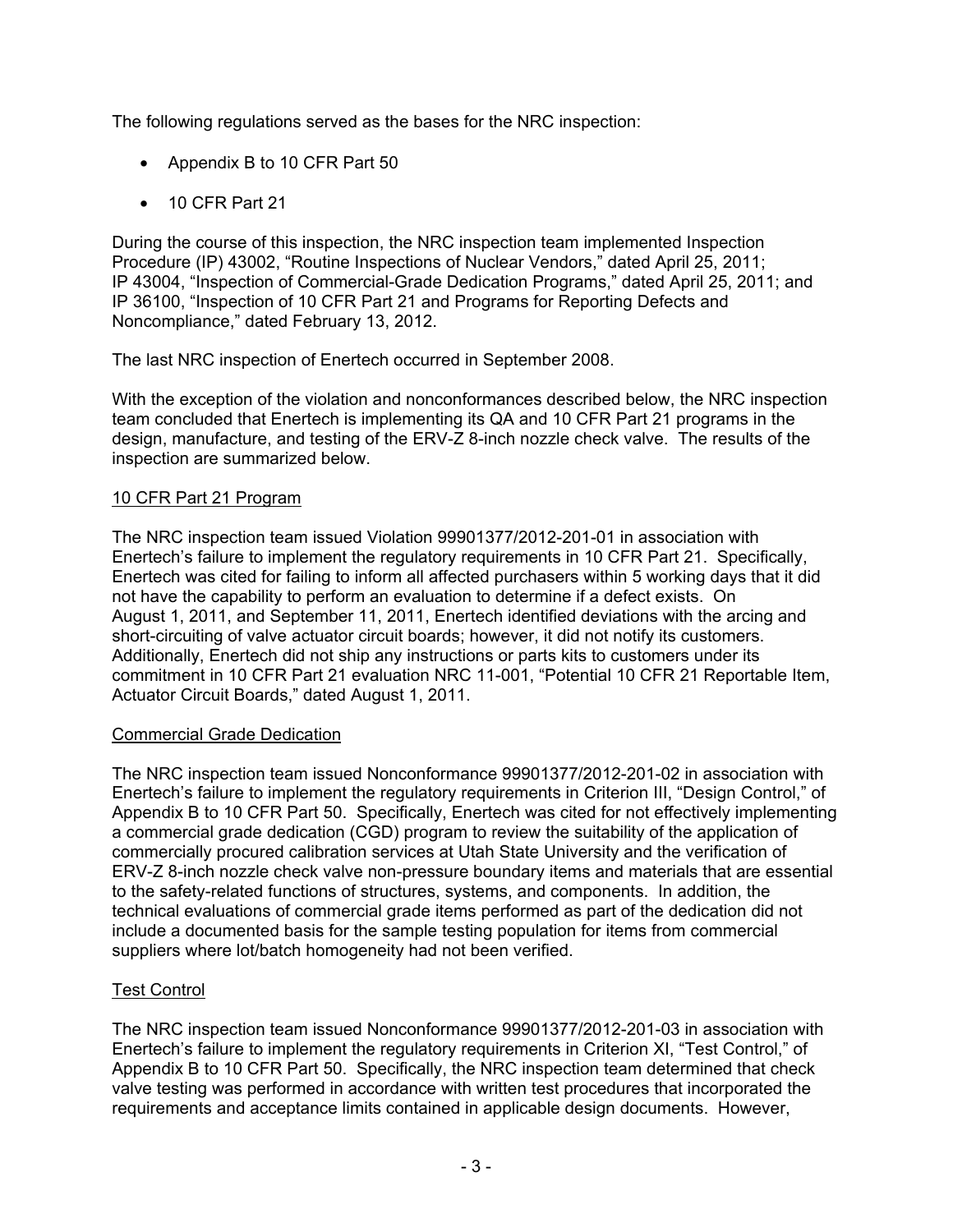Criterion XI specifically requires that testing demonstrate that components will perform satisfactorily in service. Enertech was cited for failing to have a test program for the ERV-Z 8-inch nozzle check valve that included adequate testing in accordance with ASME QME-1-2007 to demonstrate that the valve will perform satisfactorily in service.

## Control of Measuring and Test Equipment

The NRC inspection team issued Nonconformance 99901377/2012-201-04 in association with Enertech's failure to implement the regulatory requirements in Criterion XII, "Control of Measuring and Test Equipment," of Appendix B to 10 CFR Part 50. Enertech was cited for failing to verify that the measuring and test equipment used in the qualification testing of the ERV-Z 8-inch nozzle check valve displayed accurate calibration labels. In addition, Enertech failed to ensure that the gauges used for ASME Section III testing were calibrated before and after each ASME code test and that its measuring and test equipment had permanent markings to identify the equipment.

## Corrective Actions

The NRC inspection team issued Nonconformance 99901377/2012-201-05 in association with Enertech's failure to implement the regulatory requirements in Criterion XVI, "Corrective Action," of Appendix B to 10 CFR Part 50. Enertech was cited for failing to complete corrective actions. Specifically, Enertech failed to initiate a corrective action related to the potential arcing and short-circuiting of actuator circuit boards and failed to provide instructions and replacement parts kit to customers as described in their 10 CFR Part 21 evaluations NRC11-001 and NRC 11-002.

## QA Records

The NRC inspection team issued Nonconformance 99901377/2012-201-06 associated with Enertech's failure to implement the regulatory requirements in Criterion XVII, "Quality Assurance Records," of Appendix B to 10 CFR Part 50. Specifically, the NRC inspection team concluded that Enertech had not stored QA records in a controlled area to prevent access by unauthorized personnel and that these records were not protected against loss. Enertech was cited for failing to limit access to calibration records to authorized personnel only and for failing to protect such records against loss, damage, or destruction from disasters, such as fire.

The following inspection areas had no significant findings:

- control of special processes
- training and qualification
- procurement document control
- control of purchased material, equipment, and services
- nonconforming material, parts, or components
- audits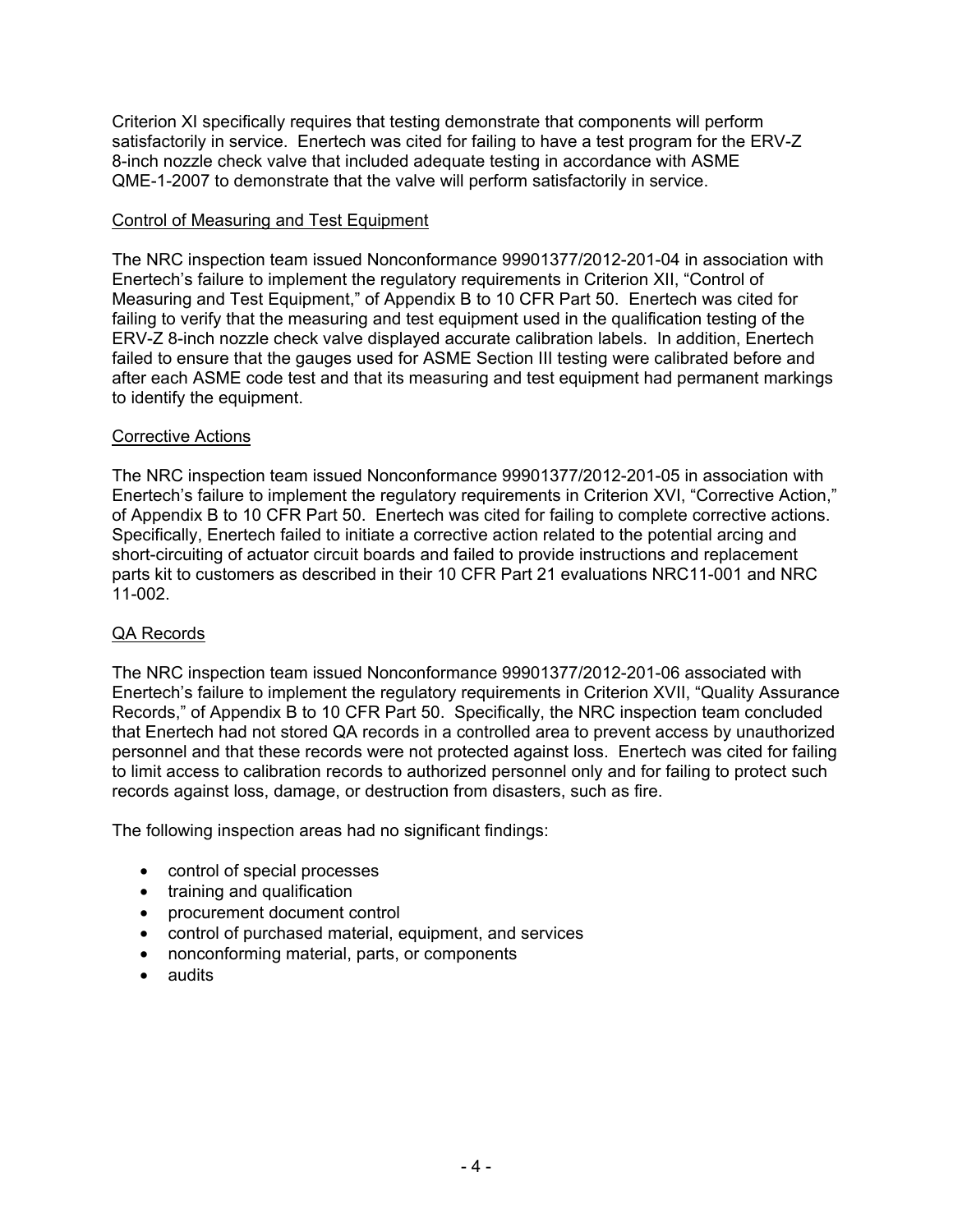# **REPORT DETAILS**

The U.S. Nuclear Regulatory Commission (NRC) inspection team evaluated the Enertech quality assurance (QA) program with an emphasis on observing activities associated with the design, manufacture, and testing of the ASME Section III, Class 1 safety-related Enertech model ERV-Z 8-inch nozzle check valve. Additionally, the inspection team conducted interviews with responsible Enertech personnel and reviewed documents to determine if Enertech performed activities in accordance with the applicable design, quality, and technical requirements imposed in the Westinghouse Electric Corporation (WEC) purchase order (PO). These ERV-Z 8-inch nozzle check valves will be used in the WEC AP1000 passive core cooling system (PXS). The tests that the NRC team inspected, including the functional and qualification tests, are associated with inspections, tests, analyses, and acceptance criteria (ITAAC) from Revision 19 to the certified AP1000 design. Currently, the combined licenses of Vogtle Electric Generating Plant, Units 3 and 4, and Virgil C. Summer Nuclear Station, Units 2 and 3, incorporate these ITAAC as the core makeup tank discharge check valves for the PXS.

Some of the activities observed by the NRC inspection team included the following:

- ASME QME-1 functional qualification testing for forward flow at various flow rates and closure under reverse flow
- ASME Section III hydrostatic testing at a pressure of 6,200 pounds-force per square inch gauge (psig)
- ASME Section III seat leakage testing at a pressure of 2,820 psig
- jet testing to ensure the proper closing of the valve and to verify that it remains free to move to the open and closed positions
- operability testing to verify the manual cycling of the valve and access for internal inspection
- assembly and disassembly for qualification testing
- component dimensional measurement verification

#### 1. 10 CFR Part 21 Program

a. Inspection Scope

The NRC inspection team reviewed policies and implementing procedures that govern the Enertech program for the control of nonconforming material, parts, and components to verify compliance with Title 10 of the *Code of Federal Regulations* (10 CFR) Part 21, "Reporting of Defects and Noncompliance." Additionally, the NRC inspection team inspected and evaluated postings for compliance with 10 CFR 21.6, "Posting Requirements."

The attachment to this inspection report lists the documents reviewed by the inspection team.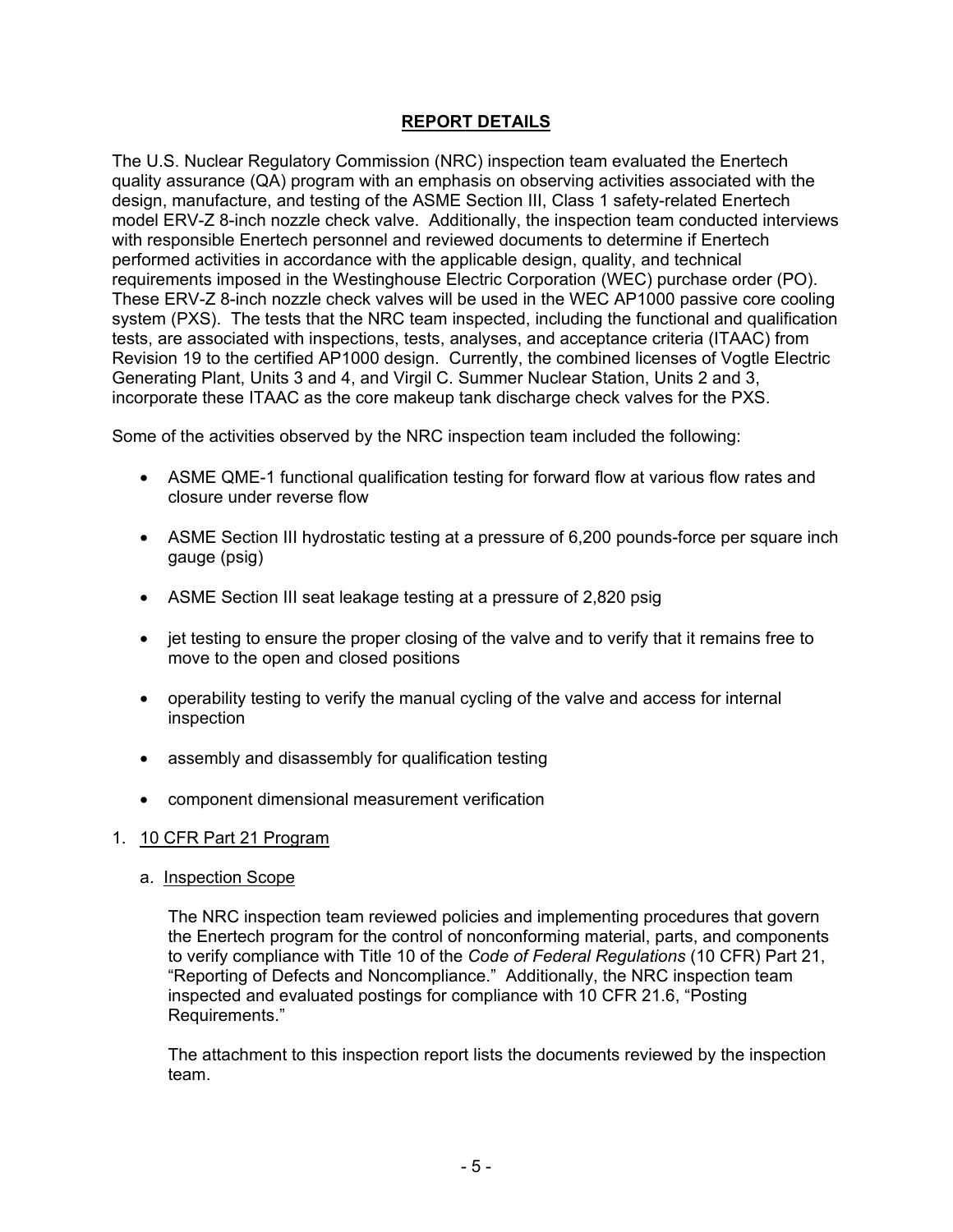#### b. Observations and Findings

#### b.1 Postings

As required by 10 CFR Part 21.6, "Posting Requirements," the NRC inspection team verified that Enertech had posted notices that included (1) a copy of Section 206 of the Energy Reorganization Act of 1974, (2) a copy of 10 CFR Part 21, and (3) a description of the Enertech procedure that implements the regulation.

#### b.2 10 CFR Part 21 Procedures and Implementation

Enertech Operating Procedure (EOP) 8200, "Employee Non-Discrimination Rights, and Reporting Requirements Concerning Defects and Noncompliance," Revision Q, dated January 11, 2012, establishes the requirements for compliance with 10 CFR Part 21. This document defines the process for reporting defects; the posting requirements; and the responsibilities, timelines, and actions for identifying and evaluating deviations and failures to comply. The NRC inspection team verified that Enertech's nonconforming items and corrective action programs, as described in EOP 8150, "Processing of Nonconformance Material Reports," Revision AA, dated July 24, 2012, and EOP 8160, "Procedure for Corrective Action," Revision U, dated February 22, 2012, provide a connection to the 10 CFR Part 21 program during the initial screening process.

The NRC inspection team observed errors and omissions in EOP 8200. Specifically, the NRC inspection team noted that some definitions identified in Section 4.0 and Attachment 8200-4 of EOP 8200 were inconsistent with the definitions in 10 CFR Part 21.3, "Definitions." The NRC inspection team noted that Enertech made revisions to this operating procedure to address this inconsistency during the inspection.

Because Enertech did not make any 10 CFR Part 21.21 notifications nor conduct any evaluations associated with the ERV-Z 8-inch nozzle check valve and because Enertech did not make any 10 CFR Part 21 notifications at all since the last NRC inspection in 2008, the inspection team reviewed a representative sample of 10 CFR Part 21 evaluations and associated corrective action requests (CAR) and nonconforming material reports (NMR) to evaluate the effectiveness of the program.

The NRC inspection team noted that Enertech conducted two 10 CFR Part 21 evaluations on the arcing and short-circuiting of actuator circuit boards. Those two evaluations concluded that no 10 CFR Part 21 notification was required because the valves would fail "safe" in each application and would therefore not present a significant safety hazard. However, no objective evidence existed that Enertech had the ability to effectively analyze each application of these actuator circuit cards in various valve applications at numerous licensee sites. Consequently, Enertech failed to inform affected customers, within 5 working days, that it did not have the capability to perform an evaluation to determine the existence of a defect in accordance with 10 CFR Part 21.21(b). The NRC inspection team identified this issue as Violation 99901377/2012-201-01.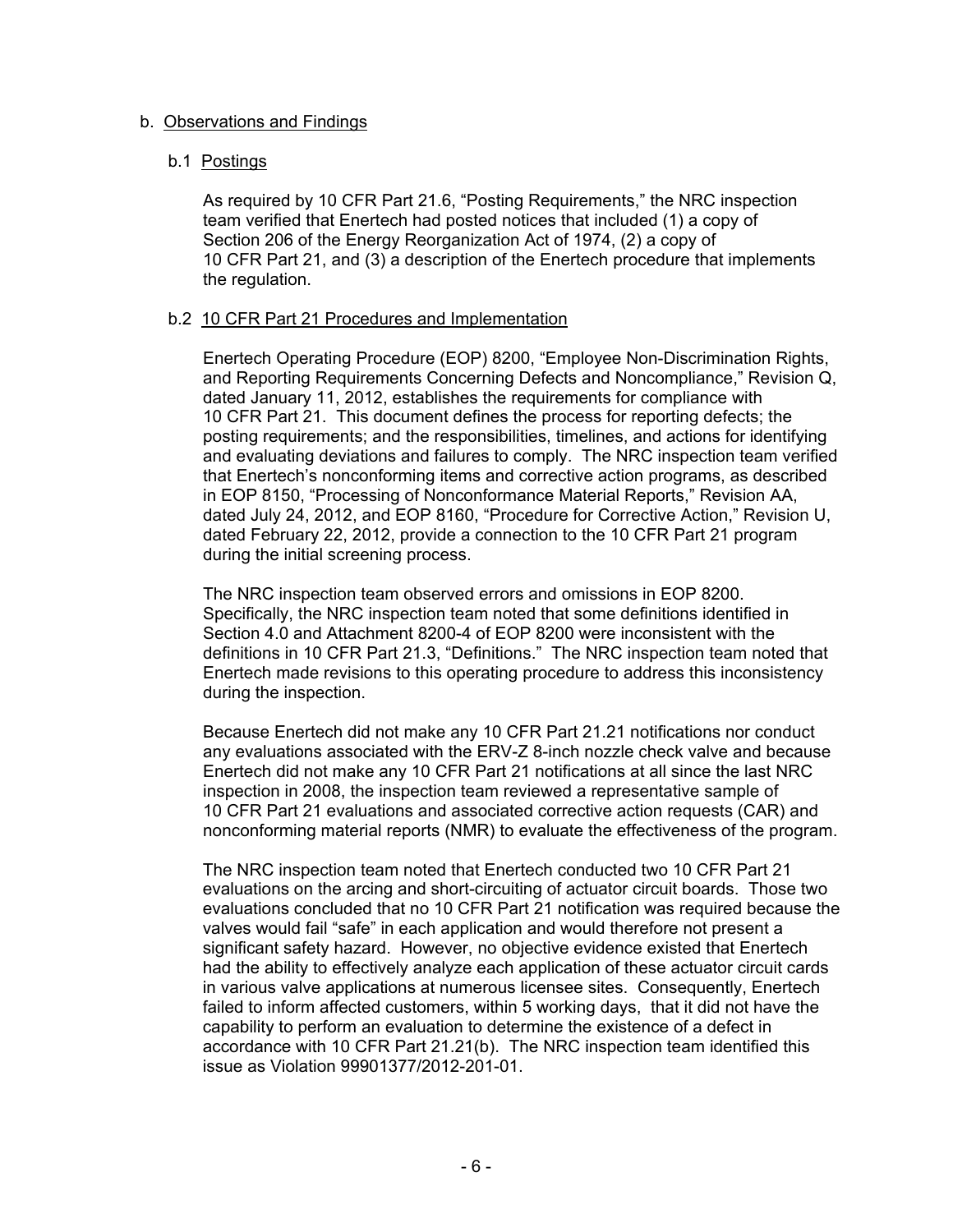Furthermore, 10 CFR Part 21 evaluation NRC 11-001, "Potential 10 CFR 21 Reportable Item, Actuator Circuit Boards," dated August 1, 2011, committed to corrective actions, including sending instructions and a parts kit to each purchaser of these actuator circuit boards to correct the potential for arcing and short-circuiting. However, this issue was never captured in the corrective action program. As of September 21, 2012, no objective evidence existed that Enertech ever completed this corrective action. This issue is detailed in Section 10 of this report and is cited as Nonconformance 99901377/2012-201-05.

## c. Conclusions

The NRC inspection team issued Violation 99901377/2012-201-01 in association with Enertech's failure to implement the regulatory requirements in 10 CFR Part 21. Specifically, Violation 99901377/2012-201-01 cites Enertech for failing to inform all affected purchasers within 5 working days that it did not have the capability to perform an evaluation to determine the existence of a defect. On August 1, 2011, and September 11, 2011, Enertech identified deviations with the arcing and short-circuiting of actuator circuit boards; however, it did not notify its customers. Additionally, Enertech did not ship any instructions or parts kits to customers as identified in their 10 CFR Part 21 evaluation NRC 11-001.

## 2. Training and Qualification of Personnel

## a. Inspection Scope

The NRC inspection team reviewed various policies, implementing procedures, and records that govern Enertech's training and qualification to verify compliance with Criterion II, "Quality Assurance Program" of Appendix B, "Quality Assurance Program Criteria for Nuclear Power Plants and Fuel Reprocessing Plants," to 10 CFR Part 50, "Domestic Licensing of Production and Utilization Facilities." The NRC inspection team reviewed the following items to verify the adequacy of Enertech's implementation and control of these processes:

- the formal Enertech procedures that govern training and qualification
- the online training records related to the Enertech QA indoctrination/orientation process, EOP 8020, Revision M, Attachment 8020-1 (Records 11-127 and 12-268)
- the hardcopy qualification and training records for a quality control (QC) inspector, a shop supervisor, a calibration technician, and a welder

The attachment to this inspection report lists the documents reviewed by the NRC inspection team.

## b. Observations and Findings

The NRC inspection team verified that Enertech has programs in place to address the training and qualification of personnel performing activities that affect quality. The programs include procedures that incorporate appropriate training and qualification practices. The Enertech QAM, Fourth Edition, Revision 19, dated March 8, 2012, lists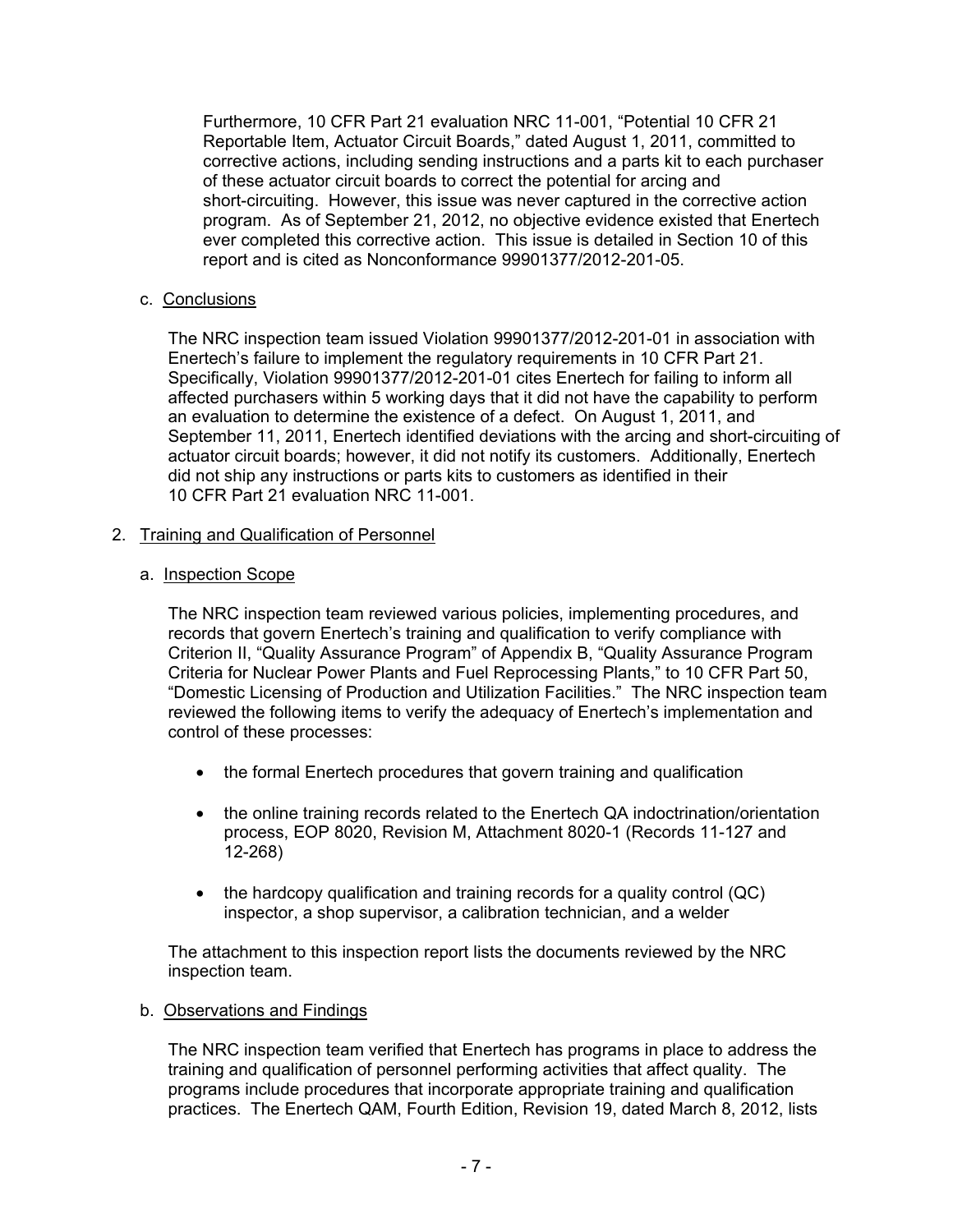the procedures that implement the training and qualification program. The inspectors reviewed four qualification folders for selected Enertech employees and discussed the QA indoctrination and refresher training for staff and the certification of technical skills and technical training. The inspectors reviewed the training and qualification of personnel involved in the Utah State University (USU) portion of the testing. The Enertech QA Director had electronic records available at the Brea, CA, facility; these records captured the resume of the lead test engineer at USU. Additionally, the QA Director provided a training record that documented that he had conducted test procedure training for USU staff.

The Enertech organization chart is the basis for determining whether personnel have responsibilities for activities that affect quality. The hiring manager identifies the job positions to the QA Director. Newly hired employees receive 4 hours of QA program indoctrination. Enertech administers this indoctrination to all employees through a video presentation or through the QA Director's presentation. EOP 8023, "Procedure for the Qualification of Personnel Performing Activities Affecting Quality," Revision O, dated September 30, 2011, documents certain positions that require qualification. Employees in these positions are recertified every 3 years. Additionally, an annual assessment is performed and documented.

Enertech conducts annual refresher training for all personnel for the QA program. When Enertech revises its QA program or EOPs, it notifies the affected staff and requires them to complete a training record that documents the review of the revised EOPs.

The inspectors did not identify any issues concerning the training and qualification program that required corrective action since the last NRC inspection of Enertech.

c. Conclusions

The NRC inspection team concluded that Enertech is implementing its training and qualification program in accordance with Criterion II of Appendix B to 10 CFR Part 50. Based on the limited sample of documents reviewed, the NRC inspection team also determined that Enertech is implementing its policies and procedures associated with its training and qualification programs. No findings of significance were identified.

#### 3. Design Control

#### a. Inspection Scope

The NRC inspection team reviewed Enertech's ERV-Z 8-inch nozzle check valve design control activities to verify compliance with the requirements in Criterion III, "Design Control," of Appendix B to 10 CFR Part 50. The NRC inspection team conducted interviews, reviewed policies and procedures related to design control, reviewed design specifications and their translation into drawings, and observed testing activities to the extent possible during the inspection. The NRC inspection team performed its review to verify that Enertech procedures adequately defined design activities to effectively control design inputs, outputs, analyses, records, and organizational interfaces. The team also performed its review to verify that Enertech accomplished its design activities and related changes in accordance with approved procedures.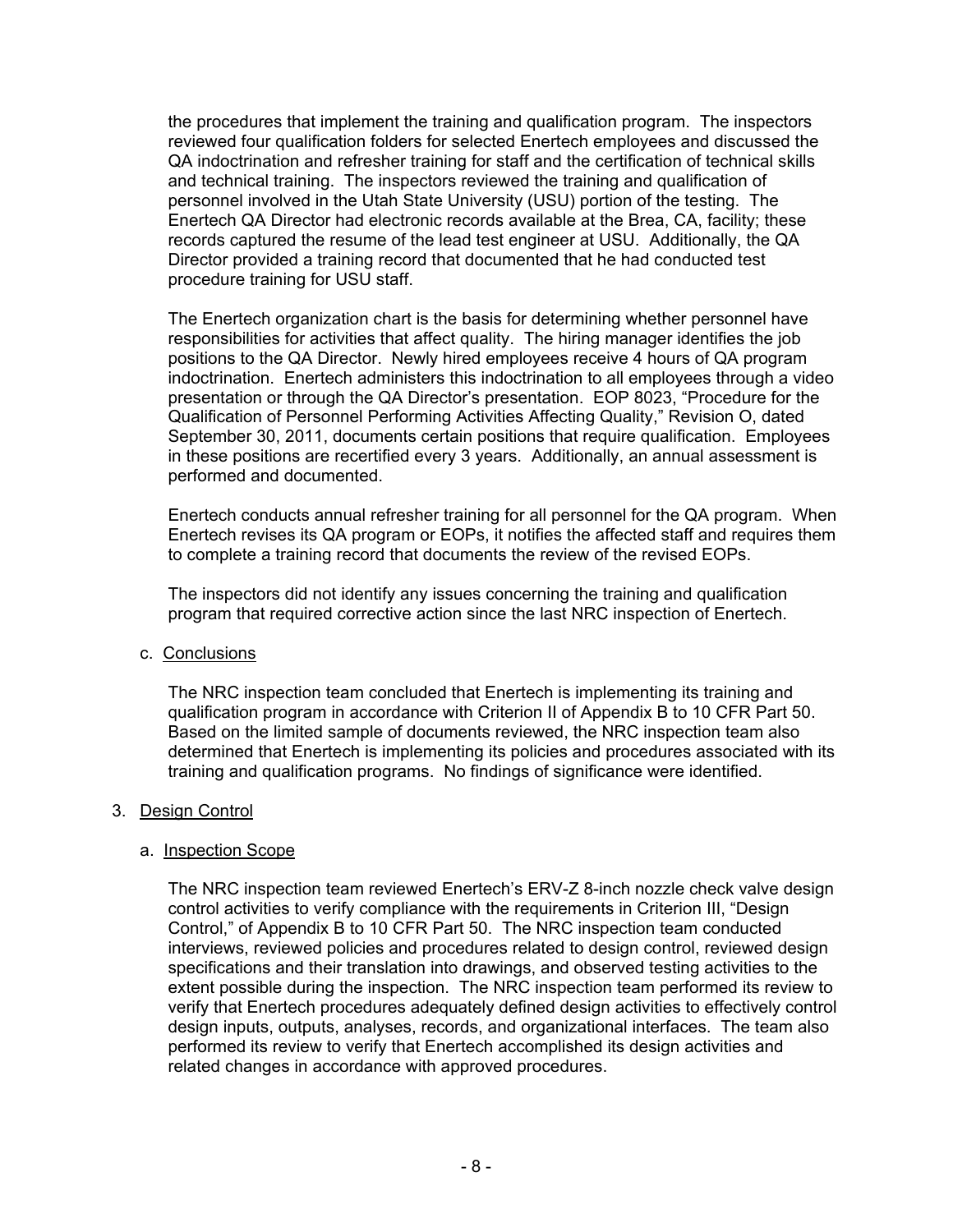The attachment to this inspection report lists the documents reviewed by the NRC inspection team.

#### b. Observations and Findings

The NRC inspection team evaluated Enertech's policies and procedures that provide controls for design inputs, outputs, design analyses, and organizational interfaces in the manufacturing of the ERV-Z 8-inch nozzle check valves. The inspection team also verified that Enertech accomplished its design activities and changes in accordance with approved procedures. Specific observations from the review of Enertech's design control process are described below.

## b.1 Design Changes

The inspection team reviewed a design change to Enertech drawing MD22849, "Disc Assembly, 8-1500 ERV-Z," Revision C, dated September 13, 2012, for the ERV-Z 8-inch nozzle check valve as a result of inconsistent and high flow rates to close the valve during reverse flow testing performed at USU. Enertech's procedure directed testing to stop, disassembly, determination of the cause, and development of a resolution. Enertech identified the problem as the binding between the sliding surfaces of the disc and the diffuser. Engineering analysis and testing were done to redesign the valve parts and to verify acceptable operation. This resulted in a design change to the bearing surfaces between the disc and diffuser. Enertech added a satellite sleeve to the disc stem and redesigned the diffuser bearing surface. Enertech performed the testing of the new design in a test fixture to simulate valve operation with the new design. After successful testing, Enertech procedures directed the revision of valve drawing MD22849 to incorporate the design change. The attachment to this report lists the Enertech documents reviewed as part of the design change.

## b.2 Valve Spring Qualification

The inspection team reviewed Enertech Procedure MA24192, "Spring Qualification for Enertech 8" ANSI Class 1707 Normally Open Nozzle Check Valve," Revision A, which provides qualification instructions for the ERV-Z 8-inch nozzle check valve spring to demonstrate operability during the design life of the valve. The qualified spring was cycled 8,000 times in a fixture that simulated installation in the valve. After testing, Enertech verified that the spring was within specification and that it met the acceptance criteria for operation during the valve design life. The tested spring was used in the qualification testing of the ERV-Z 8-inch nozzle check valve under ASME QME-1 and ASME Section III Code. The inspection team determined that the spring qualification was acceptable.

## b.3 Seismic Analysis

The inspection team reviewed Enertech Report MA22867, "Design and Seismic Analysis Report for Enertech 8-Inch ANSI 1707 Type ERV-Z Nozzle Check Valve," Revision E, dated September 12, 2012, for the design and seismic analysis for the ERV-Z 8-inch nozzle check valve. The report documented the stress in accordance with WEC Specification APP-PV03-Z0-001 and with Paragraph 3500 in Subsection NB of Section III of the ASME Boiler and Pressure Vessel Code. Calculations were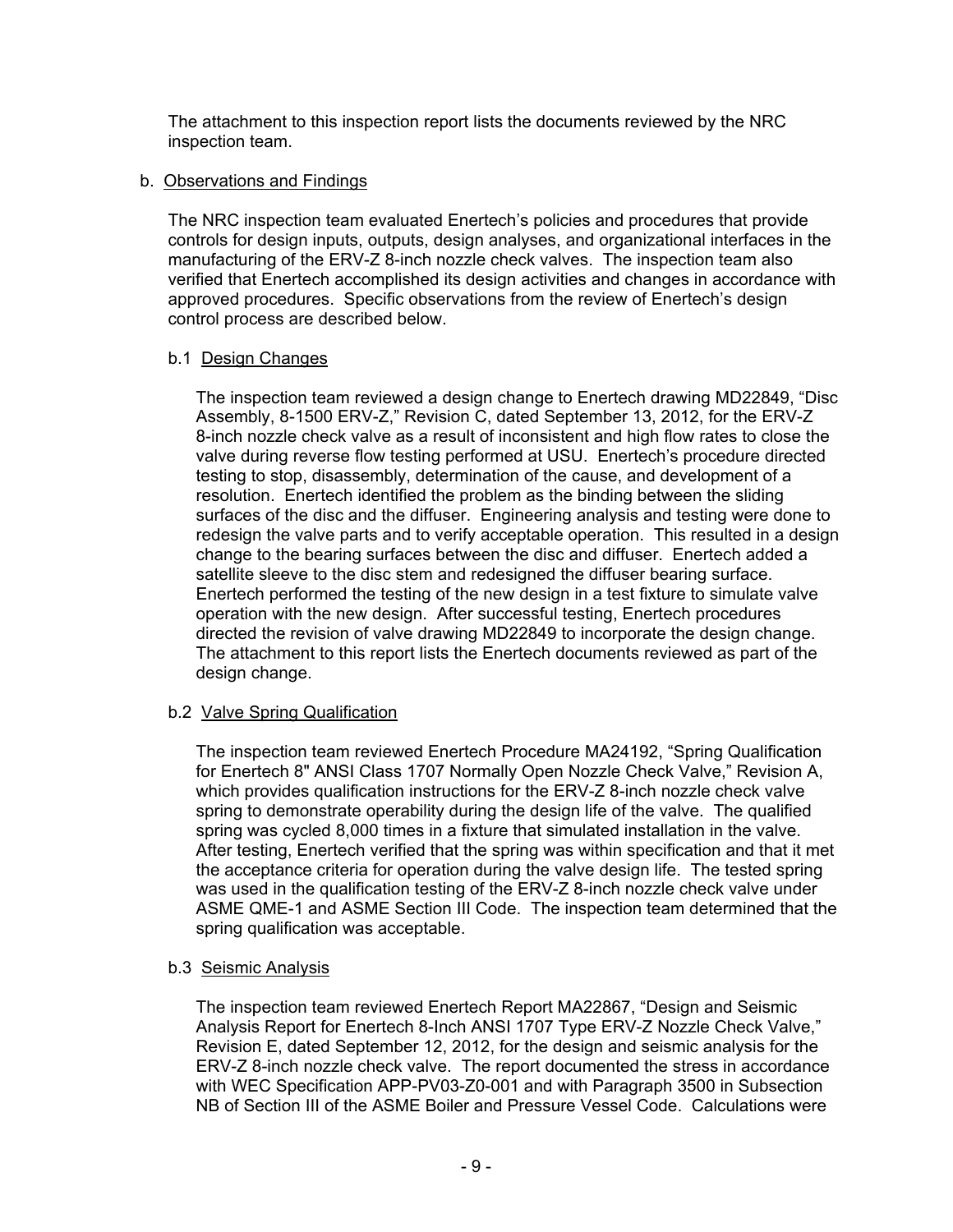performed using MathCad Prime 1.0 and verified and validated by Enertech Procedure MA23709, "Verification and Validation of MathCad Prime 1.0 Software," Revision 0, dated May 23, 2011. A simulation was performed by ANSYS Mechanical Version 13 Finite Element Analysis Software and was verified and validated by Enertech Procedure MA24148, "Verification and Validation of ANSYS Mechanical v.13 Software," Revision A, dated November 28, 2011. Enertech Report MA22867 calculations determined that all loading conditions (i.e., Level A, Level B, Level C, and Level D) and the maximum stress intensities were within the allowable ASME Code stress intensities. The inspection team verified the Enertech methodology used to perform the design and seismic analysis as follows:

- The report was in accordance with Subsection NB-3500 of Section III of the ASME Code.
- The verification and validation procedures specified the manufacturer and the version of the engineering software for verification in the commercial grade dedication.
- Enertech Procedure MA24148, "Verification and Validation of ANSYS Mechanical v.13 Software," Revision 0, dated November 28, 2011, was performed by comparing solutions of problems that are known to have analytical/empirical solutions to the solutions of the same problems obtained through the software. The inspection team reviewed and determined that these models simulated the check valve geometric shape.
- The mesh type and size was verified to converge and to be within the acceptance criteria.
- MathCad Prime 1.0 was verified and validated by Enertech Procedure MA23709, "Verification and Validation of MathCad Prime 1.0 Software," Revision 0, dated May 23, 2011. MathCad Prime 1.0 is a Windows-7-based mathematical program. Validation was performed by comparing results of hand calculations to the MathCad Prime 1.0 software calculation. The inspection team determined that the calculations performed by the MathCad Prime 1.0 software calculation were acceptable.

Based on the review of the seismic design report and on the verification and validation of the software used to perform the stress analysis calculations, the NRC inspection team determined that the ERV-Z 8-inch nozzle check valve design and seismic analysis was in accordance with Subsection NB-3500 of Section III of the ASME Code. The results of the seismic analysis may be used to support closure of ITAAC 2.2.03.05a.ii, which states that "a report exists and concludes that the seismic Category I equipment can withstand seismic loads without loss of safety function." These test activities apply to AP1000 component numbers PXS-PL-V016A, PXS-PL-V016B, PXS-PL-V017A, and PXS-PL-V017B, as identified in revision 19 of the AP1000 design control document, Table 2.3.3-1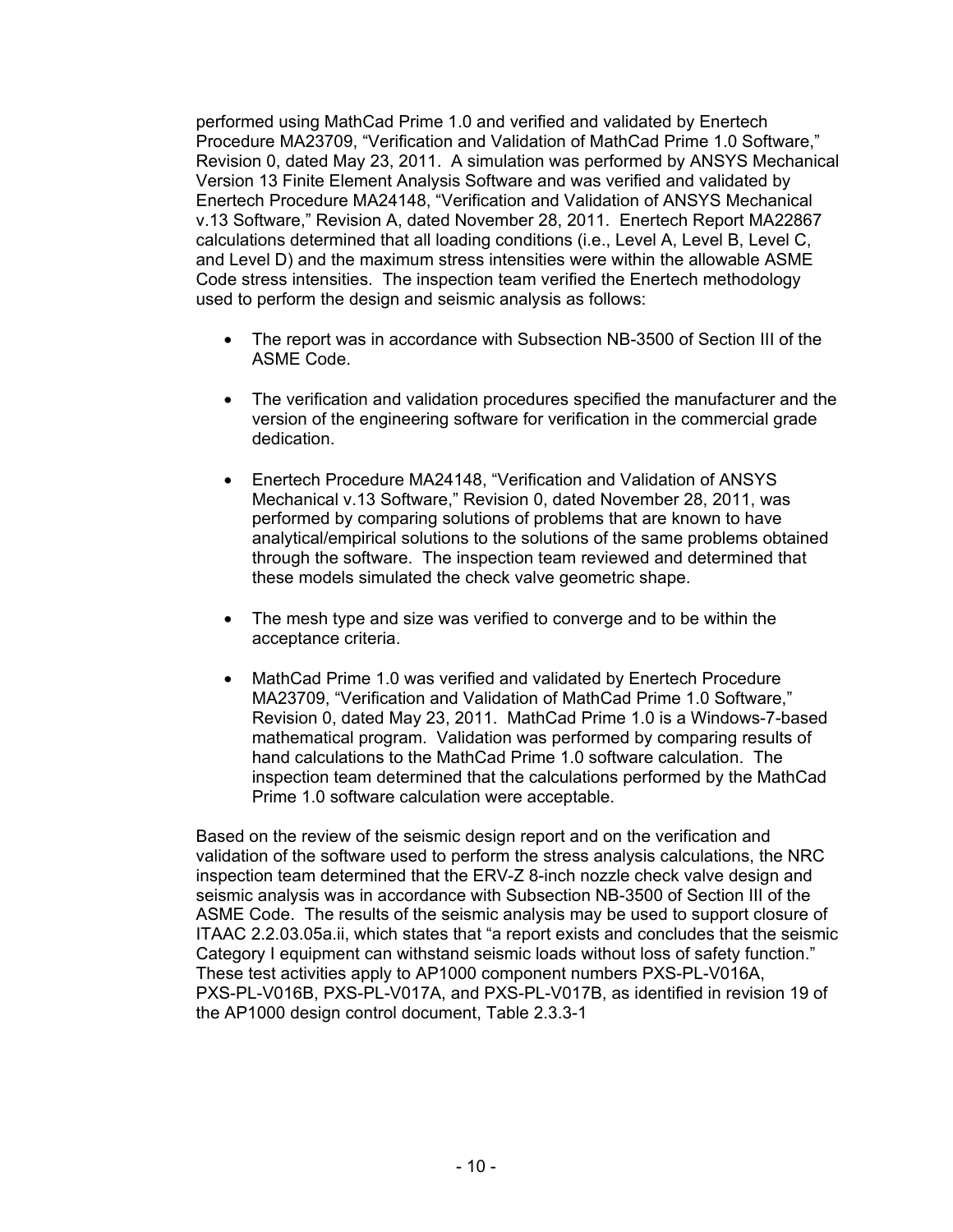## c. Conclusions

The NRC inspection team concluded that Enertech is implementing the above portions of the design control program in accordance with Criterion III of Appendix B to 10 CFR Part 50. However, Nonconformance 99901377/2012-201-02 was identified in an inspection of the commercial-grade dedication program and cited against Criterion III of Appendix B to 10 CFR Part 50. Section 4 of this report addresses that issue.

## 4. Commercial-Grade Dedication

## a. Inspection Scope

The NRC inspection team reviewed the QA policies and procedures that govern the implementation of Enertech's dedication of commercial grade items (CGI) used in safety-related applications to verify compliance with Criterion III, "Design Control," of Appendix B to 10 CFR Part 50. Specifically, the NRC inspectors reviewed the following procedures established by Enertech:

- EOP 3140, "Procedure for the Dedication of Commercial Grade Items/Services," Revision AJ, dated July 26, 2012
- EOP 8185, "Procedure for Commercial Grade Survey," Revision H, dated September 26, 2011

The NRC inspection team reviewed the CGD procedures and several dedication packages. Emphasis was placed on critical characteristics, verification methods, commercial grade surveys, and source inspections for the ERV-Z 8-inch nozzle check valve.

The attachment to this inspection report lists the documents reviewed by the NRC inspection team.

## b. Observations and Findings

The NRC inspection team observed dedication activities and reviewed dedication packages, commercial grade surveys (CGS), and source inspections to verify that Enertech had properly developed and implemented a plan for dedication of CGIs.

The NRC inspection team reviewed the dedication of ASME QME-1 functional qualification testing services provided by Utah State University (USU) for the ERV-Z 8-inch nozzle check valve. Additionally, the NRC inspection team reviewed dedication of commercially-procured items including the valve diffuser, large retaining rings, and small retaining rings for the ERV-Z 8-inch nozzle check valve. The NRC inspection team reviewed dedication plans, design drawings and inspection reports to verify; that critical characteristics and acceptance methods were specified, that the items' specific CGI dedication procedures referenced appropriate drawings, that they contained the associated acceptance criteria for each critical characteristic, and that the CGS Dedication Procedure documented the acceptance of the critical characteristics.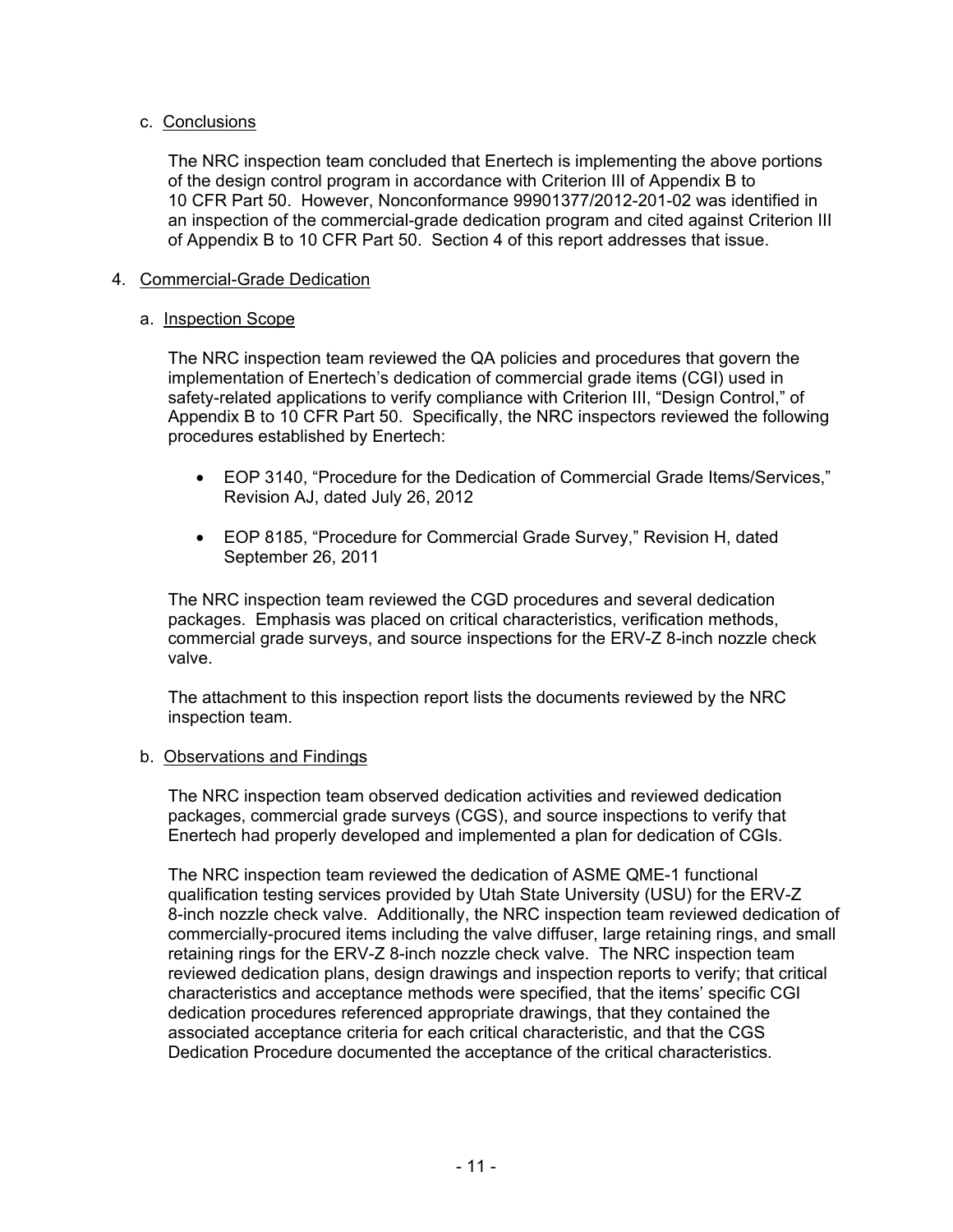#### b.1 USU Testing Services

The NRC inspection team reviewed the CGD package and related documents for QME-1 functional qualification testing supplied by USU. Enertech Production Order 121006-1, dated August 30, 2012 was issued to USU to perform QME-1 testing of the ERV-Z 8-inch nozzle check valve per Enertech Procedure MA22989, "Equipment Qualification Procedure for Enertech 8" – Class 1707 ERV-Z Nozzle Check Valve," Revision B, dated April 30, 2012. Enertech performed a commercial survey and accepted the USU commercial Quality Assurance Program for use during the testing.

The Enertech dedication of the testing services included a commercial grade survey and source inspection of test activities against the identified acceptance criteria. The NRC inspection team reviewed the dedication documents including CGS Dedication Procedure CGSD7468N, Revision A, dated August 23, 2012. This document detailed the dedication plan for the forward and reverse flow tests at USU and described the critical characteristics, acceptance methods, and process controls. The document included a section on measuring and test equipment (M&TE) controls and identified an Enertech commercial grade survey and source inspection as the acceptance methods. The NRC inspection team identified seven instruments that were being used for data collection at USU including:

- Fluke multi-meter used for pressure drop measurements
- Fluke multi-meter used for flow rate measurements
- Rosemount pressure transmitter used for digital display and measurement of pressure drop (Low Range)
- Rosemount pressure transmitter used for digital display and measurement of pressure drop (High Range)
- magnetic flow meter
- digital thermometer
- Avery weigh tank

The NRC inspection team reviewed the Enertech commercial grade survey report performed at USU on April 24, 2012 for verification of the controls for M&TE. The survey used the Nuclear Instrument Assessment Committee CGI/Service Checklist. The NRC inspection team noted that the survey report for M&TE only verified that USU had procedural controls in place for calibration. This included acceptance of calibration certificates from non-surveyed commercial suppliers by USU without verification of their validity. Neither USU nor Enertech performed any oversight of the commercial calibration service suppliers for the instruments used for the ASME QME-1 functional qualification tests. Consequently, the NRC inspection team determined that the commercial survey performed by Enertech at USU did not ultimately verify the calibration quality of the measuring instruments.

This issue is an example of Nonconformance 99901377/2012-201-02 for Enertech's failure to effectively implement a CGD to review for suitability of commercially procured calibration services at USU.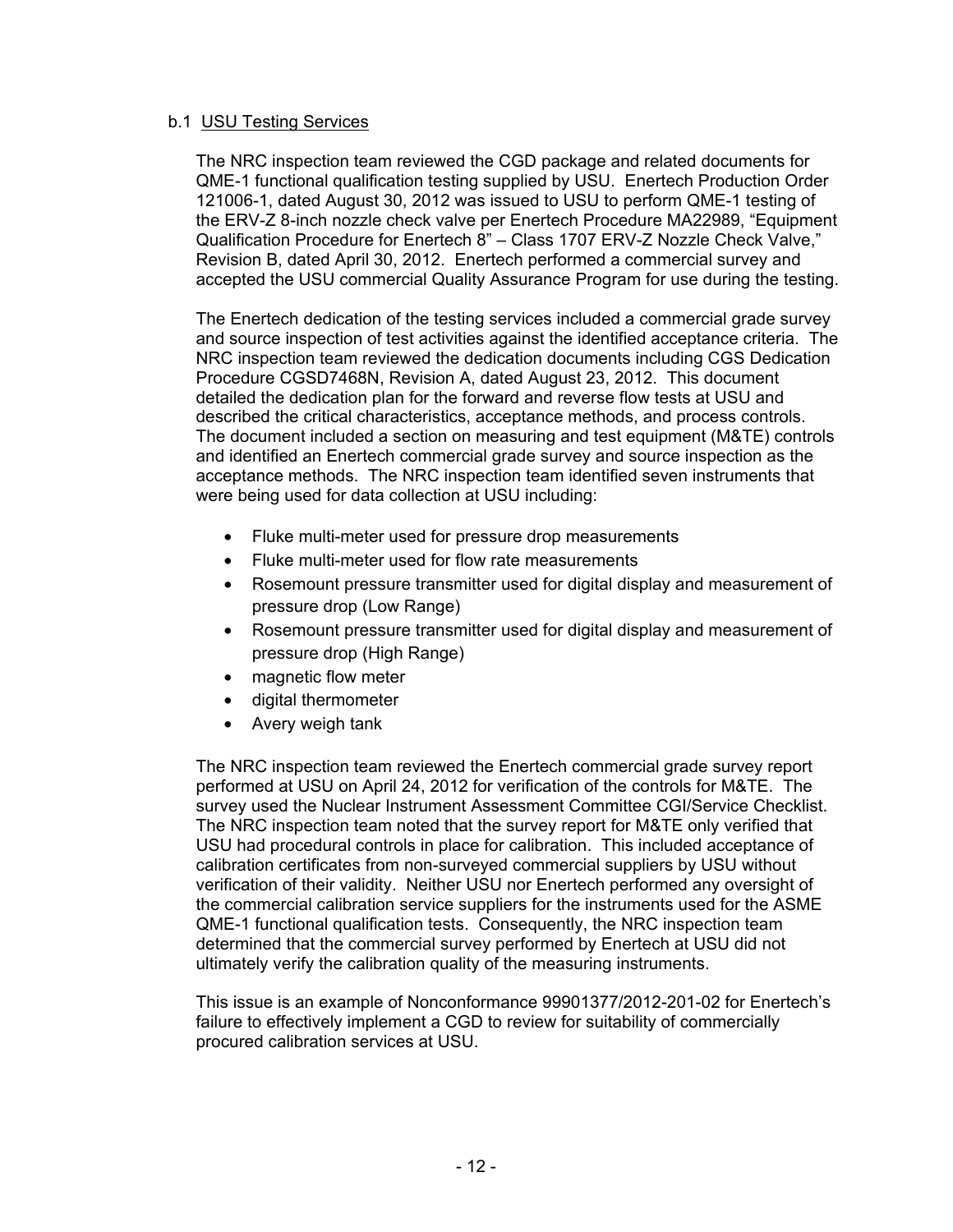#### b.2 Nozzle Check Valve Diffuser

The NRC inspection team reviewed the dedication package and related documents for the diffuser used in the ERV-Z 8-inch nozzle check valve per Enertech Production Order 635668. Enertech Production Order 119185, dated May 3, 2011, was issued to PCC Structurals to supply diffuser castings to American Society for Testing Materials (ASTM) A351 Grade CF8M material specification. This Production Order also required PCC Structurals to provide a Certified Material Test Report (CMTR) per Enertech Equipment Qualification Procedure, MA22989, Revision B, paragraph 8.0, dated April 30, 2012.

The NRC inspection team reviewed CGI Dedication Procedure CGID8740S, Revision 0, dated August 23, 2012, and associated drawings and inspection reports to verify that; critical characteristics and verification methods were specified in the dedication plan, that the plan referenced drawings and material specifications, that acceptance criteria were identified for each critical characteristic, and that the CGI Dedication Procedure documented the acceptance of the critical characteristics.

During the review of the CGI Dedication Procedure, the NRC inspection team noted that it included material type and material specification as critical characteristics. The material was to be verified to meet ASME Code material specification by performing a review of the CMTR, which required that the material needed to meet ASTM A351 material specification. The dedication plan also included material type as a critical characteristic and that the material was to be Type 316 stainless steel as verified by performing a positive material identification (PMI) using an x-ray fluorescence (XRF) alloy analyzer. The CMTR provided by the commercial supplier identified that the material met the specification for ASTM A351 Grade CF8M. Enertech had not performed a commercial grade survey of this commercial supplier.

To implement the PMI technique on the diffuser, Enertech used the XRF (in air) alloy analyzer to verify that the material was Type 316 stainless steel and met the ASME Code SA material specifications. XRF is a characterization technique used for qualitative and semi-quantitative elemental analysis. XRF has limitations due to instrument constraints that do not allow for the detection of light atomic elements such as carbon, sulfur, phosphorus, and silicon. Because of this limitation, XRF should not be used to check for elemental compliance with standards. ASME Code Section II SA351 CF8M material specification contains maximum limits on carbon, phosphorus, sulfur, and silicon which XRF (in air) cannot detect. Consequently, as a single test, XRF did not adequately verify the chemical properties of the diffuser. The CGI Dedication Procedure specified no additional methods for verifying the material characteristics (including the chemical and mechanical properties).

This issue is an example of Nonconformance 99901377/2012-201-02 for Enertech's failure to adequately verify that the diffuser for the ERV-Z 8-inch nozzle check valve met the material specifications identified as critical characteristics in the associated CGI dedication procedure.

The inspectors also reviewed CGI Evaluation MA22004, Revision B, dated May 24, 2007, to verify that Enertech had adequately identified the safety function, critical characteristics, and acceptance methods for the critical characteristics for the diffuser. This evaluation was generic for all non-pressure retaining valve parts.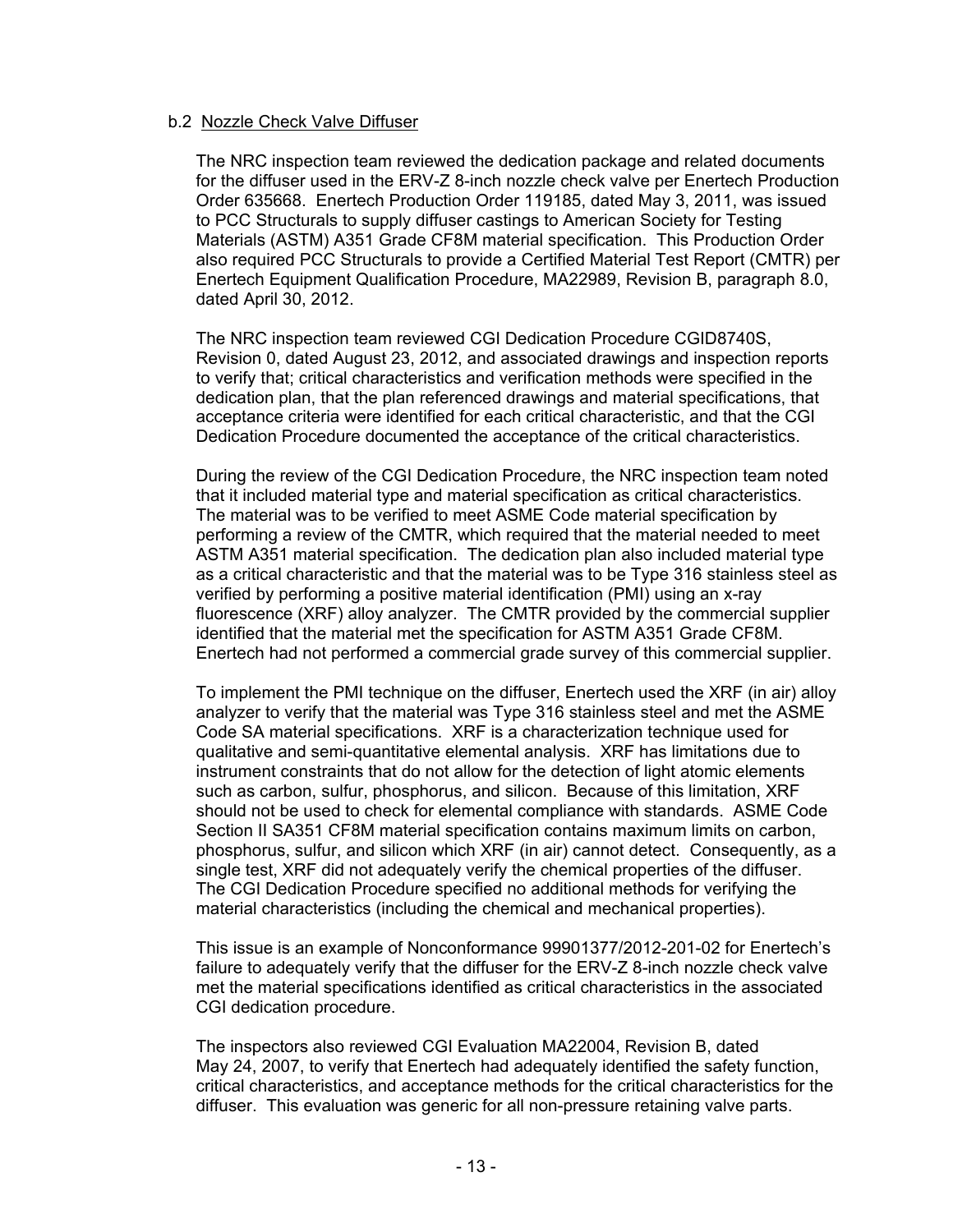The NRC inspection team noted that neither the CGI dedication procedure nor the CGI technical evaluation included a documented justification for the sampling plans for acceptance of the critical characteristics. Enertech purchased the diffusers from a commercial supplier that Enertech did not survey to verify a traceability process for lot/batch heat number control. The CGI technical evaluations did not include a documented basis for the sample plans for testing items received from commercial suppliers for which lot/batch homogeneity had not been verified. Accepting the validity of the material certification report from a commercial supplier is not acceptable without verification of the supplier's lot/batch control. In addition, neither the Enertech CGI dedication procedure nor the CGI technical evaluation addressed or documented the sampling plan basis beyond use of the standard (normal) Electric Power Research Institute (EPRI) 07218 sampling plan.

This issue is an example of Nonconformance 99901377/2012-201-02 for Enertech's failure to adequately verify critical characteristic material properties based on sample testing that included a documented justification for the sampling plans that were being implemented for acceptance of critical characteristics of the diffuser.

#### b.3 Nozzle Check Valve Retaining Rings

The NRC inspection team reviewed the dedication package and related documents for the retaining rings used in the ERV-Z 8-inch nozzle check valve for Enertech Production Order 635668. Enertech Production Order 119944-1, dated December 14, 2011, was issued to Bearings Engineers Inc. to supply 40 large (9.5") and 40 small (.932") retaining rings to the American Iron and Steel Institute (AISI) Type 302 stainless steel material specification. The Production Order also required Bearings Engineers Inc. to provide a material certification for the retaining rings.

During review of the CGI dedication procedure, the NRC inspection team noted that it included the material Type 300 stainless steel as the critical characteristic and required acceptance using the PMI technique in accordance with procedures. The Enertech material verification process using PMI states that, "the test methods outlined in this are intended to identify alloy materials and are not intended to establish the exact conformance of a material to a particular alloy specification." The CGI dedication procedure did not include or specify any other methods for verifying the material characteristics or the mechanical properties.

The NRC inspection team also reviewed CGI Evaluation MA21723, Revision B, dated October 24, 2006, which was provided as the CGI evaluation procedure for the retaining rings. However, this CGI evaluation was generic for spring clips of various configurations, which are used to retain a spring-loaded or press-fitted component within a housing or a piston shaft to a two piece assembly. There was no CGI evaluation specific to the ERV-Z 8-inch nozzle check valve retaining rings.

This issue is an example of Nonconformance 99901377/2012-201-02 for Enertech's failure to adequately verify that the retaining rings for the ERV-Z 8-inch nozzle check valve met the material specifications identified as critical characteristics in the associated CGI dedication procedure.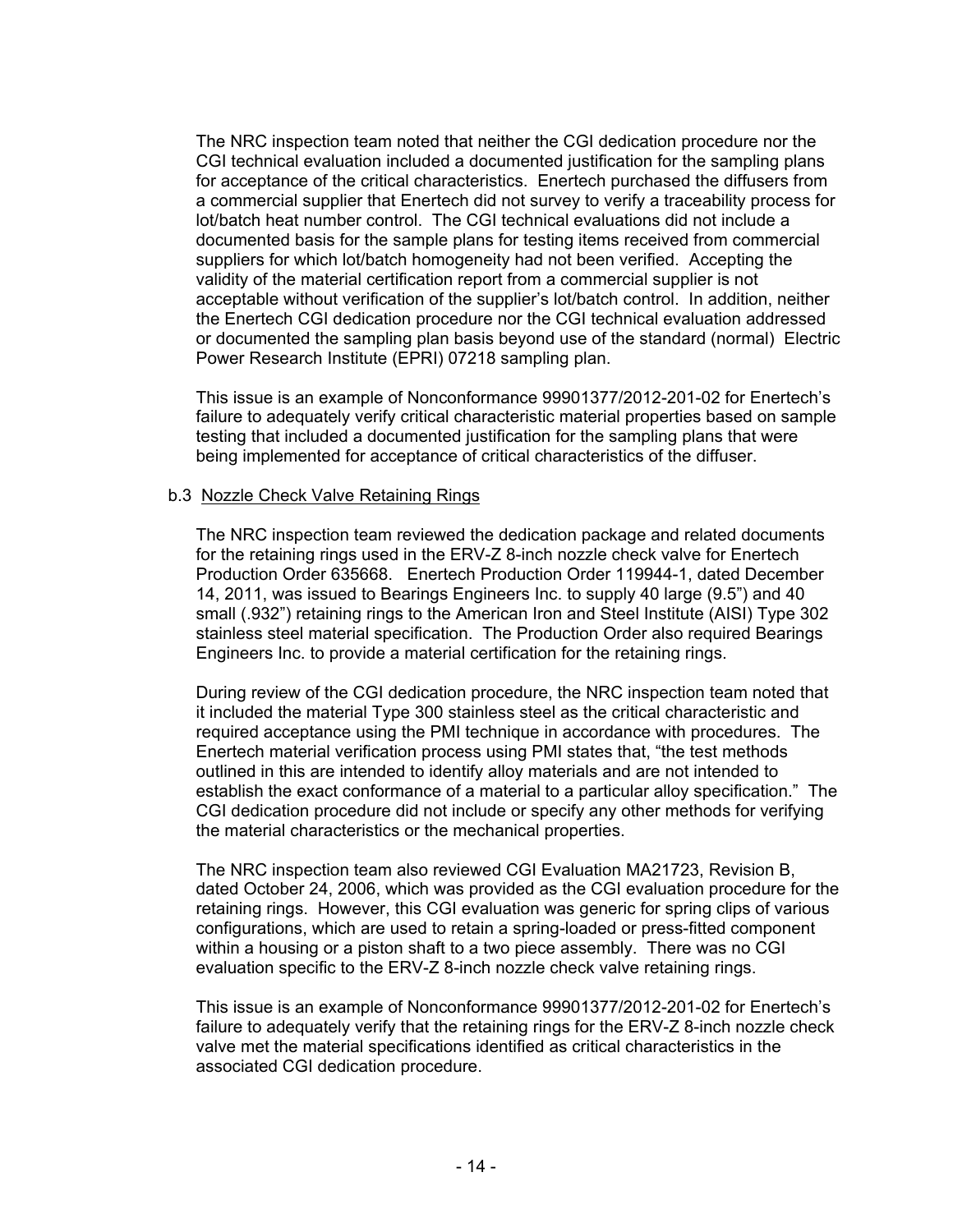The NRC inspection team noted that neither the CGI dedication procedure nor the CGI technical evaluation included a justification for the sampling plan of 9 tested out of 40 items received, that were being implemented for acceptance of the critical characteristics. Enertech purchased the retaining rings from a commercial supplier that had not been surveyed to verify a traceability process for lot/batch heat number control. Similar to what was done for the diffuser, the CGI technical evaluations that were performed as part of the dedication did not include a documented basis for the sample plans for testing items received from commercial suppliers for which lot/batch homogeneity had not been verified. In addition, neither the Enertech CGI dedication procedure nor the CGI technical evaluation addressed or documented the sampling plan basis beyond use of the standard (normal) EPRI 07218 sampling plan.

This issue is an example of Nonconformance 99901377/2012-201-02 for Enertech's failure to adequately verify the critical characteristic for material properties based on sample population testing that did not include a documented justification for the sampling plans that were being implemented for acceptance.

#### c. Conclusions

The NRC inspection team issued Nonconformance 99901377/2012-201-02 in association with Enertech's failure to implement the regulatory requirements in Criterion III, "Design Control," of Appendix B to 10 CFR Part 50. Specifically, Nonconformance 99901377/2012-201-02 cites Enertech for not effectively implementing a CGD program to review the suitability of the application of commercially procured calibration services at USU and the verification of ERV-Z 8-inch nozzle check valve items and materials that are essential to the safety-related functions of structures, systems, and components. In addition, the CGI technical evaluations performed as part of the dedication did not include a basis for sample testing items from commercial suppliers for which lot/batch homogeneity had not been verified.

## 5. Oversight of Contracted Activities

#### a. Inspection Scope

The NRC inspection team reviewed the policies and implementing procedures that govern the implementation of Enertech's oversight of contracted activities to verify compliance with the regulatory requirements in Criterion IV, "Procurement Document Control"; Criterion VII, "Control of Purchased Material, Equipment, and Services"; and Criterion XVIII, "Audits," of Appendix B to 10 CFR Part 50. The NRC inspection team reviewed a sample of POs and external audit reports associated with the ERV-Z 8-inch nozzle check valve to evaluate compliance with Enertech's program and technical requirements. In addition, the NRC inspection team reviewed Enertech's approved suppliers list (ASL) to verify that it maintains the list as current.

The attachment to this inspection report lists the documents reviewed by the NRC inspection team.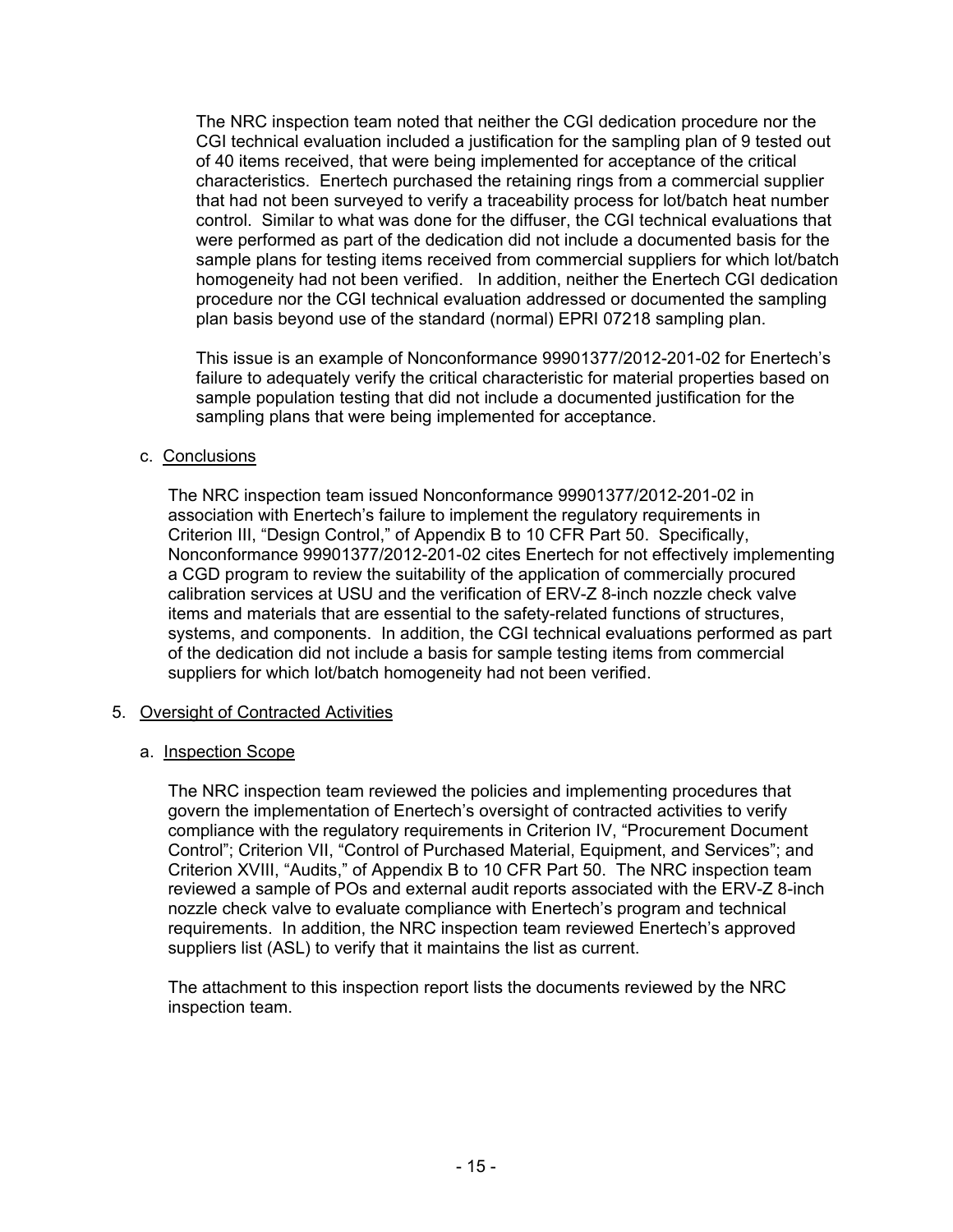## b. Observations and Findings

#### b.1 Review of Vendor Audit Reports

The NRC inspection team reviewed a sample of external audits to verify that Enertech had prepared and approved plans identifying the scope, focus, and applicable checklist criteria before the initiation of the audit activity. The NRC inspection team also verified that Enertech adequately implemented its program and evaluated the vendor's compliance with the applicable requirements in Appendix B to 10 CFR Part 50 and that audit reports contained sufficient objective evidence to support the conclusions made by Enertech. Additionally, the NRC inspection team verified that acceptance of the supplier for addition to, or to be continued on, the ASL was documented using an assessment evaluation form. For audits that resulted in findings, the NRC inspection team verified that the supplier had established a plan for corrective action and that Enertech had tracked, reviewed, and approved the corrective action and had verified its satisfactory completion and proper documentation. The NRC inspection team reviewed a sample of lead auditor qualifications and confirmed that auditing personnel had proper qualification and certification in accordance with Enertech procedures.

## b.2 Maintenance of the Approved Suppliers List (ASL)

The NRC inspection team reviewed the Enertech ASL to ensure that qualified and approved suppliers were listed. The NRC inspection team also confirmed that suppliers that perform work for Enertech related to the ERV-Z 8-inch nozzle check valves were appropriately listed on the ASL. Additionally, the NRC inspection team confirmed that the scope of supply was documented and consistent for the activities contracted. The NRC inspection team also verified that only authorized personnel maintained, distributed, and periodically updated the list and that any revisions were implemented in accordance with the applicable procedures.

## b.3 Procurement Document Control

The NRC inspection team reviewed a sample of Enertech-issued POs related to the ERV-Z 8-inch nozzle check valve to determine that the requirements identified in the QAM and applicable procedures were imposed on applicable purchasing documents. The NRC inspection team verified that the POs adequately documented the procurement requirements as established by Enertech's governing policies and implementing procedures, which include (1) task definitions and responsibilities, (2) imposition of appropriate quality, technical, and regulatory requirements (e.g., a clause invoking the provisions of 10 CFR Part 21), and (3) identification of applicable codes and standards. The NRC inspection team also found that these POs adequately defined contract deliverables, the disposition of nonconformances, and the extension of contractual requirements to subcontractors.

## c. Conclusion

The NRC inspection team concluded that Enertech is implementing its oversight of contracted activities consistent with the regulatory requirements in Criterion IV, Criterion VII, and Criterion XVIII of Appendix B to 10 CFR Part 50. No findings of significance were identified.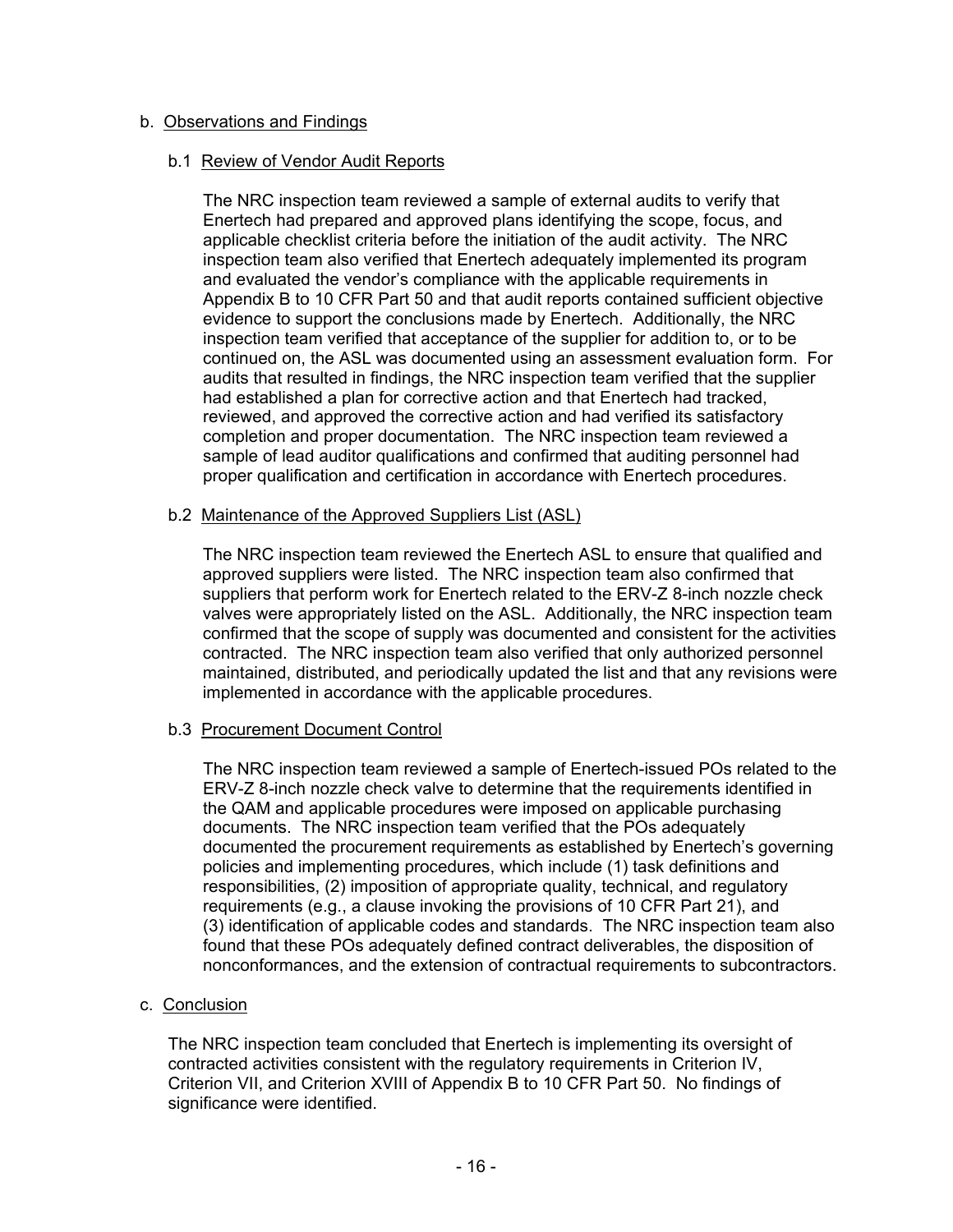## 6. Test Control and Configuration Management

#### a. Inspection Scope

The NRC inspection team reviewed the policies and procedures that govern the implementation of Enertech's control and oversight of testing activities to verify compliance with the regulatory requirements in Criterion XI, "Test Control," of Appendix B to 10 CFR Part 50. The NRC inspection team reviewed a sample of procedures and plans associated with the testing and qualification conducted on an ASME Code, Section III, Class 1 ERV-Z 8-inch nozzle check valve to evaluate compliance with the QAM and program requirements.

The NRC inspection team witnessed the code qualification testing activities of ASME QME-1-2007, "Qualification of Active Mechanical Equipment Used in Nuclear Power Plants," to verify the design and operation of the ERV-Z 8-inch nozzle check valve. Additionally, the NRC inspection team witnessed the ASME Section III hydrostatic test, ASME Section III seat leakage test, jet test, and operability test. The inspection team witnessed testing activities at USU in Logan, UT, and at Enertech in Brea, CA.

The NRC inspection team observed the disassembly and assembly of the ERV-Z 8-inch nozzle check valve and reviewed manufacturing and fabrication documents to verify that Enertech had performed assembly activities in accordance with the applicable design, quality, and technical requirements imposed in the WEC PO.

The attachment to this inspection report lists the documents reviewed by the NRC inspection team.

## b. Observations and Findings

The NRC inspection team witnessed the following testing activities performed on a fully assembled ERV-Z 8-inch nozzle check valve:

- ASME QME-1 flow qualification test (forward flow)
- ASME QME-1 flow qualification test (reverse flow)
- ASME Section III hydrostatic test
- ASME Section III seat leakage test
- Jet test
- Operability test

This testing will be used to qualify the ERV-Z 8-inch nozzle check valve for safety-related use in the WEC AP1000 nuclear power plant. The following sections summarize the testing conducted by Enertech and witnessed by the NRC.

#### ASME QME-1 Flow Qualification Test (Forward Flow)

The ASME QME-1 forward flow qualification test conducted at USU was performed at various flow rates with flow and pressure measurements recorded and used to determine the average flow coefficient  $(C_v)$ . The flow qualification test determined that the  $C_v$  for the ERV-Z 8-inch nozzle check valve was acceptable. These test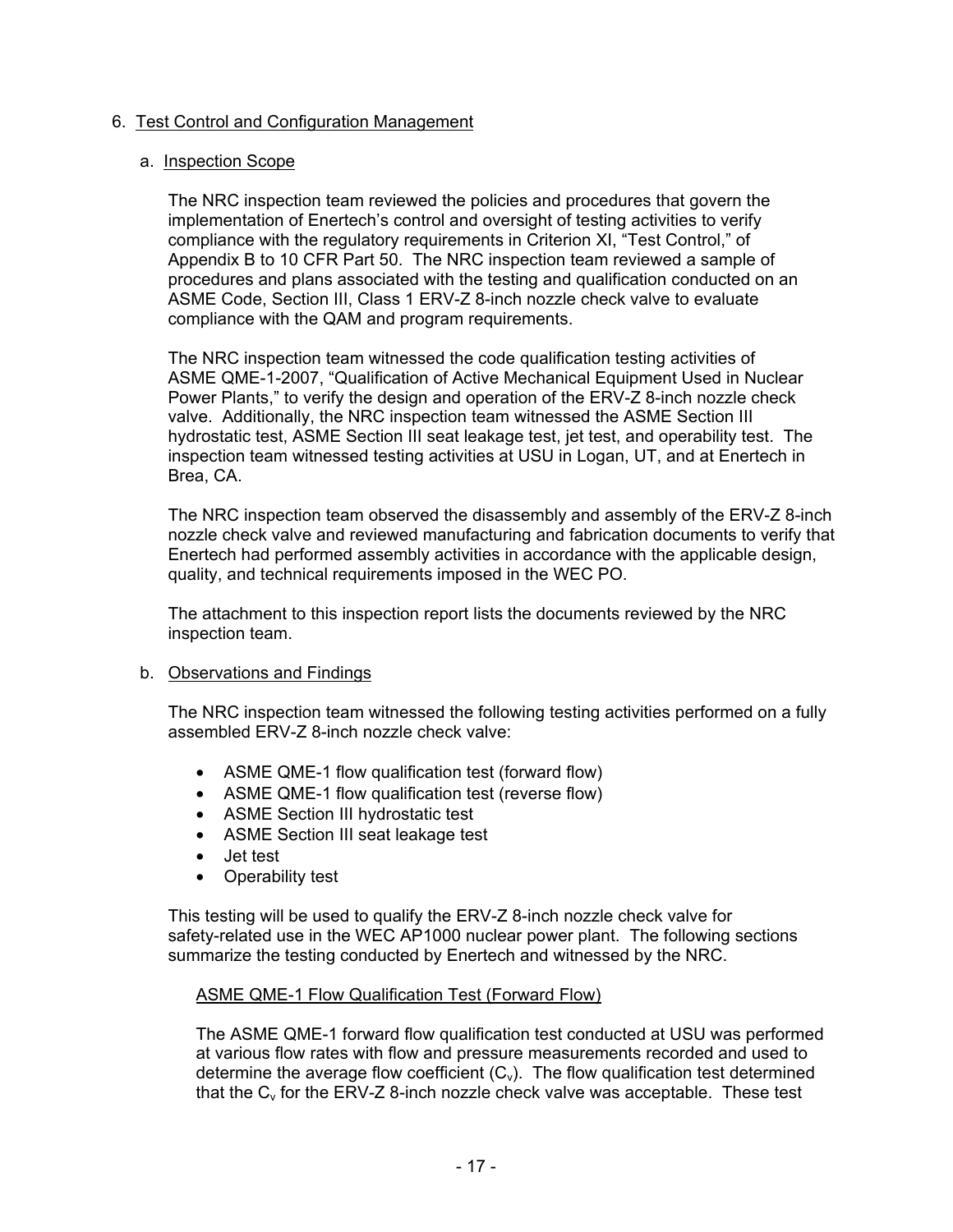activities apply to AP1000 component numbers PXS-PL-V016A, PXS-PL-V016B, PXS-PL-V017A, and PXS-PL-V017B.

#### ASME QME-1 Flow Qualification Test (Reverse Flow)

The flow qualification test was also performed in the reverse direction to verify that the nozzle check valve would close below its maximum designed reverse flow rate. The reverse flow test was completed satisfactorily. These test activities apply to AP1000 component numbers PXS-PL-V016A, PXS-PL-V016B, PXS-PL-V017A, and PXS-PL-V017B.

## ASME Section III Hydrostatic Test

The hydrostatic test was performed at a pressure of 6,200 psig for 15 minutes to verify the valve's pressure boundary integrity met the requirements in Section III of the ASME Code. This test pressure met the requirement in Section III of the ASME Code to test the valve at 150 percent of its 100 degree Fahrenheit pressure rating for the pressure class of the valve, which, for Enertech's ERV-Z 8-inch nozzle check valve, was a custom code pressure rating of 1,707 psig. This test activity may be used to support closure of ITAAC 2.2.03.04a, which states that "a report exists and concludes that the results of the hydrostatic test of the components identified in Table 2.2.3-1 as ASME Code Section III conform with the requirements of the ASME Code Section III." These test activities apply to AP1000 component numbers PXS-PL-V016A, PXS-PL-V016B, PXS-PL-V017A, and PXS-PL-V017B.

#### ASME Section III Seat Leakage Test

The seat leakage test was performed at a pressure of 2,820 psig for a minimum of 10 minutes to verify the valve's seat leakage integrity in the closed position to demonstrate that the ASME Code section III, Manufacturers Standardization Society standard and WEC requirements were met. This test pressure met the requirement to test the valve at 110 percent of the valve's design pressure. This test data may be used to support closure of ITAAC 2.2.03.02a, which states that "the ASME Code Section III design reports exist for the as-built components identified in Table 2.2.3-1 as ASME Code Section III." These test activities apply to AP1000 component numbers PXS-PL-V016A, PXS-PL-V016B, PXS-PL-V017A, and PXS-PL-V017B.

#### Jet Test

The jet test was performed to ensure proper closing of the valve to verify its freedom of movement to change positions to perform its active safety-related function. When the test pressure was removed, the valve repositioned to the open position. The main purpose of the jet test was to demonstrate that Enertech can perform future testing in the plant to show that the nozzle check valve will close within its design parameters and then reopen after testing to demonstrate operability in its in-service state. These test activities apply to AP1000 component numbers PXS-PL-V016A, PXS-PL-V016B, PXS-PL-V017A, and PXS-PL-V017B.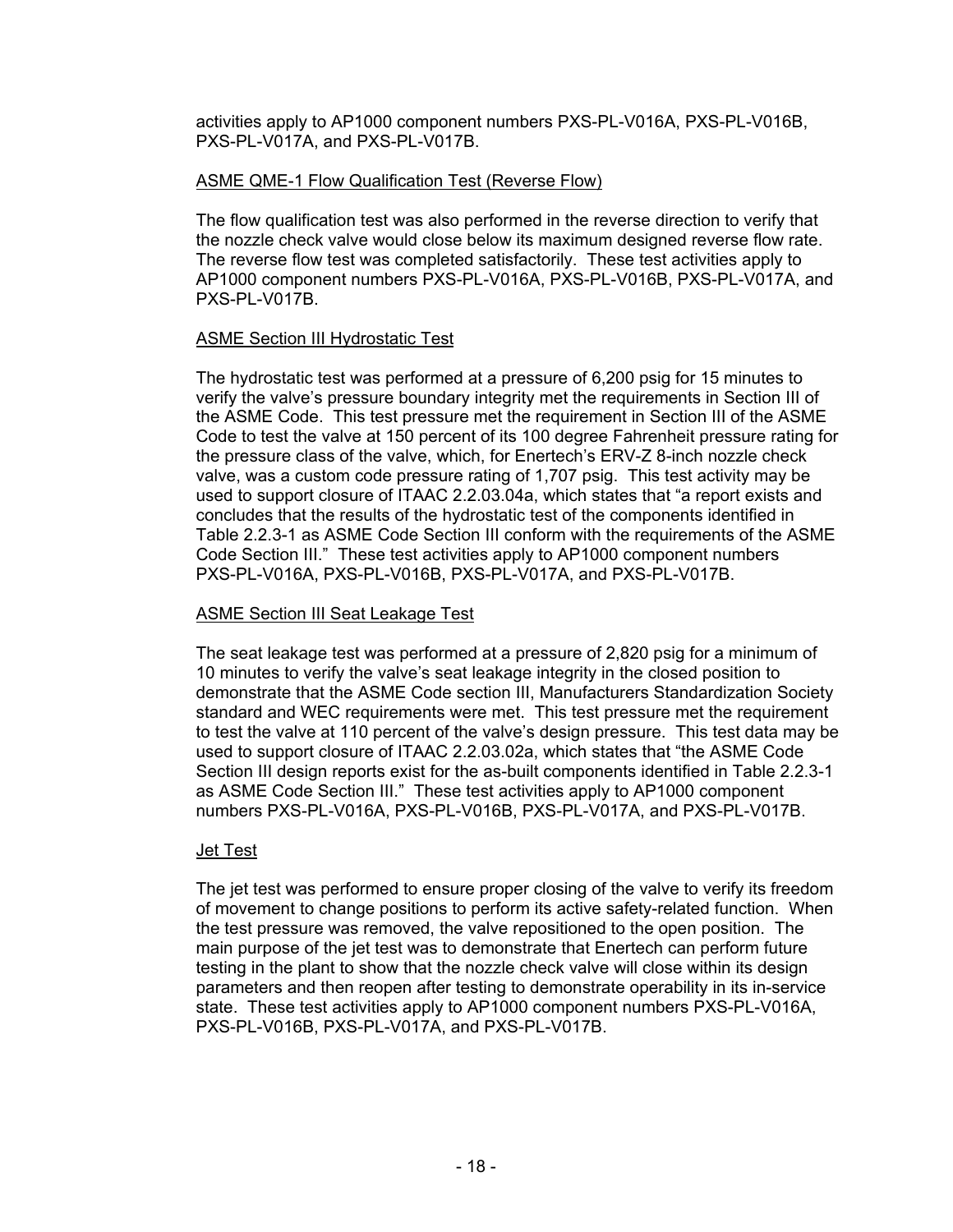## Operability Test

The operability test was performed to demonstrate that the valve can be manually closed and provide for future visual inspection without disassembly to determine its internal condition.

## b.1 Review of ASME QME-1 Requirements

Section QV-2000, "Purpose," of ASME QME-1-2007 states, in part, that "the purpose of Section QV is to provide requirements for the qualification of the design of valves to perform in service as required under all specified operating and design basis conditions." In addition, Section QV-7561.2 states, in part, that "if flow reversal can occur prior to valve closure, a test shall be performed to simulate the reverse flow and the valve open position to verify that sealing parts remain intact." Contrary to this requirement, the NRC inspection team observed that the functional qualification testing performed in accordance with Enertech Procedure MA22989, "Equipment Qualification Procedure for Enertech 8"—Class 1707 ERV-Z Nozzle Check Valve," Revision B, dated April 30, 2012, did not simulate the open-close-open function of the valve under all specified operating and design basis conditions and that the valve was not tested for sudden impact closure due to a line break or flow reversal as required by ASME QME-1-2007. This issue has been identified as Nonconformance 99901377/2012-201-03.

The NRC inspection team noted during this inspection that Enertech had not completed ERV-Z 8-inch nozzle check valve qualification testing. Consequently, the qualification report in accordance with Section QR-8000 of ASME QME-1-2007 was not available for inspection. The NRC will review the qualification report for compliance with ASME QME-1-2007 during the ITAAC closure process.

## c. Conclusions

The NRC inspection team concluded that Enertech is implementing its test program for the ERV-Z 8-inch nozzle check valves in accordance with Criterion XI of Appendix B to 10 CFR Part 50. Based on the documents reviewed and the testing observed, the NRC inspection team determined that Enertech performed the nozzle check valve testing in accordance with written test procedures that incorporate the requirements and acceptance limits contained in applicable design documents. However, Criterion XI of Appendix B to 10 CFR Part 50 specifically states that the test program shall ensure that testing will demonstrate that components will perform satisfactorily in service. Nonconformance 99901377/2012-201-03 cites Enertech for failing to include adequate testing in accordance with ASME QME-1-2007, QV-2000, to demonstrate that the valve will perform satisfactorily in service.

## 7. Control of Special Processes

## a. Inspection Scope

The NRC inspection team reviewed the implementing procedures and various records related to the control of welding and nondestructive examination (NDE) of the ERV-Z 8-inch nozzle check valve documented in Enertech Production Order 635668, "Item Number D7468N—Valve, Check; 8-1500," dated April 18, 2012, to verify compliance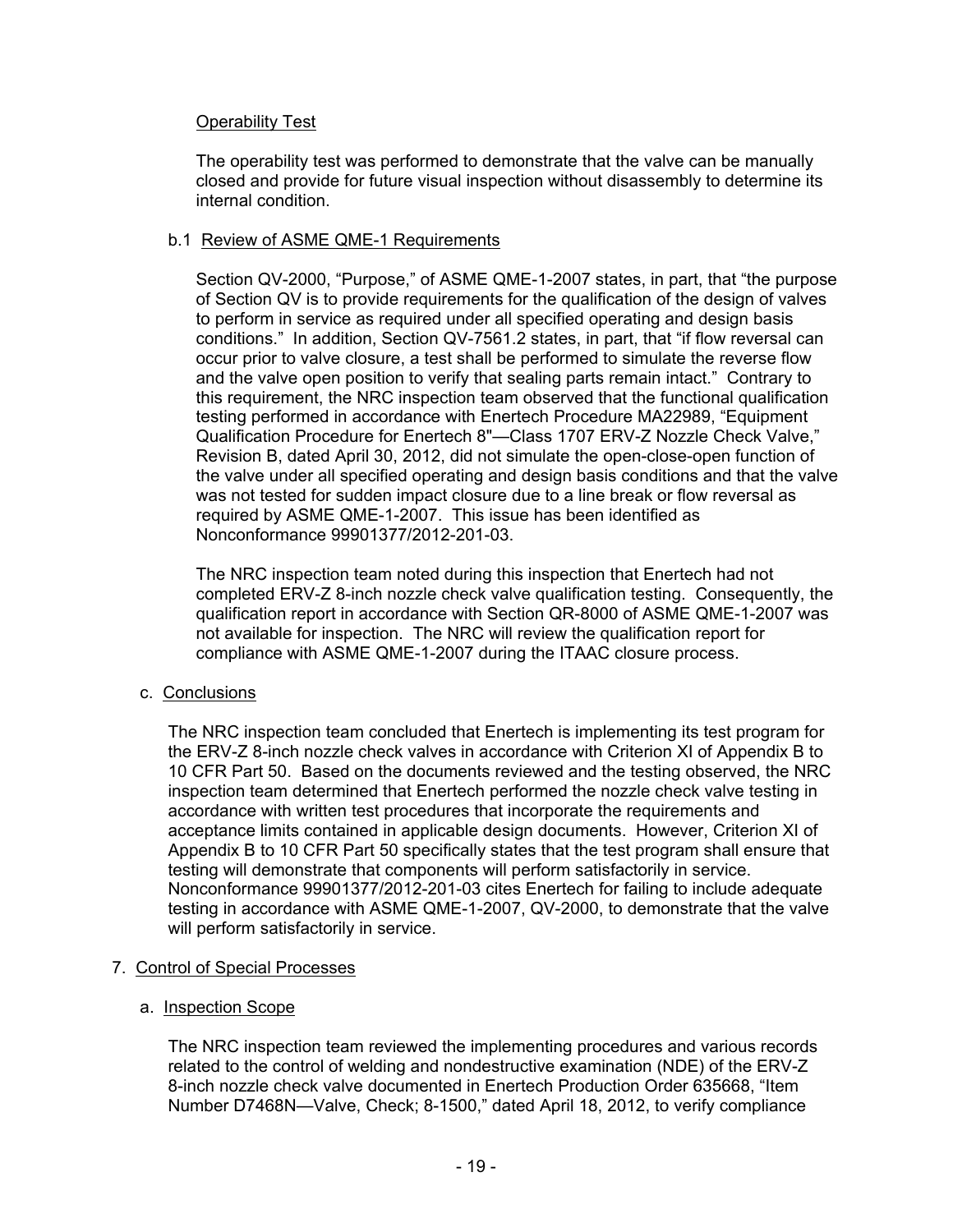with Section III of the ASME Code and the requirements in Criterion IX, "Control of Special Processes," of Appendix B to 10 CFR Part 50. To verify that Enertech's implementation and control of welding and NDE were adequate, the NRC inspection team reviewed the following items:

- Enertech procedures that govern welding and NDE
- WEC quidance documents and requirements
- Enertech Production Order 635668 and associated documents

The attachment to this inspection report lists the documents reviewed by the NRC inspection team.

#### b. Observations and Findings

The Enertech QAM, Fourth Edition, Section 9, describes the control of special processes for the fabrication of items under Section III of the ASME Code. It also describes the following items:

- the process for the preparation, issue, distribution, and implementation of production orders for manufacturing operations
- the general welding process requirements and limitations
- the controls in place for the performance of NDE and for the qualification and certification of NDE personnel

The NRC inspection team verified that Enertech's manufacturing process used Production Order 635668 as the method for controlling shop production activities during the fabrication of the ERV-Z 8-inch nozzle check valve. PO 635668 incorporates witness and hold points for the customer and the authorized nuclear inspector (ANI) and QC, as applicable, and identifies the drawings, material specifications, work instructions, and procedures applicable to the manufacturing activity under performance. The NRC inspection team concluded that the production order ensured that the fabrication activities were accomplished in accordance with specified requirements and were conducted in the correct operational sequence.

b.1 Welding

EOP 5005, "ASME Code and Safety-Related Welding Qualifications," Revision D, dated July 26, 2012, establishes the specific instructions for the qualification and certification of welding procedures and performance qualification of welding processes in accordance with the requirements in Section IX of the ASME Code, as supplemented by Section III of the ASME Code, and in accordance with the customer's contract. The NRC inspection team reviewed the welding procedure specification, the supporting welding procedure qualification record, the welder performance qualification record, and customer requirements associated with the welding performed on the ERV-Z 8-inch nozzle check valve.

The NRC inspection team verified that a qualified welder performed all welding on the ERV-Z 8-inch nozzle check valve in accordance with an approved welding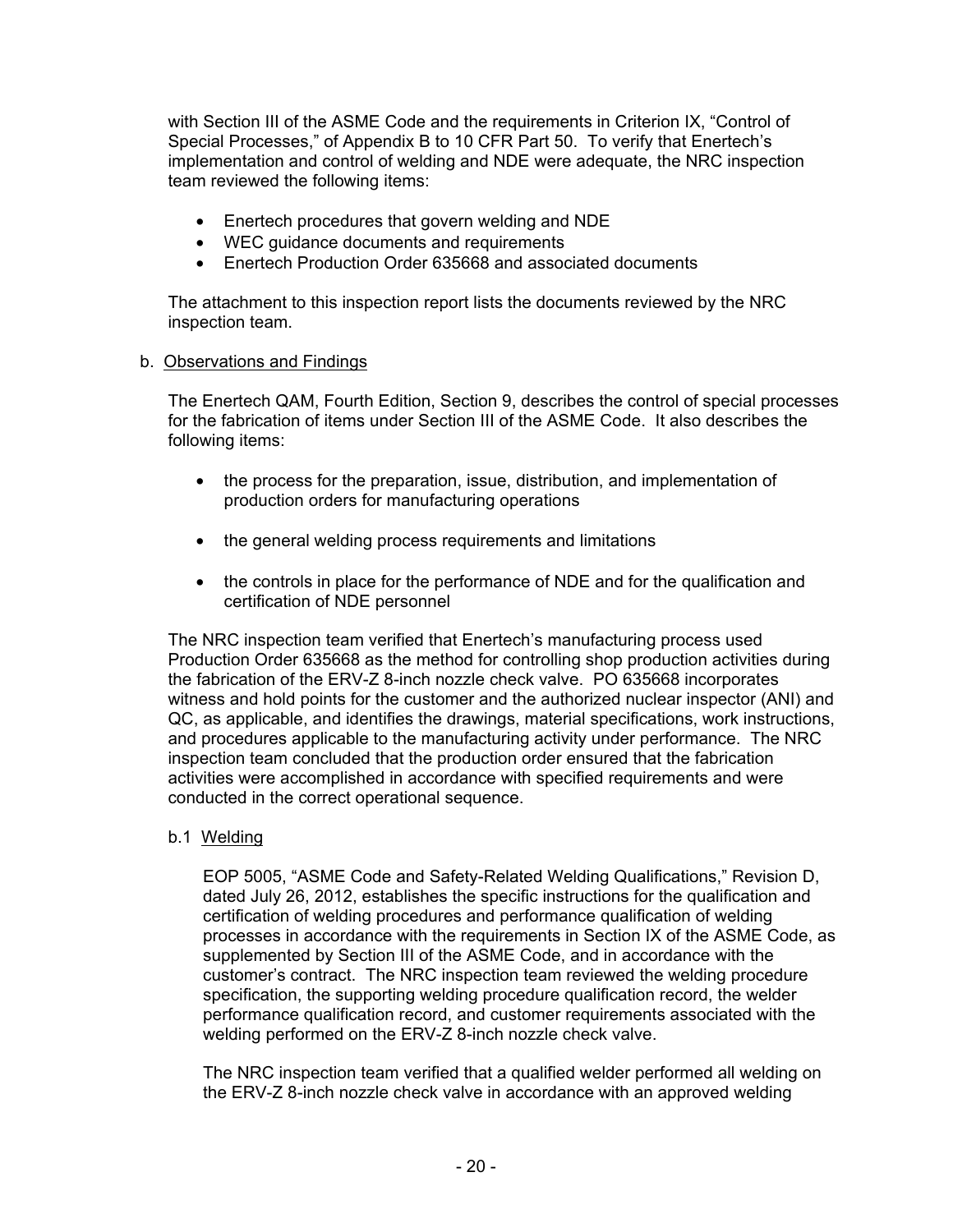procedure. The welder was qualified in accordance with the requirements in the Enertech QAM, customer requirements, and Sections III and IX of the ASME Code. As a result of the review of the documentation related to welding activities performed on the ERV-Z 8-inch nozzle check valve, the NRC inspection team confirmed that the welding material certificate of material test report complied with PO and material specification requirements and verified completion of signoff of all required steps in the production order, including QC and ANI witness or hold points, associated with welding.

#### b.2 Control of Weld Material

EOP 5002, "Filler Metal Issue and Control," Revision F, dated July 26, 2012, establishes the method for storage, control, and accountability for weld filler materials used on ASME Code projects. This procedure applies to all weld filler material purchased for use on ASME Code and safety-related projects for which welding was performed by Enertech.

The NRC inspection team inspected documentation associated with the issuance and control of ASME filler material. The NRC inspection team also inspected the filler metal storage area. The filler metal storage area met the requirements in Section 9 of the Enertech QAM and in EOP 5002. Additionally, Enertech properly maintained the filler metal issuance log and the log sheet with the exception of some minor typographical errors on the log sheet. The NRC inspection team noted that Enertech corrected the typographical errors during the inspection. The NRC inspection team verified Enertech's process for welding material control through interviews and through the review of welding material control records. Enertech used a welding material control log to control welding material. The weld filler metal issue and control was in accordance with EOP 5002. The filler metal is released by the Enertech warehouse staff and verified by a QC inspector.

The NRC inspection team verified the implementation of this process, by the review of records, for the withdrawal and release of stainless steel weld filler material used to weld the ERV-Z 8-inch nozzle check valve pressure boundary at the four inspection and test ports. The NRC inspection team verified that Enertech controlled welding material through use of the filler metal issuance log. The correct heat/lot number of the welding material was identified on the filler metal issuance log released by warehouse staff and was verified by a QC inspector.

## b.3 NDE

The NRC inspection team reviewed NDE records for the pressure-retaining welds on the ERV-Z 8-inch nozzle check valve identified in Production Order 635668. Enertech procured liquid penetrant examination services from Element Materials Technology (formally Stork Material Testing and Inspection) through Enertech PO 120578. The NRC inspection team reviewed the certification records of the NDE inspector and NDE reports for the ERV-Z 8-inch nozzle check valve pressure-retaining welds and verified that the NDE inspector was properly qualified and that all welds were found acceptable and met the requirements in Section III of the ASME Code. The NRC inspection team also verified that Enertech performed an audit to verify that Element Materials Technology's quality manual was in compliance with Appendix B to 10 CFR Part 50, Section NB-5520 of the ASME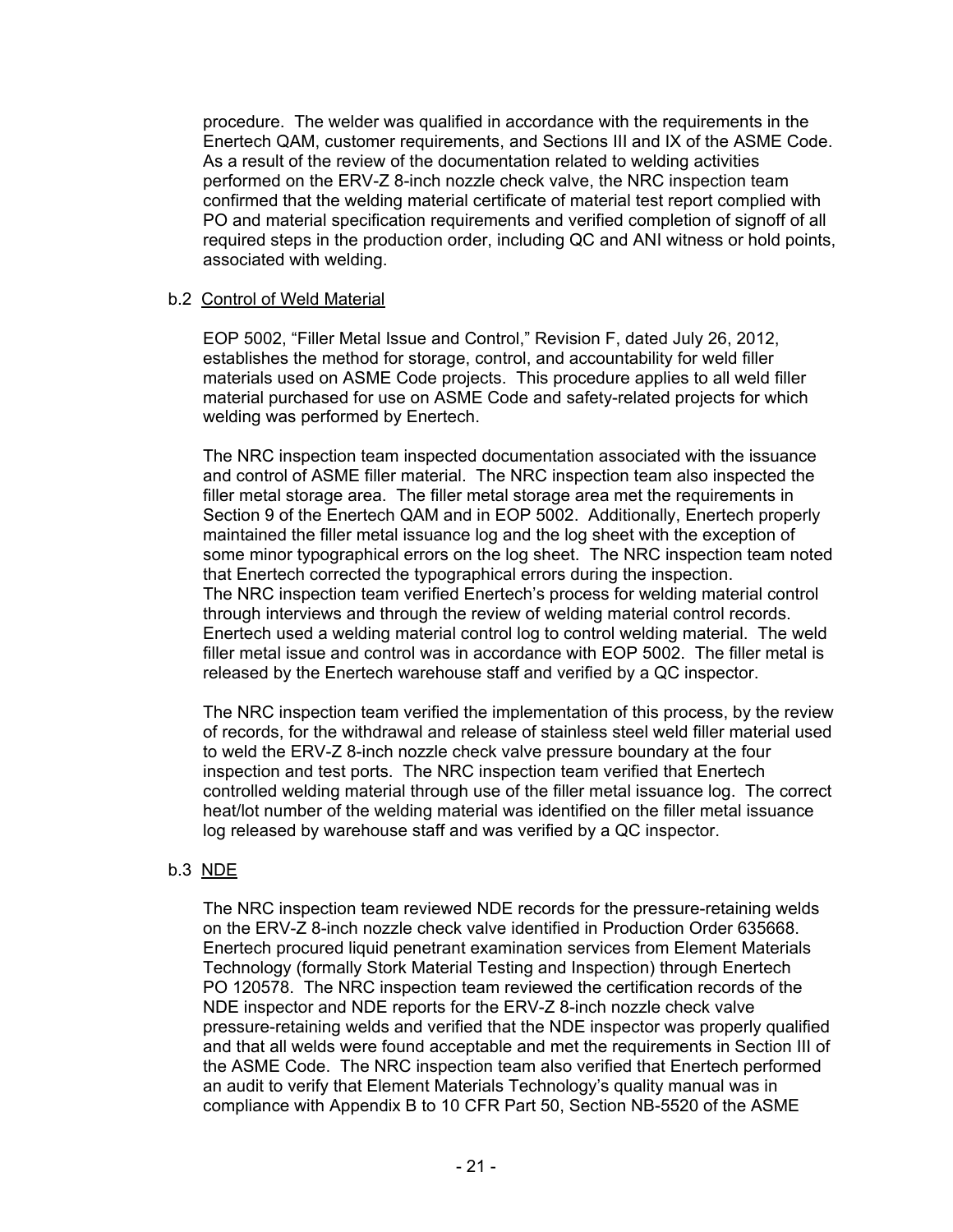Code, and American Society for Nondestructive Testing SNT-TC-1A, "Personnel Qualification and Certification in Nondestructive Testing."

#### c. Conclusions

The NRC inspection team concluded that Enertech's program for the control of special processes was consistent with the regulatory requirements in Criterion IX of Appendix B to 10 CFR Part 50. Based on the records reviewed, the NRC inspection team concluded that qualified personnel effectively implemented the Enertech QAM and associated fabrication and special process procedures using qualified equipment and processes for the fabrication of the ERV-Z 8-inch nozzle check valve and that the welding and NDE met the requirements in Section III of the ASME Code. This inspection activity may be used to support closure of ITAAC 2.2.03.03a, which states that "pressure boundary welds in components identified in Table 2.2.3-1 as ASME Code Section III meet ASME Code Section III requirements." These weld activities apply to AP1000 component numbers PXS-PL-V016A, PXS-PL-V016B, PXS-PL-V017A, and PXS-PL-V017B.

#### 8. Control of Measuring and Test Equipment

#### a. Inspection Scope

The NRC inspection team reviewed the policies and implementing procedures that govern Enertech's oversight and control of M&TE to verify compliance with the regulatory requirements in Criterion XII, "Control of Measuring and Test Equipment," of Appendix B to 10 CFR Part 50. The NRC inspection team observed activities associated with the testing of the ERV-Z 8-inch nozzle check valve and with the M&TE used during the testing. The NRC inspection team reviewed a sample of calibration records associated with the M&TE used during testing of the ERV-Z 8-inch nozzle check valve to evaluate compliance with Enertech's program and technical requirements.

The attachment to this inspection report lists the documents reviewed by the NRC inspection team.

#### b. Observations and Findings

The NRC inspection team observed that the M&TE used at Brea, CA during the testing of the ERV-Z 8-inch nozzle check valve did not have calibration stickers with the current calibration dates. The NRC inspection team reviewed the associated calibration records and determined that they were current and available for review. However, Enertech had not placed new calibration stickers on the M&TE that was used for testing. The NRC inspection team reviewed a sample of calibration records and verified that they included information on the "as-found" and "as-left" conditions, calibration results, reference standards, calibration date, and the due date for recalibration. The NRC inspection team also verified that the selected M&TE was calibrated using procedures traceable to known industry standards and certified equipment that has known valid relationships to nationally recognized standards.

The Enertech QAM states, in part, that "M&TE shall be calibrated prior to and after each code specified acceptance test." The QAM also states that "M&TE shall be permanently marked with a unique identifier." M&TE used during the seat leakage test on the ERV-Z 8-inch nozzle check valve was not post test calibrated, and other M&TE used for testing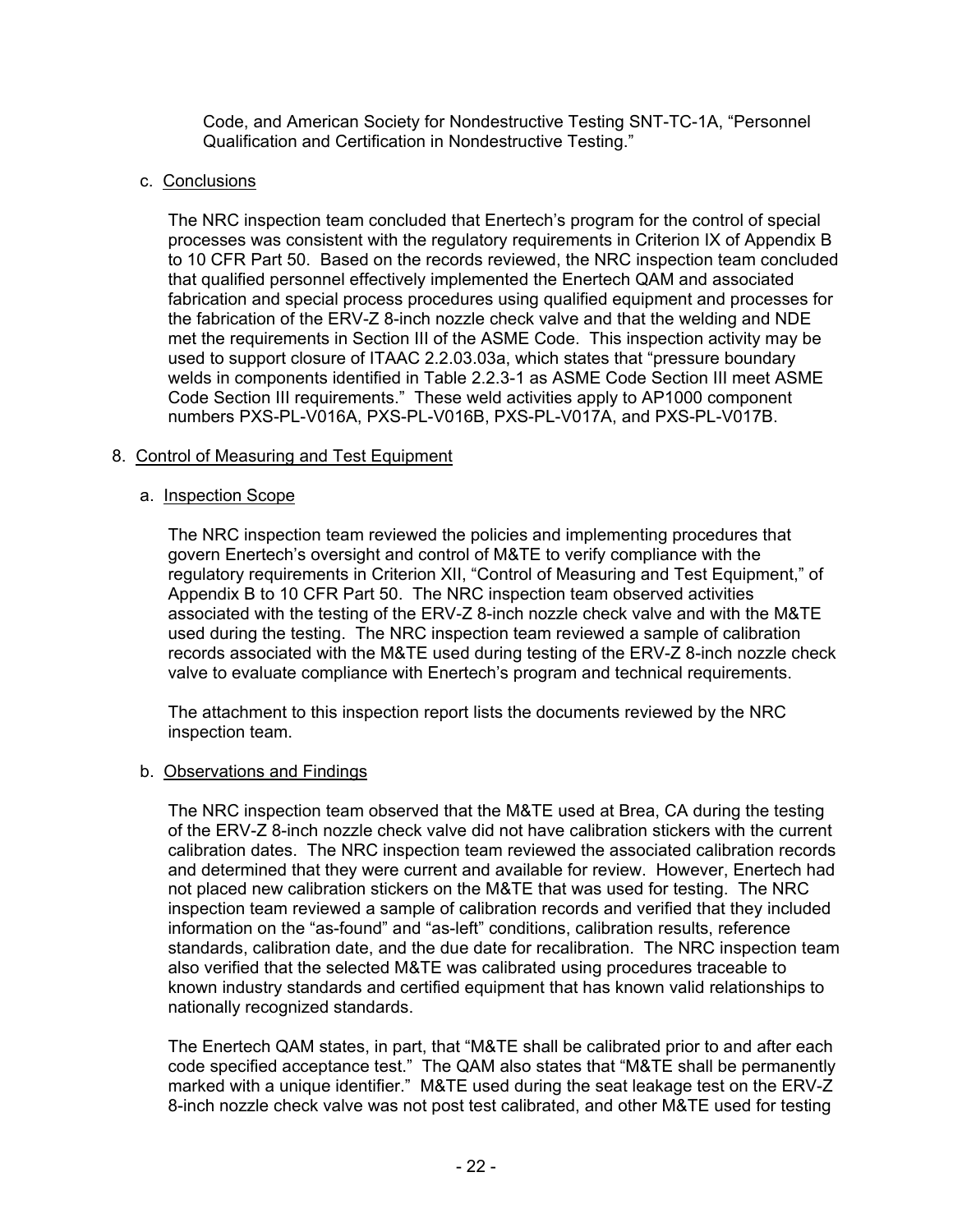did not have permanent markings. The NRC inspection team observed personnel using M&TE during assembly and inspection work performed on the ERV-Z 8-inch nozzle check valve and valve components. Additionally, the NRC inspection team witnessed direct measurement verification of the critical components of the valve after testing to determine whether any changes had occurred as a result of testing.

#### c. Conclusion

The NRC inspection team issued Nonconformance 99901377/2012-201-04 in association with Enertech's failure to implement the regulatory requirements in Criterion XII of Appendix B to 10 CFR Part 50. Based on the limited sample of documents reviewed and activities witnessed, the NRC inspection team concluded that Enertech is not implementing its policies and procedures associated with control of M&TE. Nonconformance 99901377/2012-201-04 cites Enertech for failing to verify that M&TE used in the qualification testing of the ERV-Z 8-inch nozzle check valve displayed accurate calibration labels, that M&TE used for code related tests were calibrated before and after each use, and that all M&TE had permanent markings to identify the equipment.

## 9. Nonconforming Material, Parts, or Components

#### a. Inspection Scope

The NRC inspection team reviewed policies, implementing procedures, and records that govern the control of nonconforming material, parts, and components to verify compliance with Criterion XV, "Nonconforming Materials, Parts, or Components," of Appendix B to 10 CFR Part 50. To verify that Enertech's implementation and control over these processes were adequate, the NRC inspection team reviewed the following items:

- Enertech procedures that govern corrective action and control and correction of nonconforming items
- the corrective action log, the NMR log, several NMRs, and several CARs

The attachment to this inspection report lists the documents reviewed by the NRC inspection team.

#### b. Observations and Findings

The NRC inspection team verified that Enertech has programs in place to address nonconforming material, parts, or components. The programs are effective because procedures describe them, they are applied practically, and they incorporate training.

Because no NMRs were associated with the ERV-Z 8-inch nozzle check valve, the inspectors reviewed a representative sample of NMRs from previous nozzle check valve models and NMRs that resulted in CARs.

The NRC inspection team observed that Enertech conducts a trend analysis on nonconforming material, parts, and components quarterly and generates an annual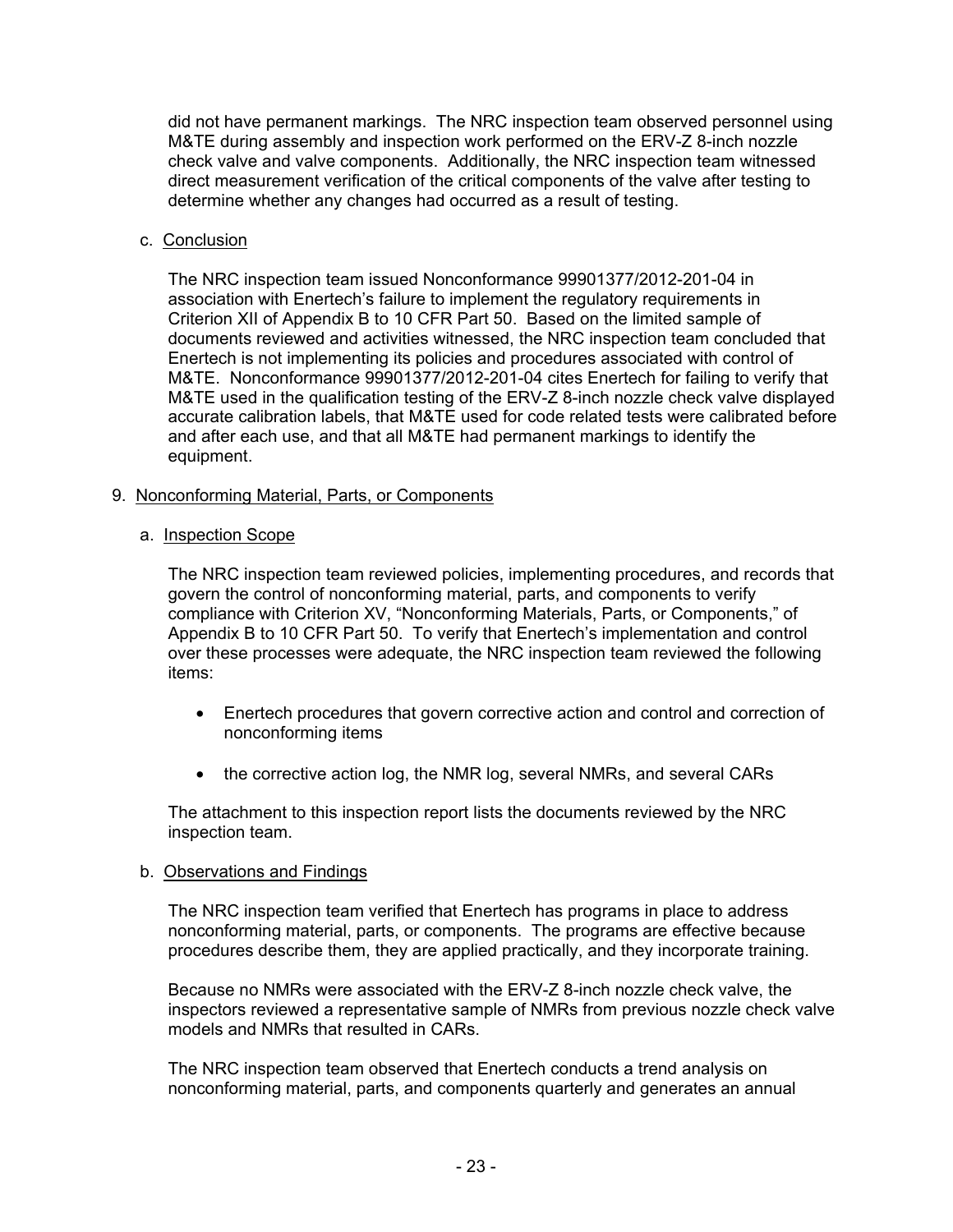report that is provided to the general manager. This report summarizes the program during the previous calendar year and informs the process for selecting suppliers.

The NRC inspection team observed that there was a clear connection between the nonconforming material, parts, and components program and the 10 CFR Part 21 program.

c. Conclusions

The NRC inspection team concluded that Enertech is implementing its nonconforming material, parts, and components program in accordance with Criterion XV of Appendix B to 10 CFR Part 50. Based on the limited sample of documents reviewed, the NRC inspection team also determined that Enertech is implementing its policies and procedures associated with its nonconforming material, parts, and components. No findings of significance were identified.

#### 10. Corrective Actions

#### a. Inspection Scope

The NRC inspection team reviewed various policies, implementing procedures, and records that govern the corrective actions to verify compliance with Criterion XVI, "Corrective Actions," of Appendix B to 10 CFR Part 50. To verify that Enertech's implementation and control over these processes were adequate, the NRC inspection team reviewed the following items:

- Enertech procedures that govern corrective action and control and correction of nonconforming items
- the corrective action log, the NMR log, several NMRs, several CARs, and several 10 CFR Part 21 evaluations

The attachment to this inspection report lists the documents reviewed by the NRC inspection team.

#### b. Observations and Findings

The NRC inspection team verified that Enertech has programs in place to address corrective actions. The procedures describe the programs, and the programs are applied practically and incorporate training.

Because no CARs were associated with the ERV-Z 8-inch nozzle check valve, the inspectors reviewed a representative sample of CARs to ensure a representation of internal and external CARs and open and closed CARs. Additionally, 10 CFR Part 21 evaluations were reviewed to verify their tracking through the CAR system, as appropriate.

The NRC inspection team observed that Enertech conducts a trend analysis on corrective actions quarterly and generates an annual report that is provided to the general manager. This report summarizes the program during the previous calendar year and informs the process for selecting suppliers.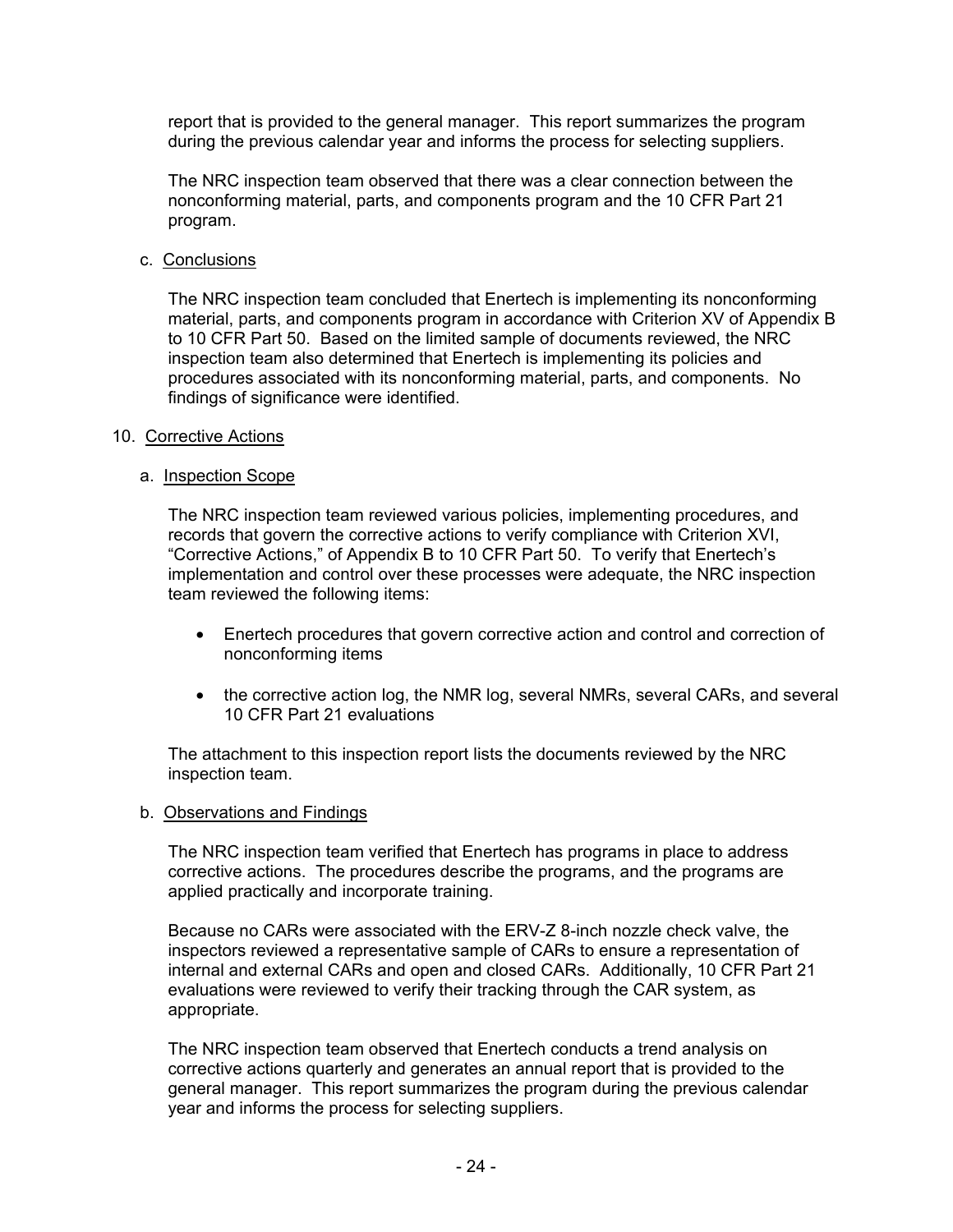The NRC inspection team verified that Enertech has a procedural connection to ensure the evaluation of corrective actions for 10 CFR Part 21 applicability. However, the inspection team noted a deficiency in the system of having issues that were initiated as 10 CFR Part 21 evaluations captured in the corrective action program. Specifically, the following 10 CFR Part 21 evaluations describe corrective actions that were never captured in the CAR program:

- NRC 10-002, "Potential 10CFR21 Reportable Item, Body Seat or Seat Ring Not Adequately Press Fit," dated April 6, 2010
- NRC 11-001, "Potential10CFR21 Reportable Item, Actuator Circuit Boards, dated August 1, 2011
- NRC 11-002, "Potential 10CFR21 Reportable Item, Actuator Circuit Boards," dated September 20, 2011

Furthermore, NRC 11-001 and NRC 11-002 describe conditions with the potential arcing and short-circuiting of actuator circuit boards. Those evaluations committed to specific corrective actions, including sending letters to customers and making a replacement parts kit and installation instructions available. As of September 21, 2012, there was no objective evidence that CARs were ever opened on these issues or evidence that specific corrective actions were completed.

## c. Conclusions

The NRC inspection team issued Nonconformance 99901377/2012-201-05 in association with Enertech's failure to implement the regulatory requirements in Criterion XVI of Appendix B to 10 CFR Part 50. Nonconformance 99901377/2012-201-05 cites Enertech for failing to complete corrective actions. Specifically, Enertech failed to initiate a CAR related to the potential arcing and shortcircuiting of actuator circuit boards and failed to provide instructions and replacement parts kit to customers as described in the 10 CFR Part 21 evaluations NRC11-001 and NRC 11-002.

#### 11. Quality Assurance Records

## a. Inspection Scope

The NRC inspection team reviewed the policies and implementing procedures that govern the implementation of Enertech's oversight and control of quality assurance records to verify compliance with the regulatory requirements in Criterion XVII, "Quality Assurance Records," of Appendix B to 10 CFR Part 50. The NRC inspection team observed the storage of Enertech's M&TE calibration records. The NRC inspection team reviewed a sample of calibration records associated with M&TE used for testing and the storage of these calibration records to evaluate compliance with Enertech's program requirements.

The attachment to this inspection report lists the documents reviewed by the NRC inspection team.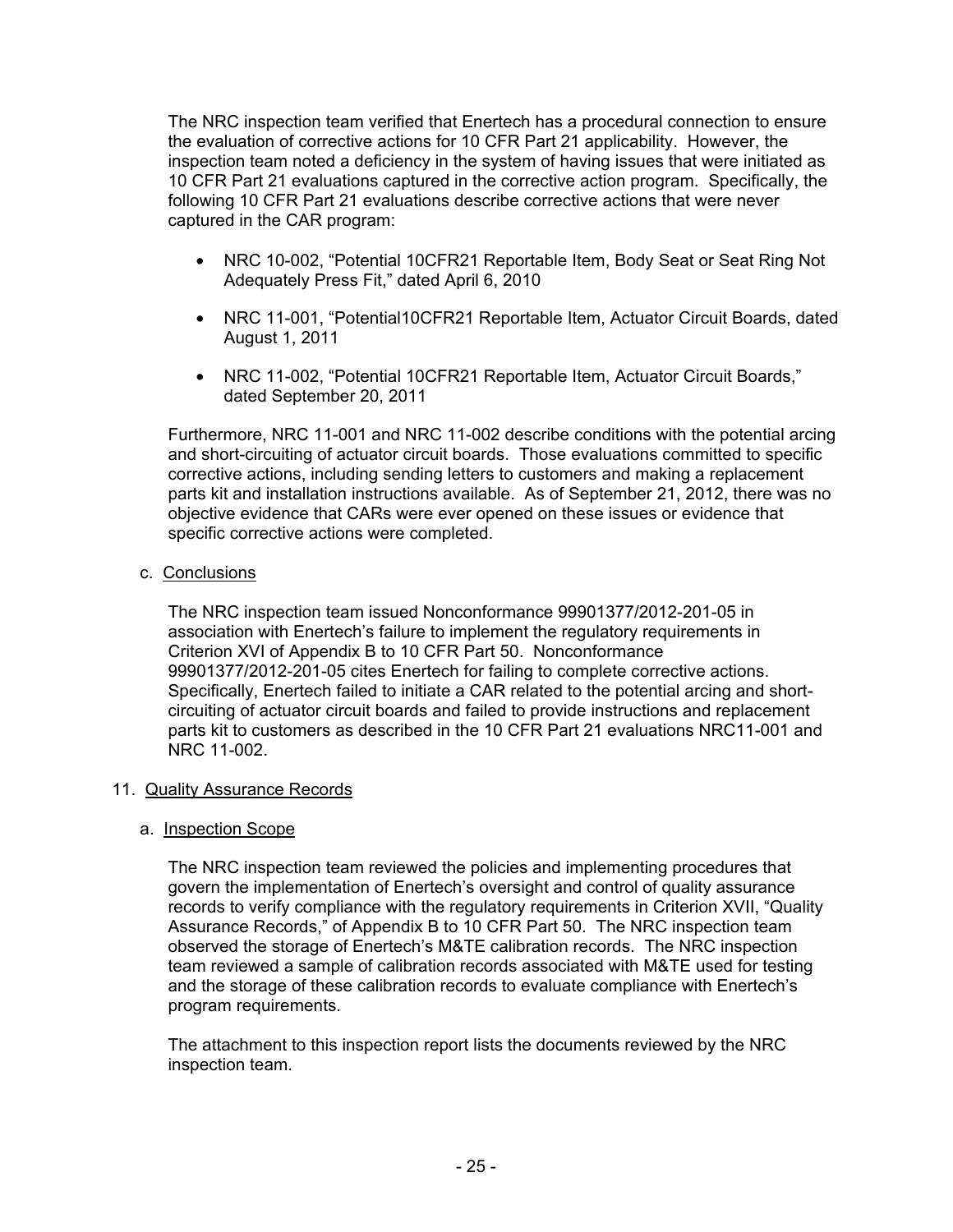#### b. Observations and Findings

The NRC inspection team reviewed records associated M&TE used during testing, assembly, disassembly, and inspection work performed on an ERV-Z 8-inch nozzle check valve. The NRC inspection team observed that Enertech was not controlling M&TE calibration records per the Enertech QAM and EOP 8170, "Quality Assurance Records," Revision Q, dated September 22, 2011, to prevent unauthorized personnel from accessing such records and that these quality records were not protected against damage or loss.

#### c. Conclusions

The NRC inspection team issued Nonconformance 99901377/2012-201-06 in association with Enertech's failure to implement the regulatory requirements in Criterion XVII of Appendix B to 10 CFR Part 50. Specifically, the NRC inspection team concluded that Enertech had not stored quality records in a controlled area to prevent access by unauthorized personnel and that these records were not protected against loss. Nonconformance 999013771/2012-201-06 cites Enertech for failing to limit access to quality calibration records by authorized personnel only and to protect such records against loss, damage, or destruction from disasters, such as fire.

#### 12. Entrance and Exit Meetings

On August 27, 2012, the NRC inspection team discussed the Phase 1 inspection scope during an entrance meeting with Mr. John DeKleine, Enertech's Director of Quality Assurance, and other Enertech personnel. On August 28, 2012, the NRC inspection team presented the inspection results from Phase 1 to Mr. DeKleine and other Enertech personnel. On September 17, 2012, the NRC inspection team reviewed the Phase 1 results and discussed the Phase 2 inspection scope during an entrance meeting with Mr. Stan Miller, Enertech's General Manager, and other Enertech personnel. On September 20, 2012, the NRC inspection team presented the inspection results during an exit meeting with Mr. Miller and other Enertech personnel. Enertech invited personnel from WEC to attend each entrance and exit meeting. At the NRC's request and through Enertech approval, two members from the Chinese regulator, the National Nuclear Safety Administration, observed all aspects of Phase 2 of the inspection, including the entrance and exit meetings.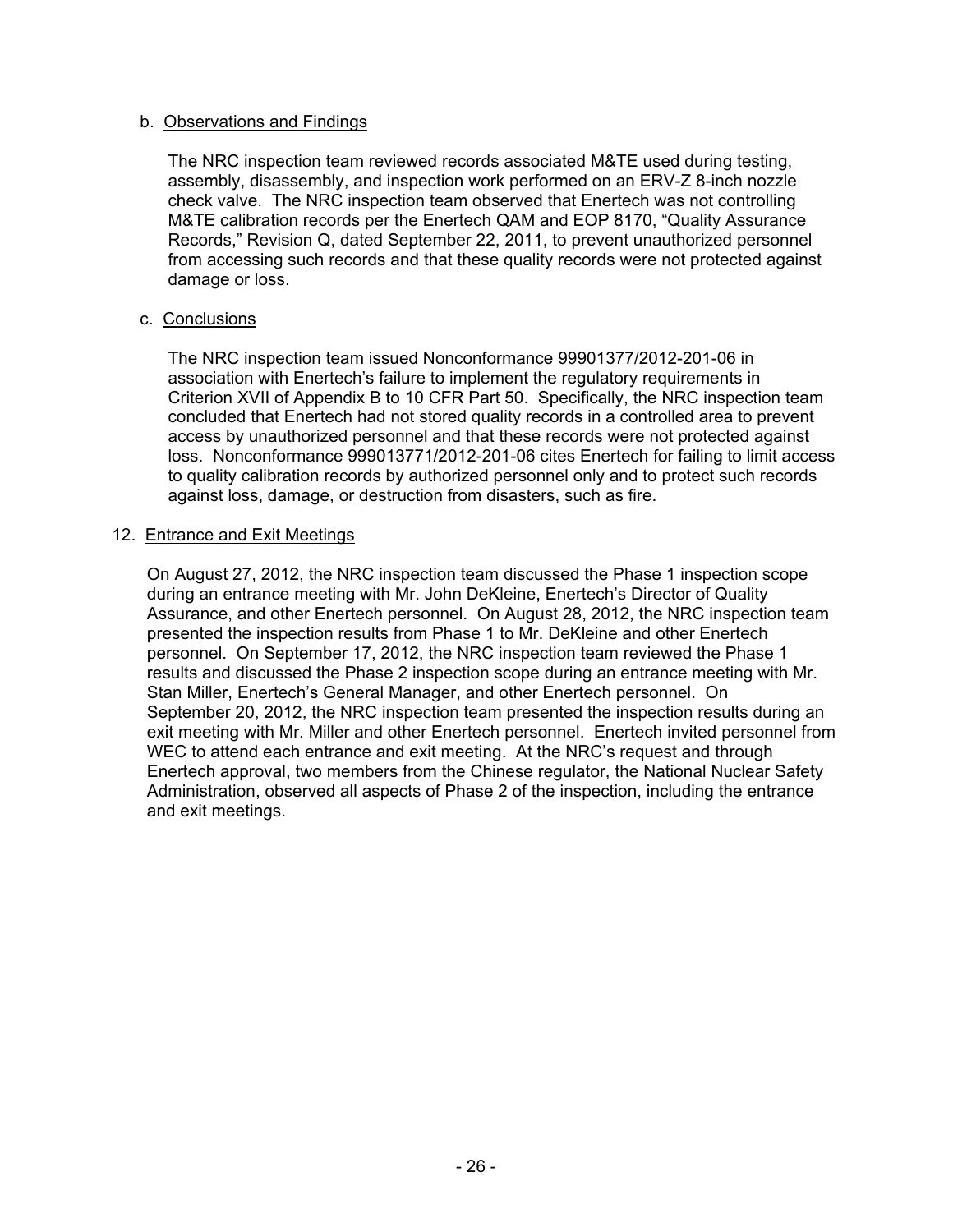# **ATTACHMENT**

# **1. PERSONS CONTACTED**

| <b>Name</b>                | <b>Title</b>                                             | <b>Affiliation</b> | Phase 1<br><b>Entrance</b> | Phase 1<br><b>Exit</b> | Phase 2<br><b>Entrance</b> | Phase 2<br><b>Exit</b> | Interviewed  |
|----------------------------|----------------------------------------------------------|--------------------|----------------------------|------------------------|----------------------------|------------------------|--------------|
| Stan<br><b>Miller</b>      | General<br>Manager                                       | Enertech           |                            |                        | X                          | X                      |              |
| Michael<br>Lapp            | Plant<br>Manager                                         | Enertech           |                            |                        | X                          | X                      | X            |
| Haykaz<br>Mkrtchyan        | Principal<br>Engineer                                    | Enertech           | X                          | X                      |                            | X                      | X            |
| John<br><b>Dekleine</b>    | Director,<br>Quality<br>Assurance                        | Enertech           | X                          | X                      | X                          | X                      | X            |
| Paul<br>Mawn               | <b>Vice</b><br>President of<br>Sales and<br>Marketing    | Enertech           | X                          | X                      | X                          | X                      |              |
| Edward<br><b>Buzby</b>     | Contracts<br>Manager                                     | Enertech           |                            |                        | X                          | $\sf X$                |              |
| Ararat<br>Torosyan         | Director of<br>Operations                                | Enertech           |                            |                        | X                          | X                      | X            |
| Tad<br>Gray                | <b>Vice</b><br>President of<br>Operational<br>Excellence | Enertech           |                            |                        | X                          | X                      |              |
| Avi<br>Shelcoviz           | <b>Director</b><br>Technology                            | Enertech           |                            |                        | X                          | X                      | X            |
| Loretta<br>Anaya           | Quality<br>Assurance<br>Engineer                         | Enertech           |                            |                        | X                          | X                      | X            |
| Kim<br>Serrano             | Purchasing<br>Manager                                    | Enertech           |                            |                        | X                          |                        |              |
| Patrick<br><b>Schaller</b> | Project<br>Engineer                                      | Enertech           |                            |                        |                            |                        | X            |
| Dan<br><b>Hewitt</b>       | Logistics<br>Supervisor                                  | Enertech           |                            |                        |                            |                        | X            |
| Ira<br>Silverman           | Senior<br>Principal<br>Engineer                          | Enertech           |                            |                        |                            |                        | X            |
| Gary<br>Ames               | Welder                                                   | Enertech           |                            |                        |                            |                        | $\mathsf{X}$ |
| Louis<br>Lares             | QC<br>Supervisor                                         | Enertech           |                            |                        |                            |                        | X            |
| Sherree<br>Chaffino        | QA<br>Admin<br>Assistant                                 | Enertech           |                            |                        |                            |                        | X            |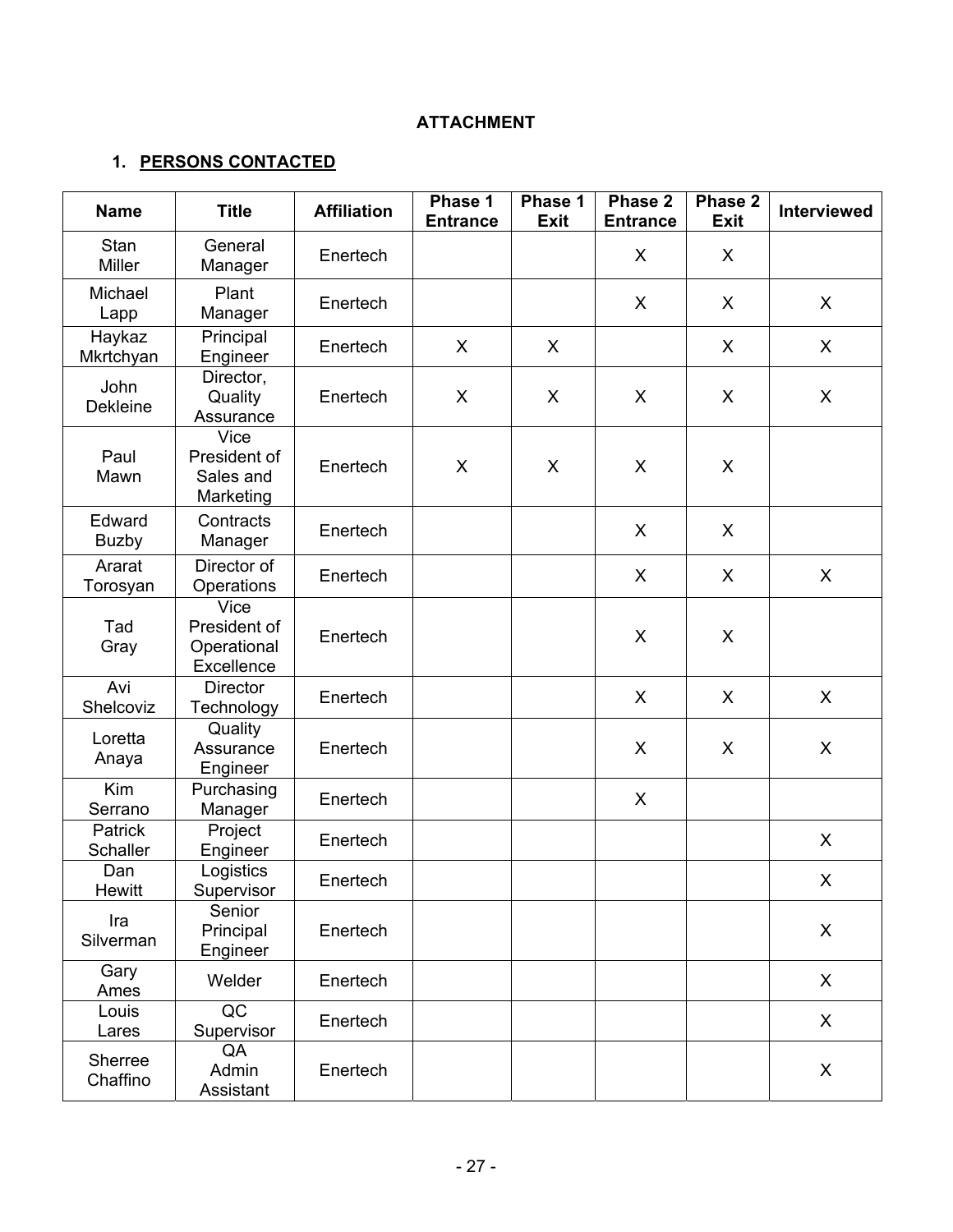| <b>Name</b>                   | <b>Title</b>                                     | <b>Affiliation</b>     | Phase 1<br><b>Entrance</b> | Phase 1<br><b>Exit</b> | Phase 2<br><b>Entrance</b> | Phase 2<br><b>Exit</b> | Interviewed |
|-------------------------------|--------------------------------------------------|------------------------|----------------------------|------------------------|----------------------------|------------------------|-------------|
| Joe<br><b>DiNichols</b>       | Machine<br>Operator                              | Enertech               |                            |                        |                            |                        | X           |
| <b>Derek</b><br><b>Bounds</b> | Quality<br>Control<br>Technician                 | Enertech               |                            |                        |                            |                        | X           |
| Ron<br>Tomon                  | Principal<br>Product<br>Engineer                 | <b>WEC</b>             | X                          | X                      | X                          |                        |             |
| Preston<br><b>Vock</b>        | Manager,<br>Valve<br>Engineering                 | <b>WEC</b>             | X                          | X                      |                            |                        |             |
| Anthony<br>Trupiano           | Principal<br>Engineer                            | <b>WEC</b>             | X                          | X                      | X                          |                        |             |
| Ed<br><b>Drake</b>            | Senior<br>Equipment<br>Qualification<br>Engineer | <b>WEC</b>             | X                          | X                      | X                          |                        |             |
| Ron<br>Wessel                 | Principal<br>Engineer                            | <b>WEC</b>             |                            |                        | $\sf X$                    | X                      |             |
| Richard<br>McIntyre           | <b>Team Lead</b>                                 | <b>NRC</b>             | X                          | $\mathsf{X}$           | X                          | X                      |             |
| Edward<br>Roach               | <b>Branch Chief</b>                              | <b>NRC</b>             |                            |                        | $\sf X$                    | X                      |             |
| James<br>Strnisha             | Mechanical<br>Engineer                           | <b>NRC</b>             | X                          | X                      | X                          | X                      |             |
| <b>Brent</b><br>Clarke        | Vendor<br>Inspector                              | <b>NRC</b>             | X                          | X                      | X                          | X                      |             |
| Robert<br>Davis               | Reactor<br>Operations<br>Engineer                | <b>NRC</b>             |                            |                        | X                          | X                      |             |
| John<br><b>Bartleman</b>      | Senior<br>Construction<br>Inspector              | <b>NRC</b>             | X                          | X                      | X                          | X                      |             |
| Donna<br>Jackson              | Construction<br>Inspector                        | <b>NRC</b>             |                            |                        |                            | X                      |             |
| Gao<br>Runsheng               | Inspector                                        | <b>NNSA</b><br>(China) |                            |                        | X                          | X                      |             |
| Zhao<br>Dawei                 | Inspector                                        | <b>NNSA</b><br>(China) |                            |                        | X                          | X                      |             |

# **2. INSPECTION PROCEDURES USED**

Inspection Procedure (IP) 36100, "Inspection of 10 CFR Part 21 and Programs for Reporting Defects and Noncompliance," dated April 25, 2011

IP 43002, "Routine Inspections of Nuclear Vendors," dated April 25, 2011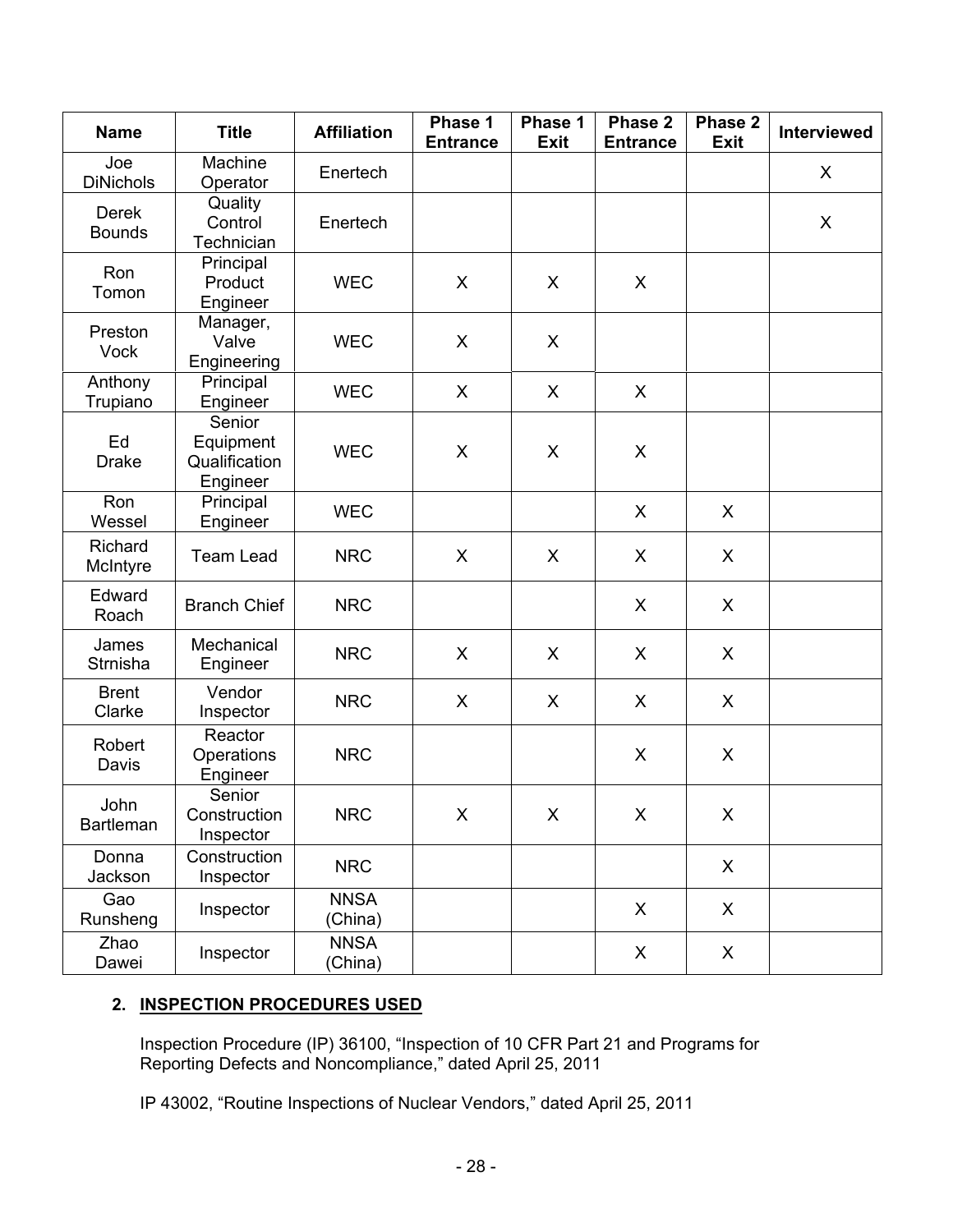IP 43004, "Inspection of Commercial-Grade Dedication Programs," dated April 25, 2011

## **3. LIST OF ITEMS OPENED, CLOSED, AND DISCUSSED**

The following items were found during this inspection:

| Item Number                                                                                                                                  | Status                                       | Type                                                                             | Description                                                                                                                             |
|----------------------------------------------------------------------------------------------------------------------------------------------|----------------------------------------------|----------------------------------------------------------------------------------|-----------------------------------------------------------------------------------------------------------------------------------------|
| 99901377/2012-201-01<br>99901377/2012-201-02<br>99901377/2012-201-03<br>99901377/2012-201-04<br>99901377/2012-201-05<br>99901377/2012-201-06 | Open<br>Open<br>Open<br>Open<br>Open<br>Open | <b>NOV</b><br><b>NON</b><br><b>NON</b><br><b>NON</b><br><b>NON</b><br><b>NON</b> | 10 CFR 21.21(b)<br><b>Criterion III</b><br><b>Criterion XI</b><br><b>Criterion XII</b><br><b>Criterion XVI</b><br><b>Criterion XVII</b> |
|                                                                                                                                              |                                              |                                                                                  |                                                                                                                                         |

## **4. INSPECTIONS, TESTS, ANALYSES, AND ACCEPTANCE CRITERIA**

The NRC inspection team identified the following inspections, tests, analyses, and acceptance criteria (ITAAC) related to the ERV-Z 8-inch nozzle check valves. This section references these ITAAC for future use by the NRC staff during the ITAAC closure process; it by no means constitutes that the ITAAC have been met and closed.

| AP1000 Design Control Document,<br>Tier 1, Revision 19 | Table 2.2.3-4 | ITAAC 2.2.03.02a    |
|--------------------------------------------------------|---------------|---------------------|
| AP1000 Design Control Document,<br>Tier 1, Revision 19 | Table 2.2.3-4 | ITAAC 2.2.03.03a    |
| AP1000 Design Control Document,<br>Tier 1, Revision 19 | Table 2.2.3-4 | ITAAC 2.2.03.04a    |
| AP1000 Design Control Document,<br>Tier 1, Revision 19 | Table 2.2.3-4 | ITAAC 2.2.03.05a.ii |

## **5. DOCUMENTS REVIEWED**

Enertech Manuals and Procedures

- Enertech Quality Assurance Manual, Fourth Edition, Revision 19, dated March 8, 2012
- Enertech Operating Procedure (EOP) 3140, "Procedure for the Dedication of Commercial-Grade Items/Services," Revision AJ, dated July 26, 2012
- EOP 3175, "Procedure for Qualification of Professional Engineers," Revision E, dated August 23, 2012
- EOP 4501, "Qualification and Certification of NDE Personnel," Revision E, dated August 23, 2012
- EOP 5002, "Filler Metal Issue and Control," Revision F, dated July 26, 2012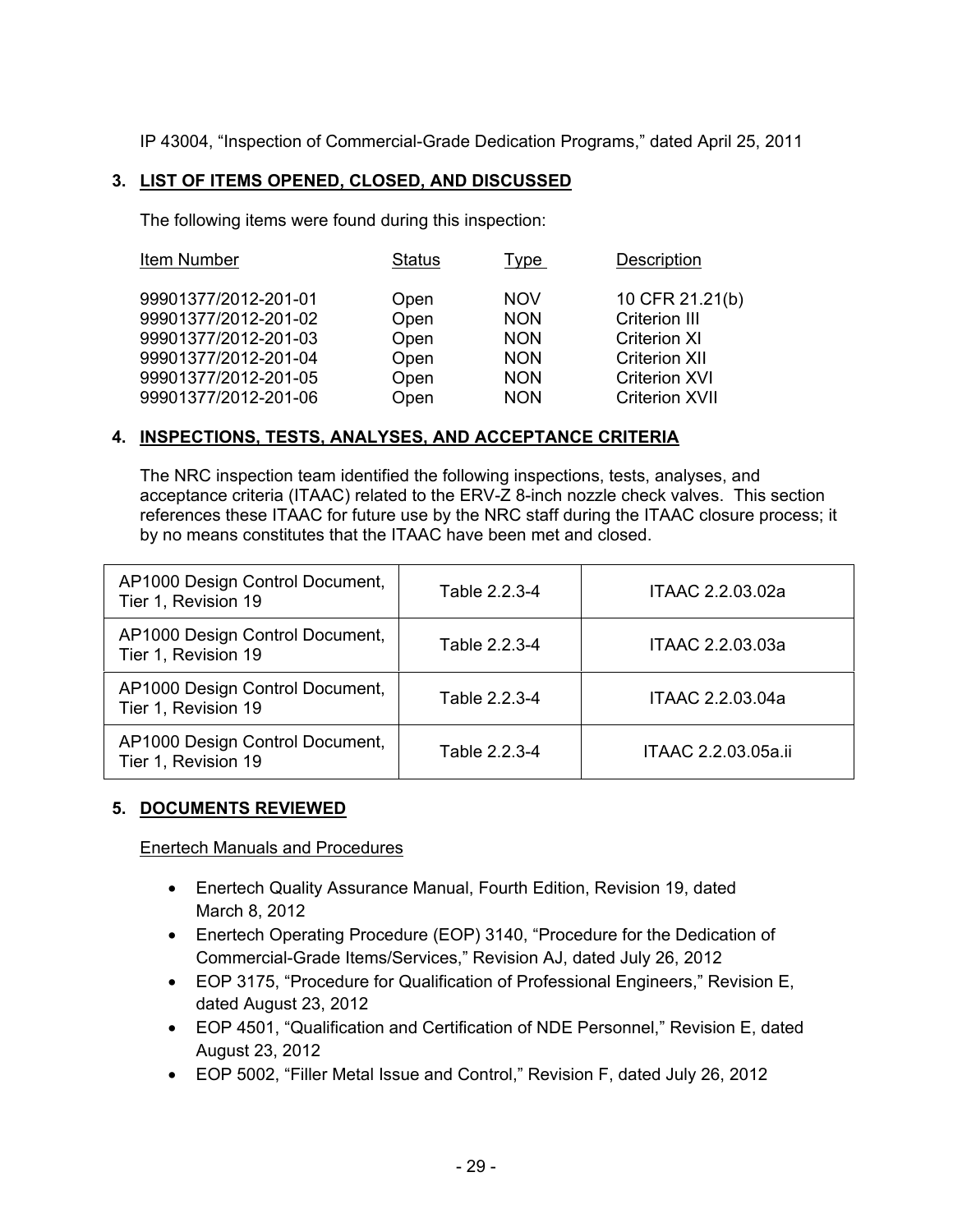- EOP 5005, "ASME Code and Safety Related Welding Qualifications," Revision D, dated July 26, 2012
- EOP 6003, "Procedure for the Preparation of the Purchase Requisition," Revision J, dated July 26, 2012
- EOP 6004, "Purchase Order Processing," Revision K, dated July 26, 2012
- EOP 8020, "Indoctrination and Training of Personnel Affecting Quality Activities," Revision O, dated July 26, 2012
- EOP 8021, "Qualification and Certification of Auditors and Lead Auditors," Revision O, dated December 21, 2011
- EOP 8023, "Procedure for the Qualification of Personnel Performing Activities Affecting Quality," Revision O, dated September 30, 2011
- EOP 8120, "Calibration and Control of Measuring Test Equipment," Revision Q, dated October 15, 2008
- EOP 8150, "Processing of Nonconforming Material Reports," Revision AA, dated July 24, 2012
- EOP 8170, "Quality Assurance Records," Revision Q, dated September 22, 2011
- EOP 8180, "Audit and Planning Procedure," Revision R, dated September 30, 2011
- EOP 8160, "Procedure for Corrective Action," Revision U, dated February 25, 2011
- EOP 8185, "Procedure for Commercial Grade Survey," Revision H, dated September 30, 2011
- EOP 8200, "Employee Non-Discrimination Rights, and Reporting Requirements concerning Defects and Noncompliance," Revision P, dated January 1, 2012
- Enertech Procedure MA22867, "Design and Seismic Analysis Report for Enertech 8-Inch—ANSI 1707 Type ERV-Z Nozzle Check Valve," Revision E, dated September 12, 2012
- Enertech Procedure MA22874, "Equipment Qualification Plan for Enertech 8 Inch— Class 1707 Type ERV-Z Nozzle Check Valve," Revision B, dated August 30, 2012
- Enertech Procedure MA22886, "Test Procedure for Normally Open Nozzle Check Valve," Revision E, dated September 13, 2012
- Enertech Procedure MA22989, "Equipment Qualification Procedure for Enertech 8"—Class 1707 ERV-Z Nozzle Check Valve," Revision B, dated April 30, 2012
- Enertech Procedure MA23709, "Verification and Validation of MathCad Prime 1.0 Software," Revision 0, dated May 23, 2011
- Enertech Procedure MA24148, "Verification and Validation of ANSYS Mechanical v.13 Software," Revision A, dated November 28, 2011
- Enertech Procedure MA24192, "Spring Qualification for Enertech 8" ANSI Class 1707 Normally Open Nozzle Check Valve," Revision A
- Enertech Procedure MA24560, "CGS Evaluation for Performance Testing Services," Revision 0, dated May 4, 2012
- Enertech Procedure MA24750, "Sensitivity Analysis Report for Enertech ANSI 1707, ERV-Z, N.O. [Normally Open] w/Position Indicator," Revision 0, dated July 11, 2012
- Enertech Procedure PA92491, "Calibration Procedure for Pressure Gauges," Revision H, dated August 9, 2012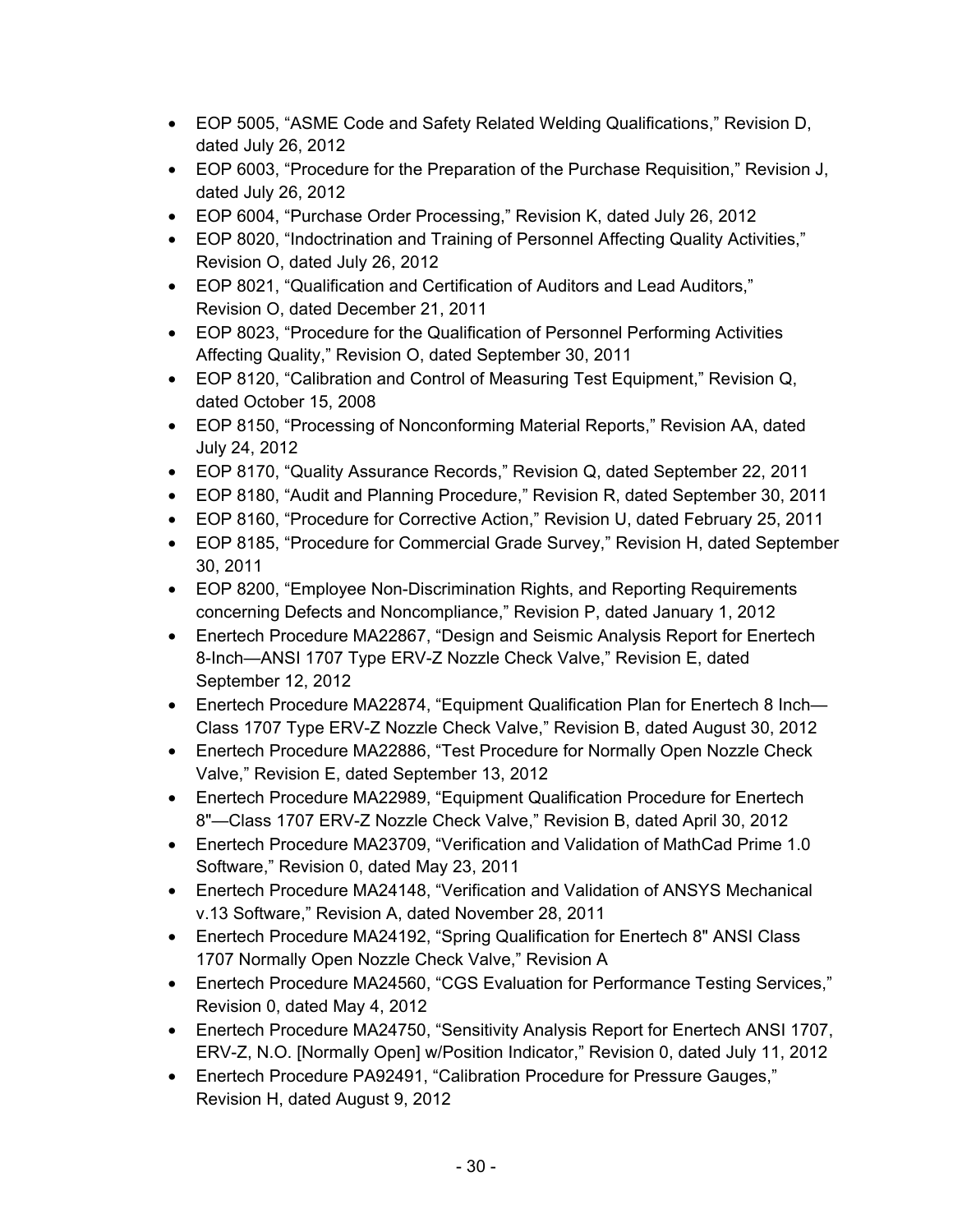- Enertech CGS Dedication Procedure CGSD7468N, Revision A, dated August 23, 2012
- Enertech CGI Dedication Procedure CGID8740S, Revision 0, dated August 23, 2012
- Enertech Welding Procedure PA98159, "ASME Welding Procedure Specification P-8 to P-8," Revision F, dated October 5, 2009

# **Drawings**

- Enertech Drawing MC23002, "Disc Assembly, 8-1500 ERV-Z," Revision C, dated September 13, 2012
- Enertech Drawing MD22849, "Nozzle Check Valve, 8"—Class 1707, ERV-Z, N.O. w/ Position Indicator," Revision L, dated September 12, 2012

# Corrective Action Requests

- Corrective Action Request (CAR) 2024, "Duke Energy QA Surveillance on August 16–17, 2012, and Resulted in Deficiency Report Number VS12204-01 with 4 Issues," dated August 21, 2012
- CAR 2023, "CCI Shin Kori Incorrectly Installed Orifice," dated August 10, 2012
- CAR 2022, "Baldor QA Manual Procedures," dated June 6, 2012
- CAR 2019, "Manifold Assembly Shipped without Coils," dated May 17, 2012
- CAR 2018, "Missed Commercial-Grade Dedication Test," dated April 20, 2012
- CAR 2007, "Stork Material Testing and Inspection, No Internal Audits," dated September 21, 2011
- CAR 1976, "Missed Stuffing Box Heat Treatment," dated August 25, 2010
- CAR 1973, "Material List Not Matching As-Built on Pump," dated July 20, 2010
- CAR 1971, "Pump Bearing Wiped and Missing O-Rings," dated July 22, 2010
- CAR 2027, "M&TE Missing Accurate Calibration Labels and Permanent Markings," dated September 20, 2012

# 10 CFR Part 21 Evaluations

- NRC 10-002, "Potential 10CFR21 Reportable Item, Body Seat or Seat Ring Not Adequately Press Fit," dated April 6, 2010
- NRC 10-003, "Potential 10CFR21 Reportable Item, Pump Bearing Wiped and Missing O-Rings," dated July 13, 2010
- NRC 10-004, "Potential 10CFR21 Reportable Item, Material List Not Matching As-Built on Pump," dated July 17, 2010
- NRC 10-005, "Potential 10CFR21 Reportable Item, Missed Stuffing Box Heat Treatment," dated December 7, 2010
- NRC 11-001, "Potential 10CFR21 Reportable Item, Actuator Circuit Boards," dated August 1, 2011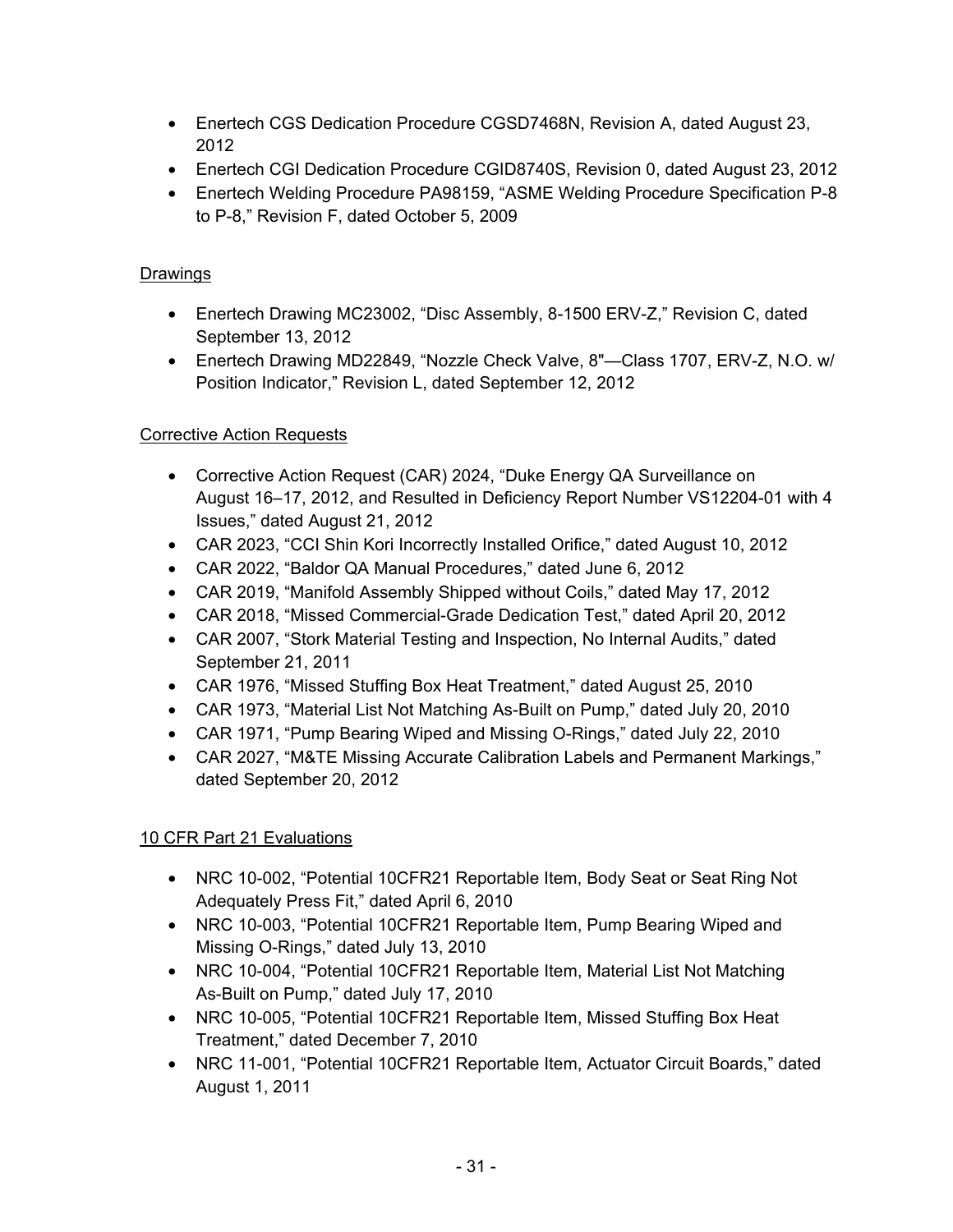• NRC 11-002, "Potential 10CFR21 Reportable Item, Actuator Circuit Boards," dated September 20, 2011

# Audit Reports

- Audit Report of Energy and Process Corporation, dated January 26, 2008
- Audit Report of Center Tool and Machine Company, dated March 1, 2010
- Audit Report of JAH Machine Company, dated May 27, 2011
- Audit Report of Wilcox Machine Company, dated August 9, 2011
- Audit Report of Stork Materials Testing and Inspection—Rancho Facility, dated September 12, 2011
- Audit Report of San Diego Fluid Systems Technologies, dated September 15, 2011
- Survey Report of Able Wire EDM, Inc., dated March 22, 2012
- Survey Report of UWRL, dated April 24, 2012
- Audit Report of Jorgensen Forge Corporation, dated May 8, 2012

# Nonconforming Material Reports

- Nonconforming Material Report (NMR) 8056, "Bar, RD 7.00, ASME SA638 GR 660 TP1," dated September 14, 2010
- NMR 8065, "Retaining Ring," dated September 17, 2010
- NMR 8169, "Valve Check 6-900 DRV-Z (Body)," dated February 10, 2011
- NMR 8215, "Valve, Check 8-150 DRV-Z," dated March 15, 2011
- NMR 8698, "Valve Check 8-150 DRV-Z," dated June 13, 2012
- NMR 8423, "Pump, Goulds Model 3736," dated September 12, 2011
- NMR 8685, "Forging, 15.0" OD x 6.0" ID x 24.0" Long," dated June 4, 2012

# **Miscellaneous**

- Enertech Annual Quality System Evaluation for Calendar Year 2011, dated June 22, 2012
- Enertech Corrective Action Log
- Enertech Return Material Authorization 2019, Manifold Assembly, dated May 11, 2012
- Enertech Manual Production Order S/T 960029-QME1
- Enertech Engineering Change Order 5-21134
- Enertech CGI Technical Evaluation MA22004, Non Pressure Retaining Parts
- Enertech Production Order 635668, "Item Number D7468N—Valve, Check; 8-1500," dated April 18, 2012
- Addendum to Enertech Welding Procedure Specification PA98159, dated January 16, 1012
- Enertech Welder Performance Qualification Record MA21647, Revision 0, for Welder Gary Ames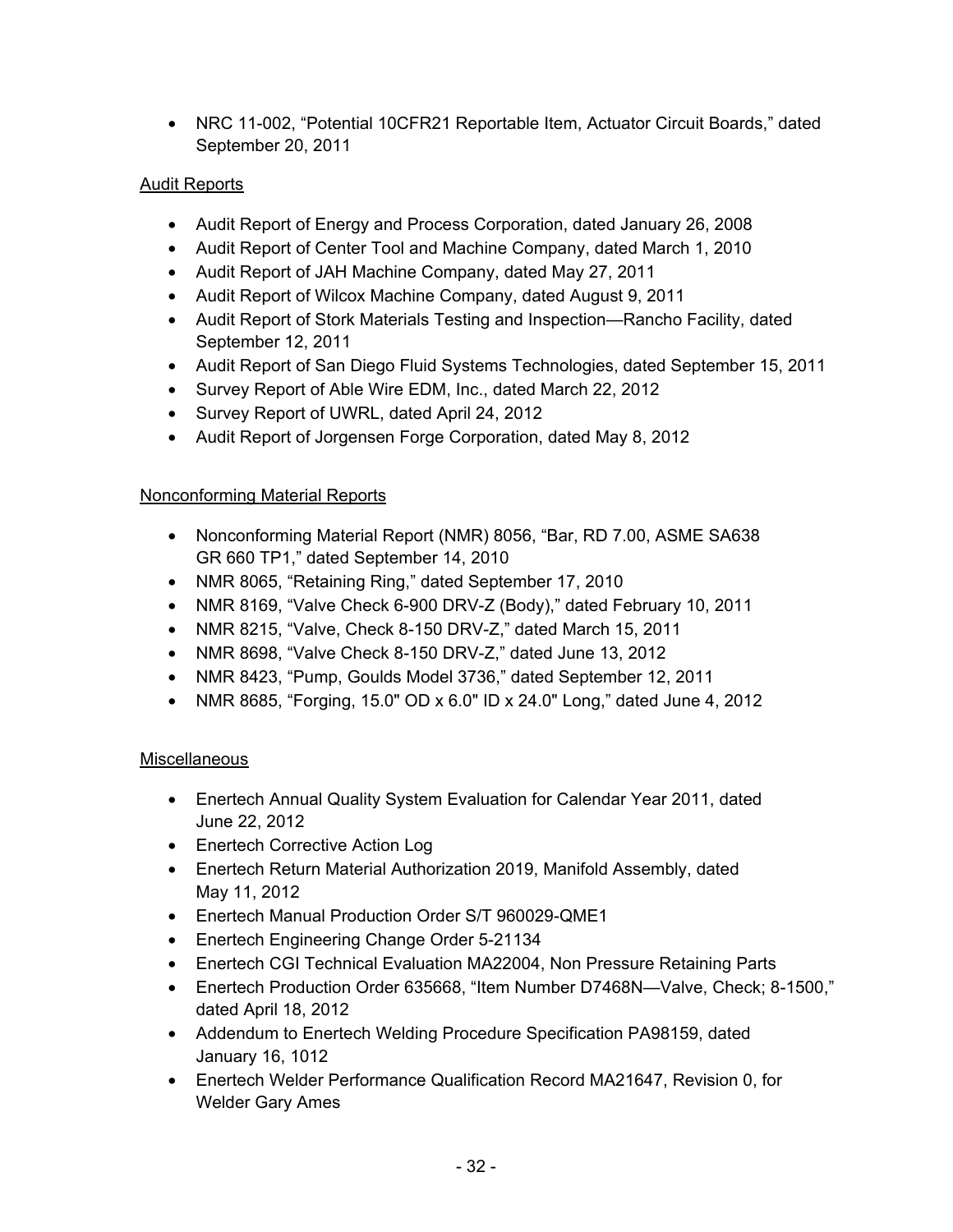- Enertech Procedure Qualification Record PA98160, Revision A, dated August 14, 1996
- Enertech Purchase Order 120578-1 to Element Materials Technology for Nondestructive Examination Services, dated May 21, 2012
- Enertech Purchase Order 121006-1 to Utah Water Research Laboratory (UWRL), College of Engineering, dated August 30, 2012
- UWRL Test Report No. 2674, QME-1 functional qualification testing, dated August 2012
- Utah State University, "UWRL Certificate of Compliance that Enertech PO 121006-1 requirements have been fulfilled," dated September 4, 2012
- Westinghouse Design Specification APP-PV03-Z0-001, "3-inch and Larger Manually Operated Gate, Stop Check, and Check Valves, ASME Boiler and Pressure Vessel Code Section III Class 1, 2, and 3," Revision 8, dated January 30, 2012
- Westinghouse Design Specification APP-PV03-Z5-014, Appendix 4, "Enertech Compliance Matrix for Design Specification APP-PV03-Z0-001 in Support of AP1000 Projects," Revision 0, dated October 26, 2009
- Westinghouse Purchase Order 4500322510, dated October 28, 2009
- Westinghouse Document APP-PV03-Z0D-186, "PV03 Datasheet 186," Revision 3, dated November 3, 2011

# **6. LIST OF ACRONYMS**

| <b>AISI</b>  | American Iron and Steel Institute                            |
|--------------|--------------------------------------------------------------|
| ANI          | authorized nuclear inspector                                 |
| <b>ASL</b>   | approved suppliers list                                      |
| <b>ASME</b>  | American Society of Mechanical Engineers                     |
| <b>ASTM</b>  | <b>American Society for Testing Materials</b>                |
| <b>CAR</b>   | corrective action request                                    |
| <b>CFR</b>   | Code of Federal Regulations                                  |
| CG           | commercial grade                                             |
| CGI          | commercial grade item                                        |
| <b>CGS</b>   | commercial grade service                                     |
| <b>CMVB</b>  | <b>Construction Mechanical Vendor Branch</b>                 |
| $C_{v}$      | flow coefficient                                             |
| <b>DCIP</b>  | Division of Construction Inspection and Operational Programs |
| <b>EOP</b>   | Enertech operating procedure                                 |
| IP           | inspection procedure                                         |
| <b>ITAAC</b> | inspections, tests, analyses, and acceptance criteria        |
| M&TE         | measuring and test equipment                                 |
| <b>NDE</b>   | nondestructive examination                                   |
| <b>NMR</b>   | nonconforming material report                                |
| <b>NNSA</b>  | National Nuclear Safety Administration (China)               |
| N.O.         | normally open                                                |
| <b>NON</b>   | notice of nonconformance                                     |
| <b>NRC</b>   | U.S. Nuclear Regulatory Commission                           |
| <b>NRO</b>   | <b>Office of New Reactors</b>                                |
|              |                                                              |